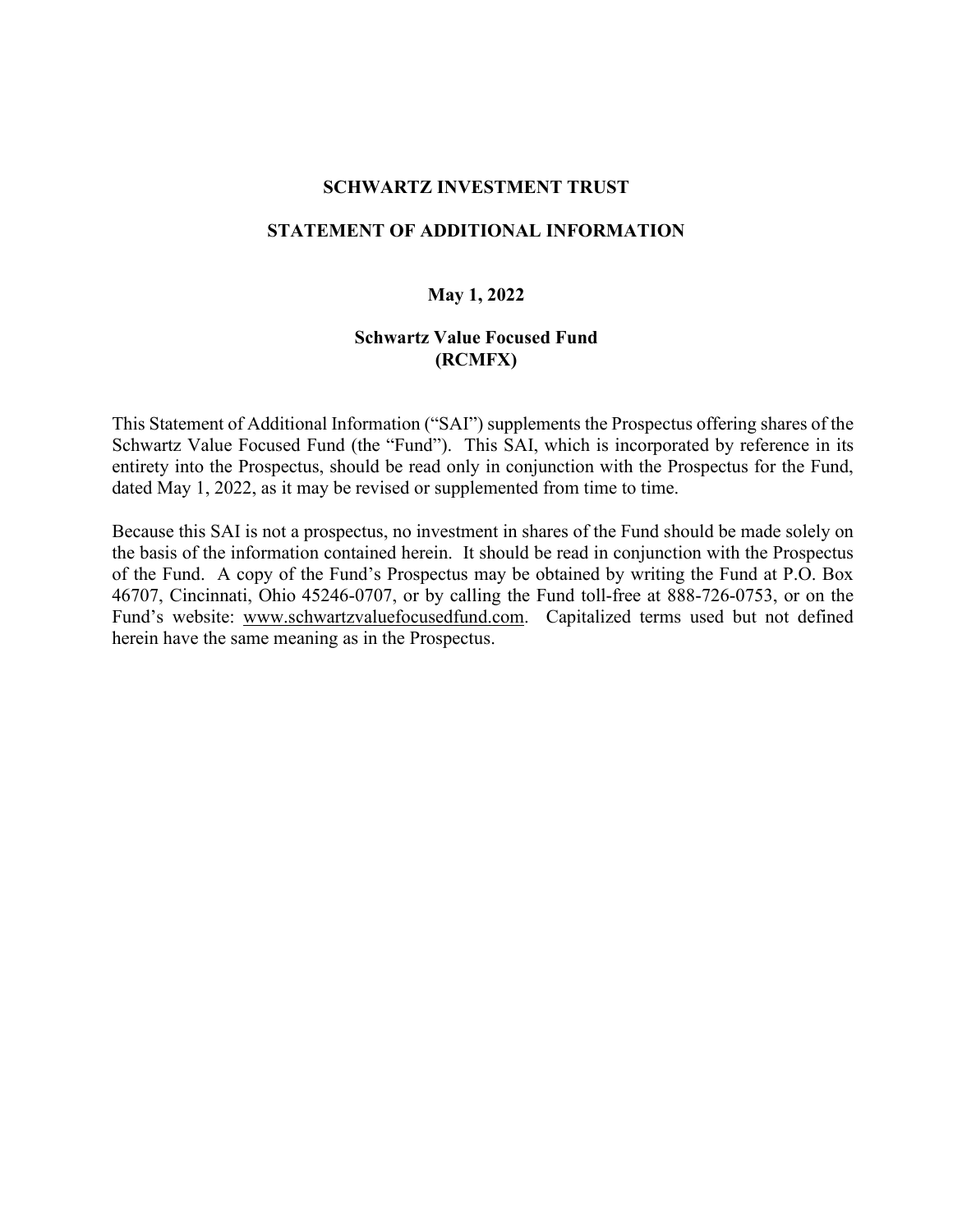# STATEMENT OF ADDITIONAL INFORMATION

**Schwartz Investment Trust** 801 W. Ann Arbor Trail, Suite 244 Plymouth, Michigan 48170

# **Table of Contents**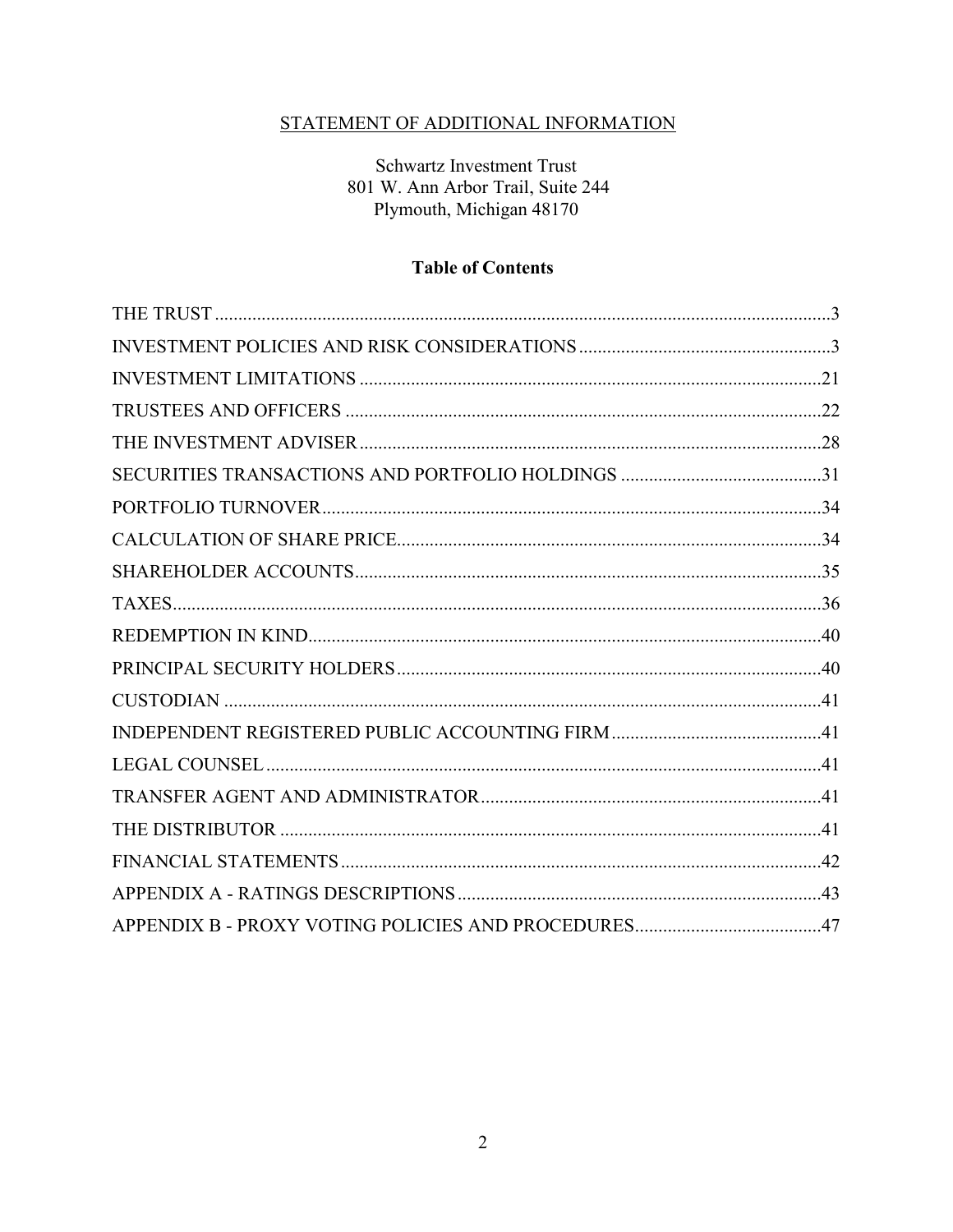### <span id="page-2-0"></span>**THE TRUST**

Schwartz Investment Trust (the "Trust"), an open-end management investment company, was organized as an Ohio business trust on August 31, 1992. The Trust currently offers seven series of shares to investors: the Schwartz Value Focused Fund, the Ave Maria Value Fund, the Ave Maria Rising Dividend Fund, the Ave Maria Growth Fund, the Ave Maria World Equity Fund, the Ave Maria Focused Fund and the Ave Maria Bond Fund. Each series has its own investment objective, strategies and policies. This SAI provides information relating to the Schwartz Value Focused Fund (the "Fund"). Information relating to the Ave Maria Value Fund, the Ave Maria Rising Dividend Fund, the Ave Maria Growth Fund, the Ave Maria World Equity Fund, the Ave Maria Focused Fund and the Ave Maria Bond Fund (the "Ave Maria Mutual Funds") is in a separate SAI. The Fund is a non-diversified series of the Trust.

Shares of the Fund have equal voting rights and liquidation rights. When matters are submitted to shareholders for a vote, each shareholder is entitled to one vote for each full share owned and fractional votes for fractional shares owned. The Fund is not required to hold annual meetings of shareholders. The Trustees shall promptly call and give notice of a meeting of shareholders for the purpose of voting upon the removal of any Trustee when requested to do so in writing by shareholders holding 10% or more of the Trust's outstanding shares. The Trust will comply with the provisions of Section 16(c) of the Investment Company Act of 1940, as amended (the "1940 Act"), in order to facilitate communications among shareholders.

Each share of the Fund represents an equal proportionate interest in the assets and liabilities belonging to the Fund with each other share of the Fund and is entitled to such dividends and distributions out of the income belonging to the Fund as are declared by the Trustees. The shares do not have cumulative voting rights or any preemptive or conversion rights, and the Trustees have the authority from time to time to divide or combine the shares of the Fund into a greater or lesser number of shares, so long as the proportionate beneficial interest in the assets belonging to the Fund are in no way affected. In case of any liquidation of the Fund, the Fund's shareholders will be entitled to receive as a class a distribution out of the assets, net of the liabilities, belonging to the Fund. Expenses attributable to the Fund are borne by the Fund. Any general expenses of the Trust not readily identifiable as belonging to a particular fund are allocated by or under the direction of the Trustees in such manner as the Trustees determine to be fair and equitable. Generally, the Trustees allocate such expenses on the basis of relative net assets or number of shareholders. No shareholder is liable to further calls or to assessment by the Trust without his express consent.

### <span id="page-2-1"></span>**INVESTMENT POLICIES AND RISK CONSIDERATIONS**

A more detailed discussion of some of the terms used and investment policies described in the Prospectus appears below. Unless otherwise indicated, all investment practices and limitations of the Fund are nonfundamental policies that may be changed by the Board of Trustees (the "Board of Trustees" or the "Board") without shareholder approval.

**Commercial Paper**. Commercial paper consists of short-term (usually from one 1 to 270 days) unsecured promissory notes issued by corporations in order to finance their current operations. The Fund will only invest in commercial paper if rated A-1 by Standard & Poor's Global Ratings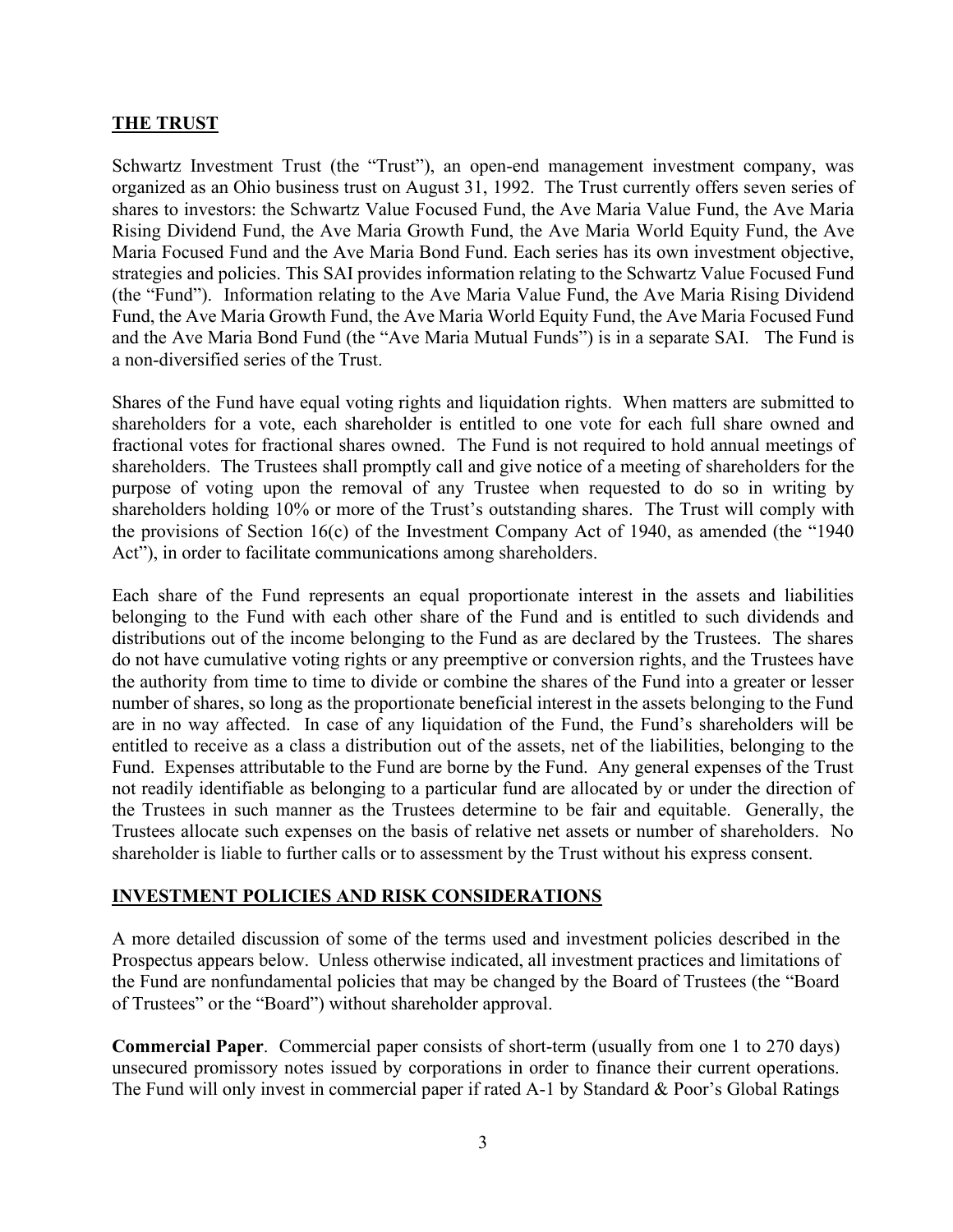("S&P") or Fitch Ratings or Prime-1 by Moody's Investors Service, Inc. ("Moody's") or unrated paper of issuers who have outstanding unsecured debt rated AA or better by S&P or Aa or better by Moody's. Certain notes may have floating or variable rates. Variable and floating rate notes with a demand notice period exceeding seven days will be subject to the Fund's policy with respect to illiquid investments unless, in the judgment of Schwartz Investment Counsel, Inc. (the "Adviser"), such note is liquid.

Commercial paper represents an unsecured promise by the issuer to pay principal and interest when due, and is subject to the provisions of bankruptcy, insolvency and other laws affecting the rights and remedies of creditors. Adverse economic changes or corporate developments could materially impact the ability of an issuer to pay, when due, principal and interest.

The rating of Prime-1 is the highest commercial paper rating assigned by Moody's. Among the factors considered by Moody's in assigning ratings are the following: evaluation of the management of the issuer; economic evaluation of the issuer's industry or industries and an appraisal of speculative-type risks that may be inherent in certain areas; evaluation of the issuer's products in relation to competition and customer acceptance; liquidity; amount and quality of longterm debt; trend of earnings over a period of 10 years; the financial strength of the parent company and the relationships which exist with the issuer; and recognition by the management of obligations which may be present or may arise as a result of public interest questions and preparations to meet such obligations. These factors are all considered in determining whether the commercial paper is rated Prime-1. Commercial paper rated A-1 (highest quality) by S&P has the following characteristics: liquidity ratios are adequate to meet cash requirements; long-term senior debt is rated "A" or better, although in some cases "BBB" credits may be allowed; the issuer has access to at least two additional channels of borrowing; basic earnings and cash flow have an upward trend with allowance made for unusual circumstances; typically, the issuer's industry is well established and the issuer has a strong position within the industry; and the reliability and quality of management are unquestioned. The relative strength or weakness of the above factors determines whether the issuer's commercial paper is rated A-1.

**Bank Debt Instruments**. Bank debt instruments in which the Fund may invest consist of certificates of deposit, bankers' acceptances and time deposits issued by national banks and state banks, trust companies and mutual savings banks, or by banks or institutions the accounts of which are insured by the Federal Deposit Insurance Corporation (the "FDIC"). Certificates of deposit are negotiable certificates evidencing the indebtedness of a commercial bank to repay funds deposited with it for a definite period of time (usually from 14 days to 1 year) at a stated or variable interest rate. Bankers' acceptances are credit instruments evidencing the obligation of a bank to pay a draft which has been drawn on it by a customer, which instruments reflect the obligation both of the bank and of the drawer to pay the face amount of the instrument upon maturity. Time deposits are non-negotiable deposits maintained in a banking institution for a specified period of time at a stated interest rate. The Fund will not invest in time deposits maturing in more than 7 days if, as a result thereof, more than 15% of the value of its net assets would be invested in such securities and other illiquid securities.

These bank debt instruments are generally not insured by the FDIC or any other government agency, except that certificates of deposit may be insured for up to \$250,000. The profitability of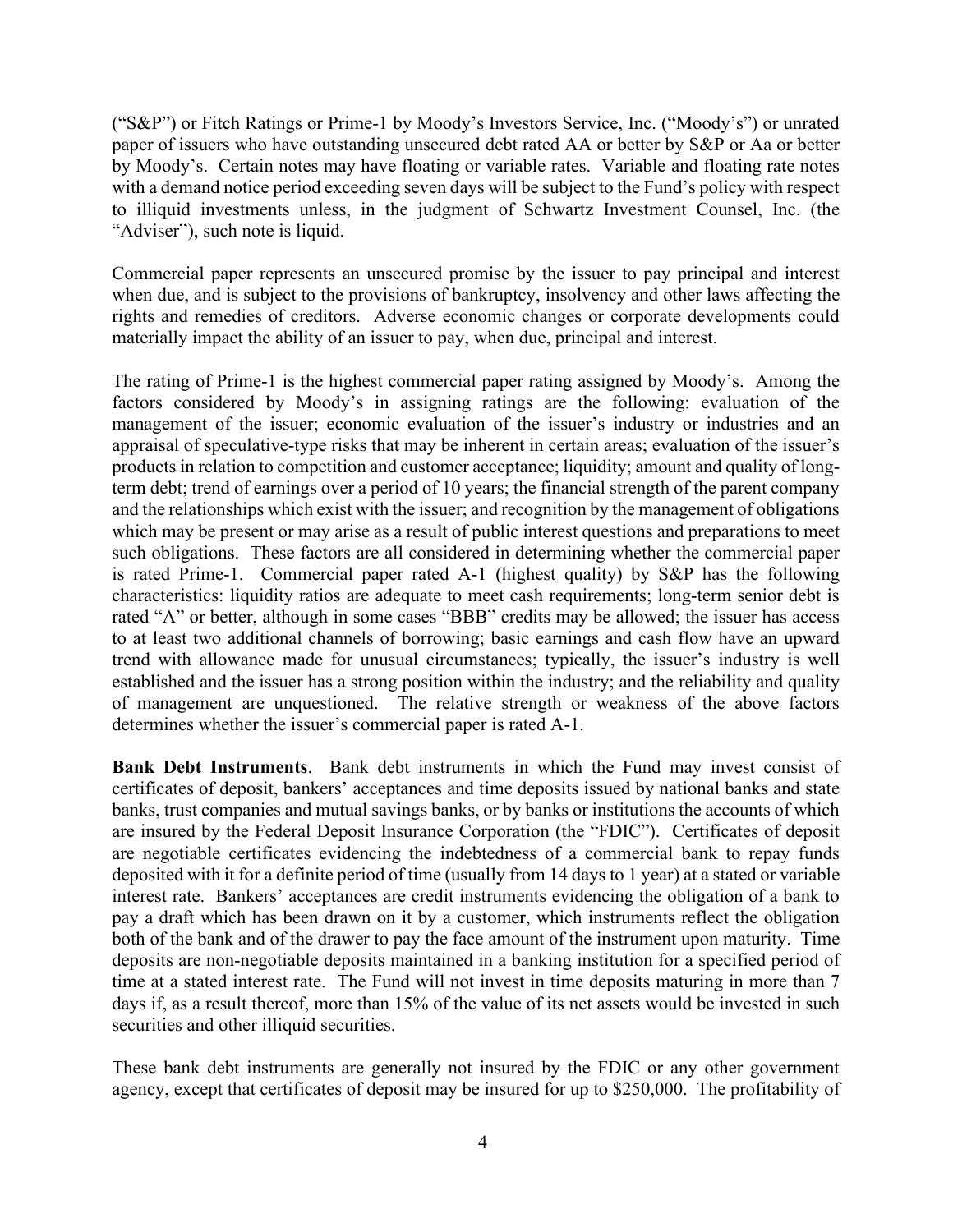the banking industry depends largely upon the availability and cost of funds for the purpose of financing lending operations under prevailing money market conditions. New government regulations, a downturn in general economic conditions or exposure to credit losses arising from possible financial difficulties of borrowers may impact the value of bank debt instruments.

**When-Issued Securities**. The Fund may purchase securities on a forward commitment or whenissued basis. When-issued securities are securities purchased for delivery beyond the normal settlement date at a stated price and yield and thereby involve the risk that the yield obtained in the transaction will be less than that available in the market when delivery takes place. The delivery of and payment for these securities typically occurs 15 to 90 days after the commitment to purchase. The Fund will only make commitments to purchase securities on a when-issued basis with the intention of actually acquiring the securities and if delivery and payment for the securities takes place within 120 days after the date of the transaction. In connection with these investments, the Fund will direct its custodian to place cash or liquid securities in a segregated account in an amount sufficient to make payment for the securities to be purchased. When a segregated account is maintained because the Fund purchases securities on a when-issued basis, the assets deposited in the segregated account will be valued daily at market for the purpose of determining the adequacy of the securities in the account. If the market value of such securities declines, additional cash or securities will be placed in the account on a daily basis so that the market value of the account will equal the amount of the Fund's commitments to purchase securities on a when-issued basis. The purpose and effect of this is to prevent the Fund from gaining investment leverage from when-issued transactions. To the extent funds are in a segregated account, they will not be available for new investment or to meet redemptions. Securities purchased on a when-issued basis and the securities held in the Fund's portfolio are subject to changes in market value based upon changes in the level of interest rates (which will generally result in all of those securities changing in value in the same way, i.e., all those securities experiencing appreciation when interest rates decline and depreciation when interest rates rise). Therefore, if in order to achieve higher returns, the Fund remains substantially fully invested at the same time that it has purchased securities on a when-issued basis, there will be a possibility that the market value of the Fund's assets will experience greater fluctuation. The purchase of securities on a when-issued basis may involve a risk of loss if the broker-dealer selling the securities fails to deliver after the value of the securities has risen.

When the time comes for the Fund to make payment for securities purchased on a when-issued basis, the Fund will do so by using then-available cash flow, by sale of the securities held in the segregated account, by sale of other securities or, although it would not normally expect to do so, by directing the sale of the securities purchased on a when-issued basis themselves (which may have a market value greater or less than the Fund's payment obligation). Although the Fund will only make commitments to purchase securities on a when-issued basis with the intention of actually acquiring the securities, the Fund may sell these securities before the settlement date if it is deemed advisable by the Adviser as a matter of investment strategy. The Fund will not accrue income with respect to a when-issued security prior to its stated delivery date. The Fund does not currently intend to invest more than 5% of its net assets in debt securities on a when-issued basis.

**Repurchase Agreements**. Repurchase agreements are transactions by which the Fund purchases a security and simultaneously commits to resell that security to the seller at an agreed upon time and price, thereby determining the yield during the term of the agreement. In the event of a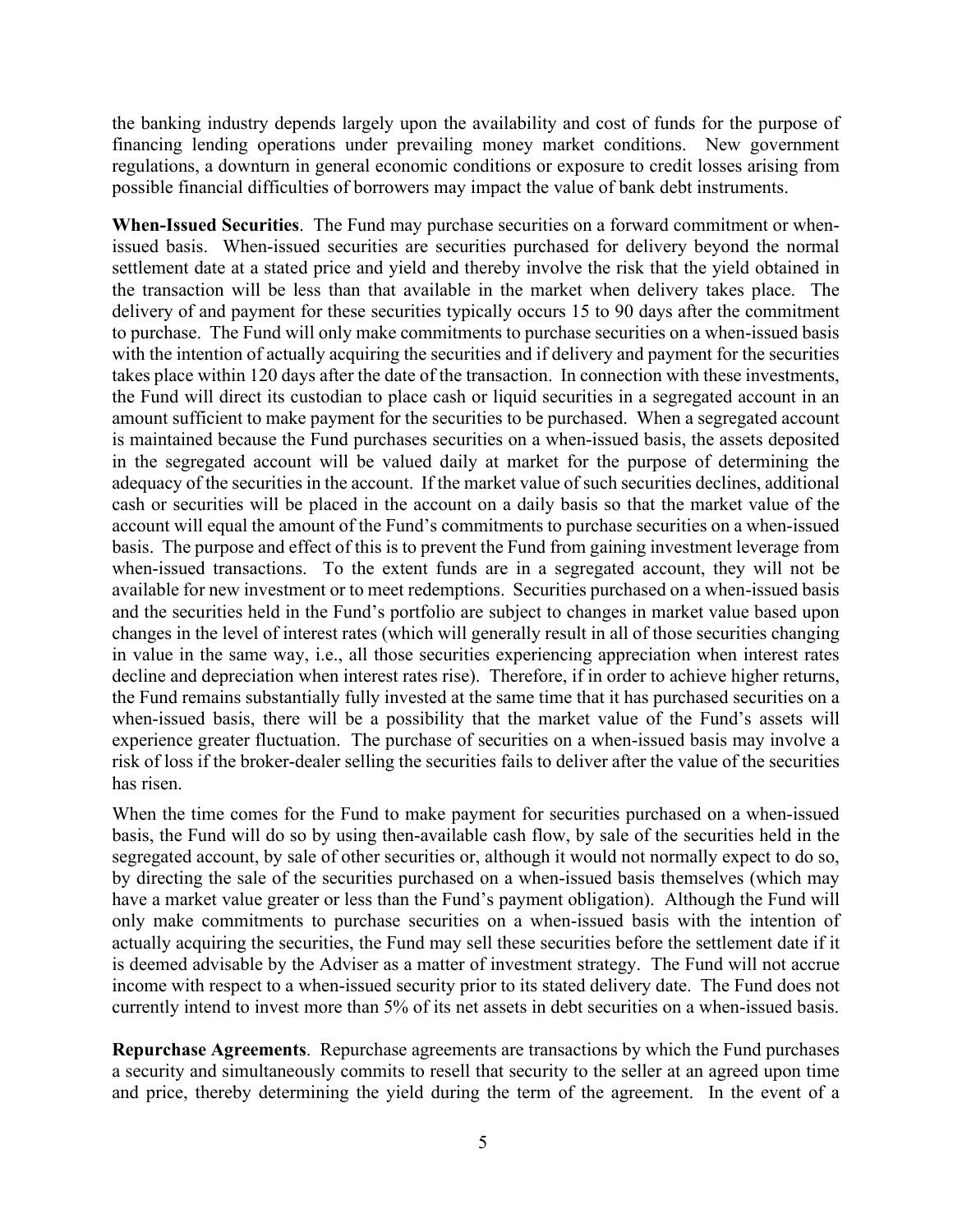bankruptcy or other default by the seller of a repurchase agreement, the Fund could experience both delays in liquidating the underlying security and losses. To minimize these possibilities, the Fund intends to enter into repurchase agreements only with its custodian or with banks or brokerdealers that have been approved as adequately creditworthy by the Adviser. There is no limit on the amount that the Fund may invest in repurchase agreements; however, the Fund will not enter into a repurchase agreement not terminable within 7 days if, as a result thereof, more than 15% of the value of its net assets would be invested in such securities and other illiquid securities. The Fund does not intend to engage in reverse repurchase agreement transactions.

Although the securities subject to a repurchase agreement might bear maturities exceeding 1 year, settlement for the repurchase will never be more than 1 year after the Fund's acquisition of the securities and normally would be within a shorter period of time. The resale price will be in excess of the purchase price, reflecting an agreed upon market rate effective for the period of time the Fund's money will be invested in the securities, and will not be related to the coupon rate of the purchased security. At the time the Fund enters into a repurchase agreement, the value of the underlying security, including accrued interest, will equal or exceed the value of the repurchase agreement, and, in the case of a repurchase agreement exceeding 1 day, the seller will agree that the value of the underlying security, including accrued interest, will at all times equal or exceed the value of the repurchase agreement. The collateral securing the seller's obligation must be of a credit quality at least equal to the Fund's investment criteria for portfolio securities and will be held by the custodian or in the Federal Reserve Book Entry System.

For purposes of the 1940 Act, a repurchase agreement is deemed to be a loan from the Fund to the seller subject to the repurchase agreement. It is not clear whether a court would consider the securities purchased by the Fund subject to a repurchase agreement as being owned by the Fund or as being collateral for a loan by the Fund to the seller. In the event of the commencement of bankruptcy or insolvency proceedings with respect to the seller of the securities before repurchase of the security under a repurchase agreement, the Fund may encounter delays and incur costs before being able to sell the security. Delays may involve loss of interest or decline in price of the security. If a court characterized the transaction as a loan and the Fund has not perfected a security interest in the security, the Fund may be required to return the security to the seller's estate and be treated as an unsecured creditor of the seller. As an unsecured creditor, the Fund would be at risk of losing some or all of the principal and income involved in the transaction. As with any unsecured debt obligation purchased for the Fund, the Adviser seeks to minimize the risk of loss through repurchase agreements by analyzing the creditworthiness of the obligor, in this case, the seller.

Apart from the risk of bankruptcy or insolvency proceedings, there is also the risk that the seller may fail to repurchase the security, in which case the Fund may incur a loss if the proceeds to the Fund of the sale of the security to a third party are less than the repurchase price. However, if the market value of the securities subject to the repurchase agreement becomes less than the repurchase price (including interest), the Fund will direct the seller of the security to deliver additional securities so that the market value of all securities subject to the repurchase agreement will equal or exceed the repurchase price. It is possible that the Fund would be unsuccessful in seeking to enforce the seller's contractual obligation to deliver additional securities.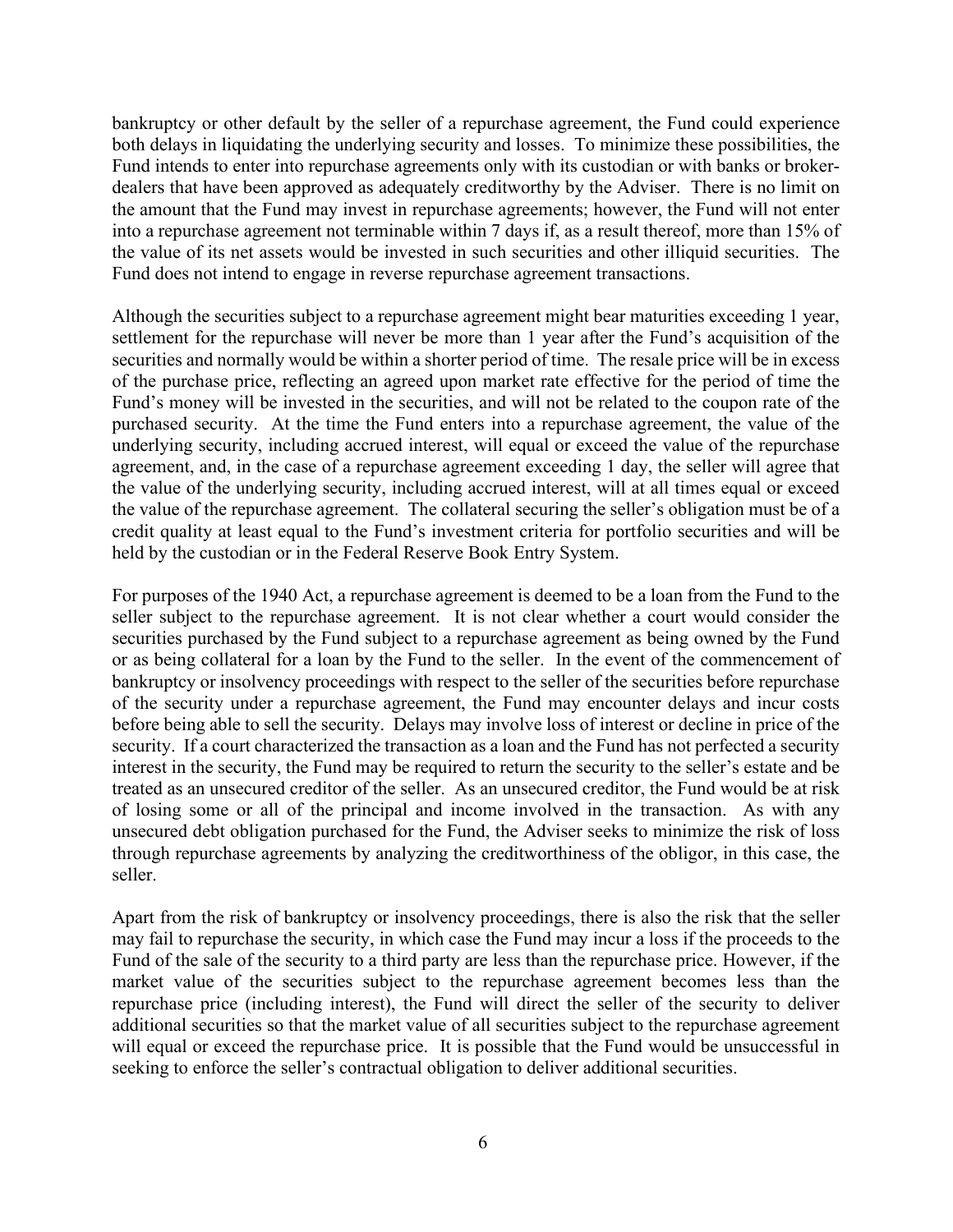**U.S. Government Obligations**. "U.S. Government obligations" include securities that are issued or guaranteed by the U.S. Treasury, by various agencies of the U.S. Government, and by various instrumentalities which have been established or sponsored by the U.S. Government. U.S. Treasury obligations are backed by the "full faith and credit" of the U.S. Government. U.S. Treasury obligations include Treasury Bills, Treasury Notes, and Treasury Bonds. Treasury Bills have initial maturities of 1 year or less; Treasury Notes have initial maturities of 1-10 years; and Treasury Bonds generally have initial maturities of greater than 10 years. U.S. Government obligations also include treasury inflation-protected securities ("TIPS") issued by the U.S. Government that have an inflation adjustment applied to the principal according to changes in the Consumer Price Index.

Agencies and instrumentalities established by the U.S. Government include the Federal Home Loan Banks, the Federal Land Bank, the Government National Mortgage Association ("Ginnie Mae"), the Federal National Mortgage Association ("Fannie Mae"), the Federal Home Loan Mortgage Corporation ("Freddie Mac"), the Small Business Administration, the Bank for Cooperatives, the Federal Intermediate Credit Bank, the Federal Financing Bank, the Federal Farm Credit Banks, the Federal Agricultural Mortgage Corporation, the Resolution Funding Corporation, the Financing Corporation of America and the Tennessee Valley Authority. Some of these securities are supported by the full faith and credit of the U.S. Government while others are supported only by the credit of the agency or instrumentality, which may include the right of the issuer to borrow from the U.S. Treasury. In the case of U.S. Government obligations not backed by the full faith and credit of the U.S. Government, the investor must look principally to the agency or instrumentality issuing or guaranteeing the obligation for ultimate repayment, and may not be able to assert a claim against the U.S. Government itself in the event the agency or instrumentality does not meet its commitment. U.S. Government obligations are subject to price fluctuations based upon changes in the level of interest rates, which will generally result in all such securities changing in price in the same way, i.e., all such securities experiencing appreciation when interest rates decline and depreciation when interest rates rise.

Government debt can be adversely affected by large and sudden changes in local and global economic conditions that result in increased debt levels. The total public debt of the U.S. as a percentage of gross domestic product has grown rapidly since the beginning of the 2008-2009 financial downturn and has accelerated with the U.S. Government's response to the COVID**-**19 pandemic. The U.S. Government adopted the Coronavirus Aid, Relief and Economic Security Act (the "CARES ACT") in 2020 and the American Rescue Plan in 2021, which are directed towards supporting American workers and businesses adversely affected by the economic upheaval from the COVID-19 pandemic. Fiscal stimulus packages such as the CARES Act and the American Rescue Plan Act are the largest economic stimulus packages in recent history and government agencies project that the U.S. will continue to maintain high debt levels for the foreseeable future. Because there is little precedent for this situation, it is difficult to predict the impact on the markets of this or other significant policy changes. Over the longer term, rising interest rates may present a greater risk than has historically been the case due to the current period of low rates and the effect of government fiscal policy initiatives and potential market reaction to those initiatives. Although high debt levels do not necessarily indicate or cause economic problems, they may create certain systematic risks if sound debt management practices are not implemented. A high national debt level may increase market pressures to meet government funding needs, which may drive debt costs higher and cause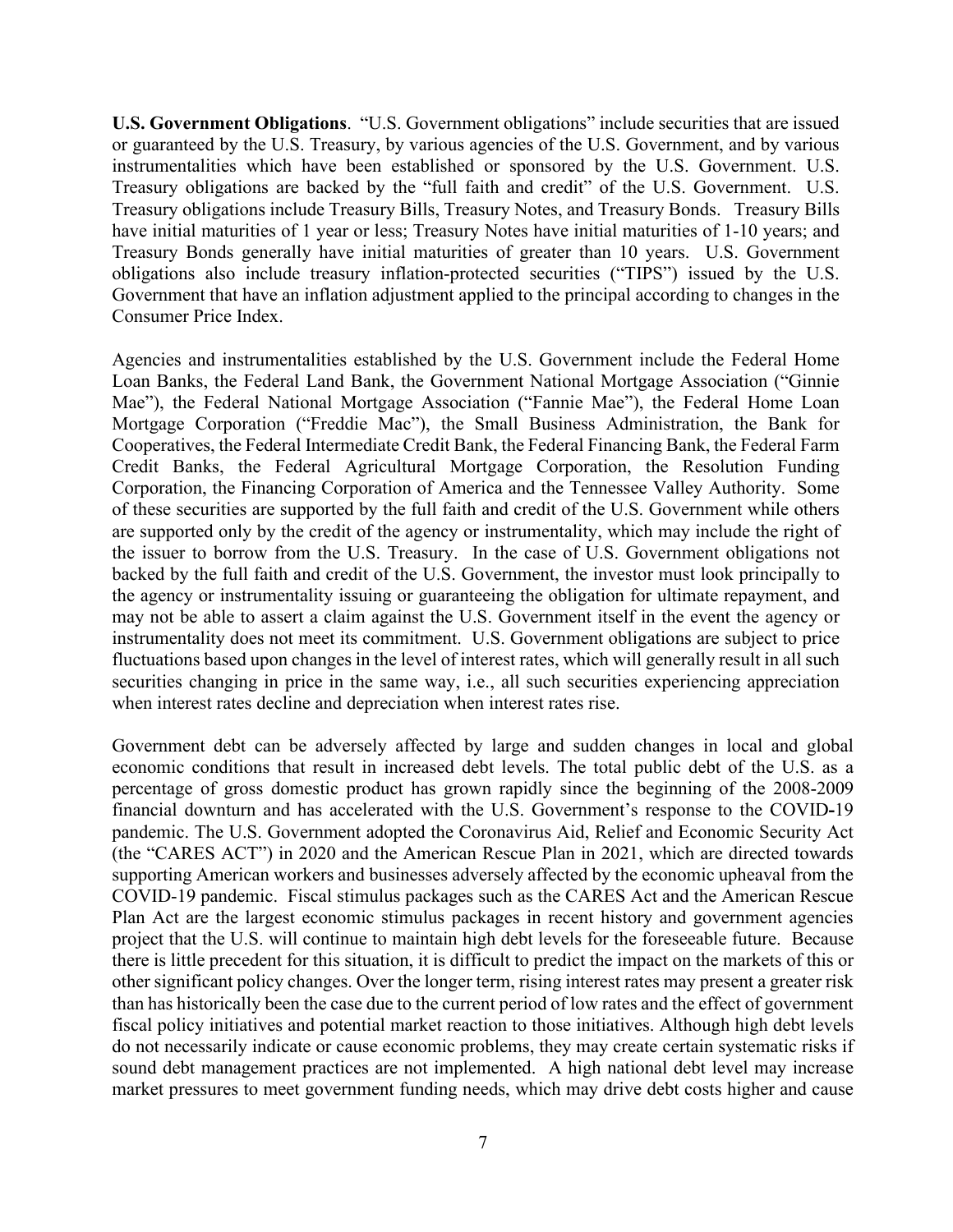the U.S. Treasury to sell additional debt with shorter maturity periods, thereby increasing refinancing risk. A high national debt also raises concerns that the U.S. Government will not be able to make principal or interest payments when they are due, which may adversely affect the value of certain instruments held by the Fund. In August 2011, S&P lowered the long-term sovereign credit rating of U.S. Government securities from AAA to AA+ and also downgraded the long-term credit ratings of U.S. Government-sponsored enterprises. In explaining the downgrade, S&P cited, among other reasons, controversy over raising the statutory debt ceiling and growth in public spending. S&P continues to affirm its AA+ long-term credit rating on the U.S. and its rating outlook of stable. Because of the rising U.S. Government debt burden, it is possible that the U.S. Government may not be able to meet its financial obligations or that securities issued by the U.S. Government may experience credit downgrades. From time to time, uncertainty regarding the status of negotiations in the U.S. Government to increase the statutory debt ceiling could increase the risk that the U.S. Government may default on payments on certain U.S. Government securities, cause the credit rating of the U.S. Government to be downgraded, increase volatility in both the stock and bond markets, result in higher interest rates, reduce prices of U.S. Treasury securities, and/or increase the costs of certain types of debt.

**Equity Securities.** The value of a company's stock may fall as a result of factors directly relating to that company, such as decisions made by its management or lower demand for the company's products or services. A stock's value also may fall because of factors affecting not just the company, but companies in the same industry or in a number of different industries, such as increased production costs. The value of a company's stock is also based upon investor sentiment and market perceptions. The increasing popularity of passive index-based investing may have the potential to increase security price correlations and volatility. Since passive investing strategies generally buy or sell securities based simply on inclusion and representation in an index, securities prices will have an increasing tendency to rise or fall based on whether money is flowing into or out of passive strategies, rather than based on an analysis of the prospects and valuation of individual securities. This may result in increased market volatility as more money is invested through passive strategies. The value of a company's stock also may be affected by changes in the financial markets that are relatively unrelated to the company or its industry, such as changes in interest rates or currency exchange rates. The value of a company's stock is also generally subject to the risk of future local, national or global economic disturbances based on unknown weaknesses in the markets in which the Fund invests. In the event of such a disturbance, issuers of securities held by the Fund may experience significant declines in the value of their assets and even cease operations, or may receive government assistance accompanied by increased restrictions on their business operations or other government intervention. Governmental and quasi-governmental authorities and regulators throughout the world, such as the U.S. Federal Reserve, have in the past responded to major economic disruptions with a variety of significant fiscal and monetary policy changes, including, but not limited to, direct capital infusions into companies, new monetary programs and dramatically lower interest rates. The Federal Reserve has spent hundreds of billions of dollars to keep credit flowing through the short-term money markets since mid-September 2019 when a shortage of liquidity caused a spike in overnight borrowing rates, and again in 2020 and 2021 with large stimulus initiatives intended to respond to economic stresses stemming from the COVID-19 pandemic. Many central banks across Europe, Asia and elsewhere have adopted similar economic relief packages. In addition, political events within the U.S. and abroad, terrorism, political or economic dysfunction within some nations, public health crises and related geopolitical events, as well as environmental disasters, may add to instability and could negatively impact financial markets and the performance of the Fund.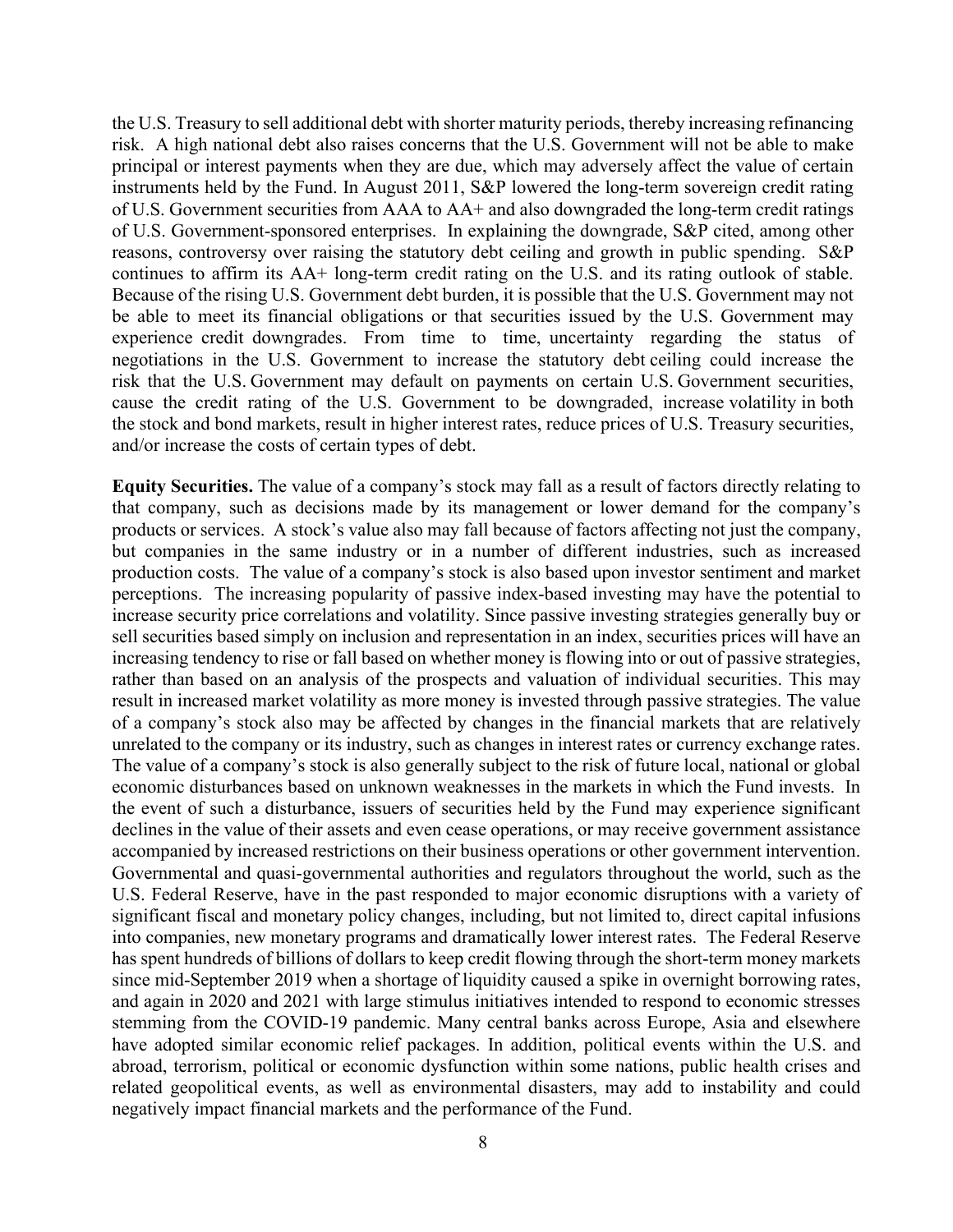Global economies and financial markets are increasingly interconnected, which increases the possibility that conditions in one country or region might adversely impact companies or foreign exchange rates in a different country or region. Geopolitical and other risks, including war, terrorism, trade disputes, political or economic dysfunction within some nations, public health crises and related geopolitical events, as well as environmental disasters such as earthquakes, fires, and floods, may add to instability in world economies and markets generally. Changes in trade policies and international trade agreements could affect the economies of many countries in unpredictable ways. Some governmental authorities at times have taken steps to devalue their currencies substantially or have taken other steps to counter actual or anticipated market or other developments. Steps by those regulators and authorities to implement, or to curtail or taper, these activities could have substantial negative effects on the financial markets. The withdrawal of support, failure of efforts in response to a financial crisis or investor perceptions that these efforts are not succeeding could negatively affect financial markets in general as well as the values and liquidity of certain securities. The U.S. Government has, in the past, discouraged certain foreign investments by U.S. investors through taxation, economic sanctions or other restrictions and it is possible that the Fund could be prohibited from investing in securities issued by companies that are subject to such restrictions. The imposition of protectionist trade policies and sanctions by the U.S. or another government or country could cause disruptions to the country's financial system and economy, which could negatively impact the value of securities issued by that country. The ongoing COVID-19 pandemic has resulted in, among other consequences, the closing of borders and imposition of travel restrictions, disruptions and delays in services, business closures, event cancellations, disruptions to supply chains and customer activity, lower consumer demand, as well as general heightened uncertainty. Although vaccines for COVID-19 have been approved for use in many countries, the timing of the administration of vaccines and the continued risk of variants or mutations of COVID-19 make it impossible to predict the timing of an end to the pandemic. This outbreak and any future outbreaks may exacerbate other pre-existing political, social and economic risks in certain countries or globally. The government response to these events, including emergency health measures, welfare benefit programs, fiscal stimulus, industry support programs and measures that impact interest rates, among other responses, is also a factor that may impact the financial markets and the value of the Fund's holdings. These disruptions have led to general concern and uncertainty that has negatively affected the global economies and the stability of the global financial markets and resulted in an increase in defaults and bankruptcies.

Russia's invasion of Ukraine in late February 2022, and corresponding subsequent events, have had, and could continue to have, severe adverse effects on regional and global economic markets for securities and commodities. Following Russia's actions, various governments, including the United States, have issued broad-ranging economic sanctions against Russia, including, among other actions, a prohibition on doing business with certain Russian companies, large financial institutions, officials and oligarchs; the removal by certain countries and the European Union ("EU") of selected Russian banks from the Society for Worldwide Interbank Financial Telecommunications ("SWIFT"), the electronic banking network that connects banks globally; and restrictive measures to prevent the Russian Central Bank from undermining the impact of the sanctions. The current events, including sanctions and the potential for future sanctions, and Russia's retaliatory responses to those sanctions and actions, may continue to adversely impact the Russian economy, which may result in, among other things, the continued devaluation of Russian currency, a downgrade in the country's credit rating, and/or decline in the value and liquidity of Russian securities, property or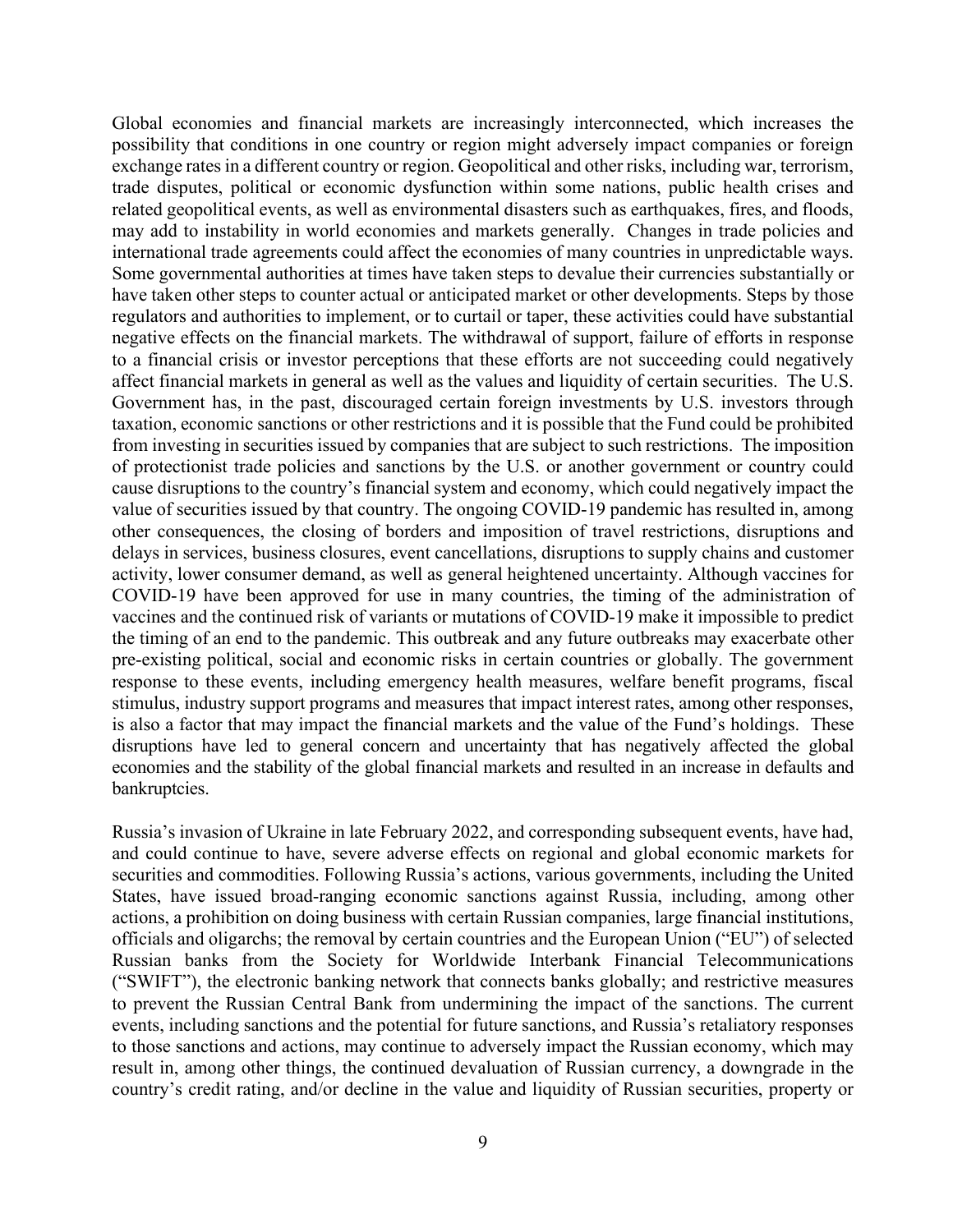interests. These sanctions could also result in the immediate freeze of Russian securities and/or funds invested in prohibited assets, impairing the ability of a fund to buy, sell, receive or deliver those securities and/or assets. The duration of ongoing hostilities and the vast array of sanctions and related events cannot be predicted. Any of all of these potential results could lead Russia's economy into a recession.

**Foreign Securities**. Subject to the Fund's investment policies and quality standards, the Fund may invest in securities of foreign issuers that trade on a foreign securities exchange or in the overthe-counter markets. The Fund may also invest indirectly in such companies in the form of American Depositary Receipts ("ADRs"). ADRs are receipts typically issued by a U.S. bank or trust company that evidence ownership of underlying securities issued by a foreign issuer. ADRs, in registered form, are designed for use in the U.S. securities markets.

Investments in foreign securities, including ADRs, involve risks that are different in some respects from an investment in a mutual fund that invests only in securities of U.S. domestic issuers. The performance of foreign markets does not necessarily track U.S. markets. Foreign investments may be affected favorably or unfavorably by changes in currency rates and exchange control regulations. A change in the value of a currency in which a security is denominated against the U.S. dollar will result in a corresponding change in the U.S. dollar value of that security and such a change may also affect the value and income of the securities of issuers who are exposed to that currency. Generally, when a given currency appreciates against the dollar (the dollar weakens), the value of securities denominated in (or otherwise exposed to) that currency will rise. When a given currency depreciates against the dollar (the dollar strengthens), the value of securities denominated in (or otherwise exposed to) that currency will decline. Exchange rates are influenced generally by the forces of supply and demand in the foreign currency markets and by political and economic events occurring inside and outside the U.S., many of which may be difficult, if not impossible to predict. There may be less publicly available information about a foreign company than about a U.S. company, and foreign companies may not be subject to accounting, auditing and financial reporting standards and requirements comparable to those applicable to U.S. companies. There may be less governmental supervision of securities markets, brokers and issuers of securities than in the U.S. Securities of some foreign companies are less liquid or more volatile than securities of U.S. companies, and foreign brokerage commissions and custodian fees are generally higher than in the U.S. Settlement practices may include delays and may differ from those customary in U.S. markets. Investments in foreign securities may also be subject to other risks different from those affecting U.S. investments, including local political or economic developments, expropriation or nationalization of assets, restrictions on foreign investment and repatriation of capital, imposition of withholding taxes on dividend or interest payments, currency blockage (which would prevent cash from being brought back to the U.S.), and difficulty in enforcing legal rights outside the U.S. U.S. Government policies have, at times in the past, discouraged certain investments abroad by U.S. investors through imposition of currency controls, changes in tax policy and other restrictions.

General economic and financial conditions and events in particular countries or geographic regions may adversely impact the prices of securities held by the Fund. For example, EU member countries that use the Euro as their currency (so-called Eurozone countries) lack the ability to implement an independent monetary policy and may be significantly affected by requirements that limit their fiscal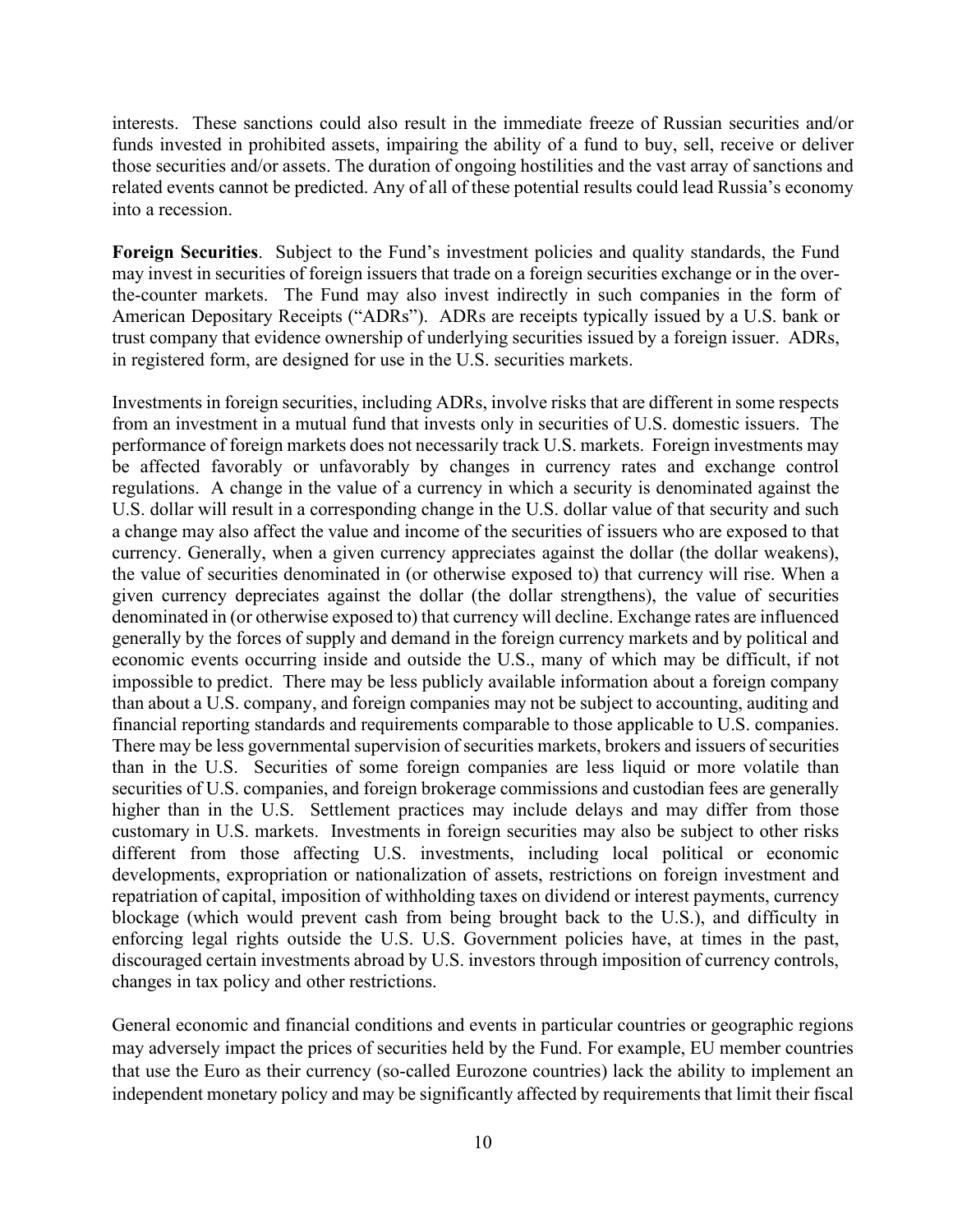options. European financial markets have recently experienced volatility and have been adversely affected by concerns of economic downturns, credit rating downgrades, rising government debt and possible default on or restructuring of government debt in several European countries. In June 2016, the United Kingdom (the "UK") voted in a referendum to leave the EU, thereby initiating the British exit (commonly known as "Brexit") and , the UK left the EU in January 2021. On January 1, 2021, the free movement of people and goods and services between the UK and the EU ended and on May 1, 2021, a Trade and Customs Agreement ("TCA") became effective. As such, there have been changes to European travel rules, duty-free shopping, rules for UK citizens moving to the EU and EU citizens living in the UK, the UK immigration system and trading between the UK and the EU. The vote to leave the EU has resulted in substantial volatility in foreign exchange markets and a depreciation in the value of the British pound against other currencies, including the euro and the U.S. dollar, which decline could continue for an indeterminate length of time. The Fund faces risks associated with the potential uncertainty and consequences that may follow Brexit, including volatility in exchange rates and interest rates. Brexit could adversely affect European or worldwide political, regulatory, economic or market conditions and could contribute to instability in global political institutions, regulatory agencies and financial markets. Brexit could also lead to legal uncertainty and politically divergent national laws and regulations as a new relationship between the UK and EU is defined and the UK determines which EU laws to replace or replicate. In addition, it is possible that measures could be taken to revote on the issue of Brexit, or that portions of the UK could seek to separate and remain a part of the EU. There is still considerable uncertainty relating to whether the UK's exit will increase the likelihood of other countries also departing the EU. Any of these effects of Brexit could adversely affect any of the companies to which a Fund has exposure and any other assets in which the Fund invests.

Both in developed and developing countries, crises may arise that have the potential to severely erode the value of investments. These episodes may include instances of default, restructuring, economic pressures introduced by significant commodity price declines or severe devaluations of foreign currency with respect to the U.S. dollar. In the past, governmental and non-governmental issuers have defaulted on, or have been forced to restructure, their debts, and many other issuers have faced difficulties obtaining credit. Defaults or restructurings by governments or others of their debts could have substantial adverse effects on economies, financial markets, and asset valuations around the world. In addition, financial regulators, including the U.S. Federal Reserve and the European Central Bank, at times have taken steps to maintain historically low interest rates, such as by purchasing bonds. Some governmental authorities at times have taken steps to devalue their currencies substantially or have taken other steps to counter actual or anticipated market or other developments. Steps by those regulators and authorities to implement, or to curtail or taper, these activities could have substantial negative effects on financial markets. The withdrawal of support, failure of efforts in response to a financial crisis, or investor perception that these efforts are not succeeding, could negatively affect financial markets generally as well as the values and liquidity of certain securities.

**Emerging Markets**. Emerging market countries are those considered to be developing by Morgan Stanley Capital International and include, but are not limited to, Brazil, Chile, China, Columbia, Czech Republic, Egypt, Greece, Hungary, India, Indonesia, Korea, Malaysia, Mexico, Pakistan, Peru, the Philippines, Poland, Qatar, Russia, South Africa, Taiwan, Thailand, Turkey and United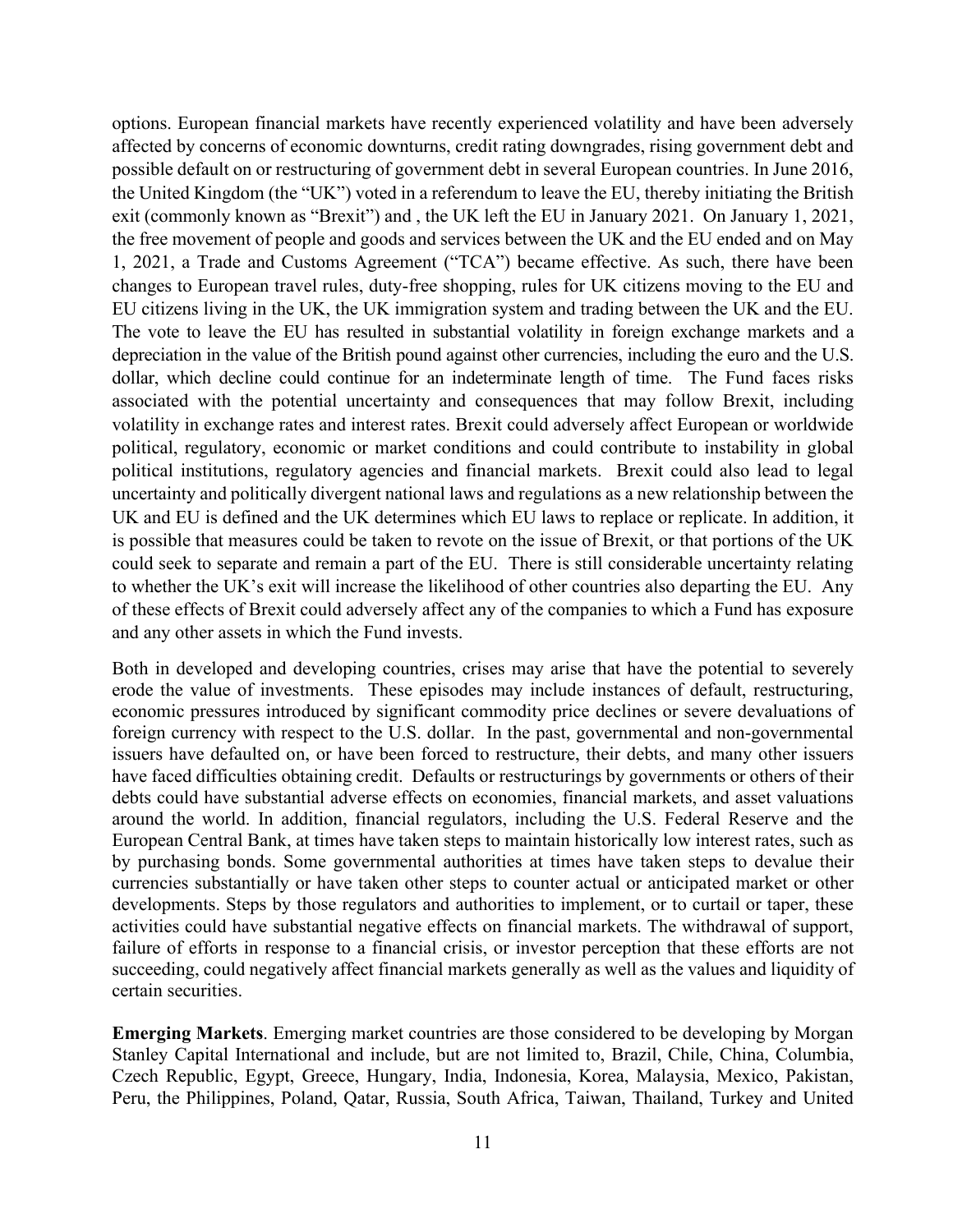Arab Emirates. Investments in emerging market countries may include special risks in addition to those generally associated with foreign investing. The value of investments in emerging market countries may be more volatile due to greater uncertainties of investing in less established markets with lower trading volumes and economies that are not as developed or diverse. Governments of many emerging market countries have exercised substantial influence over many aspects of the private sector through ownership or control of many companies and the future actions of these governments could have a significant effect on economic conditions in emerging markets. With respect to certain emerging market countries, the absence of developed legal structures governing private or foreign investment or allowing for judicial redress for injury to private property, political or social instability or diplomatic developments could adversely affect investments by U.S. persons in these countries.

Many emerging market countries have little experience with the corporate forms of business organization and may not have well developed corporations and business laws or concepts of fiduciary duty in the business context. Regulatory authorities in some emerging markets currently do not provide the Public Company Accounting Oversight Board with the ability to inspect public accounting firms as required by U.S. law, including sufficient access to inspect audit work papers and practices, or otherwise do not cooperate with U.S. regulators, which potentially could expose investors to significant risks.

**Industry/Sector Risk.** The greater the Fund's exposure to any single type of investment, including investment in a given industry, sector, country, region, or type of security, the greater the impact the performance of that investment will have on the Fund's performance. Companies in the same industry often face similar obstacles, issues, and regulatory burdens. As a result, the securities of companies in the same industry may react similarly to, and move in unison with, one another. An industry or a sector's performance over any period of time may be quite different from that of the overall market. Certain sectors, such as technology, financial services, or energy, can be highly volatile. Industry classifications for the Fund are based on classifications maintained and developed by third parties. The sectors in which the Fund may have greater exposure will vary from time to time. As of December 31, 2021, the Fund had 29.2% of the value of its net assets invested in stocks within the real estate sector. Some stocks that are associated with the real estate sector operate as property leasing companies for a particular industry, such as the natural gas and crude oil industry, and may be more dependent on the strength of their underlying industry than the strength of the real estate market generally. The oil and natural gas market has experienced periods of volatility and fluctuation that is often based on factors that may be out of the control of the issuers of such securities, including changes in supply and global demand, international political and economic developments and the success of exploration projects. Real estate stocks could also be affected overbuilding, increases in property taxes and operating expenses, lack of available financing, vacancies, changes in interest rates, changes in zoning laws, casualty or condemnation losses and property damage.

**Special Purpose Acquisition Companies.** The Fund may invest in stock, rights, warrants, and other securities of special purpose acquisition companies (SPACs) or similar special purpose entities. A SPAC is a publicly traded company that raises investment capital in the form of a blind pool via an initial public offering (IPO) for the purpose of acquiring or merging with an existing company. The shares of a SPAC are typically issued in "units" that include one share of common stock and one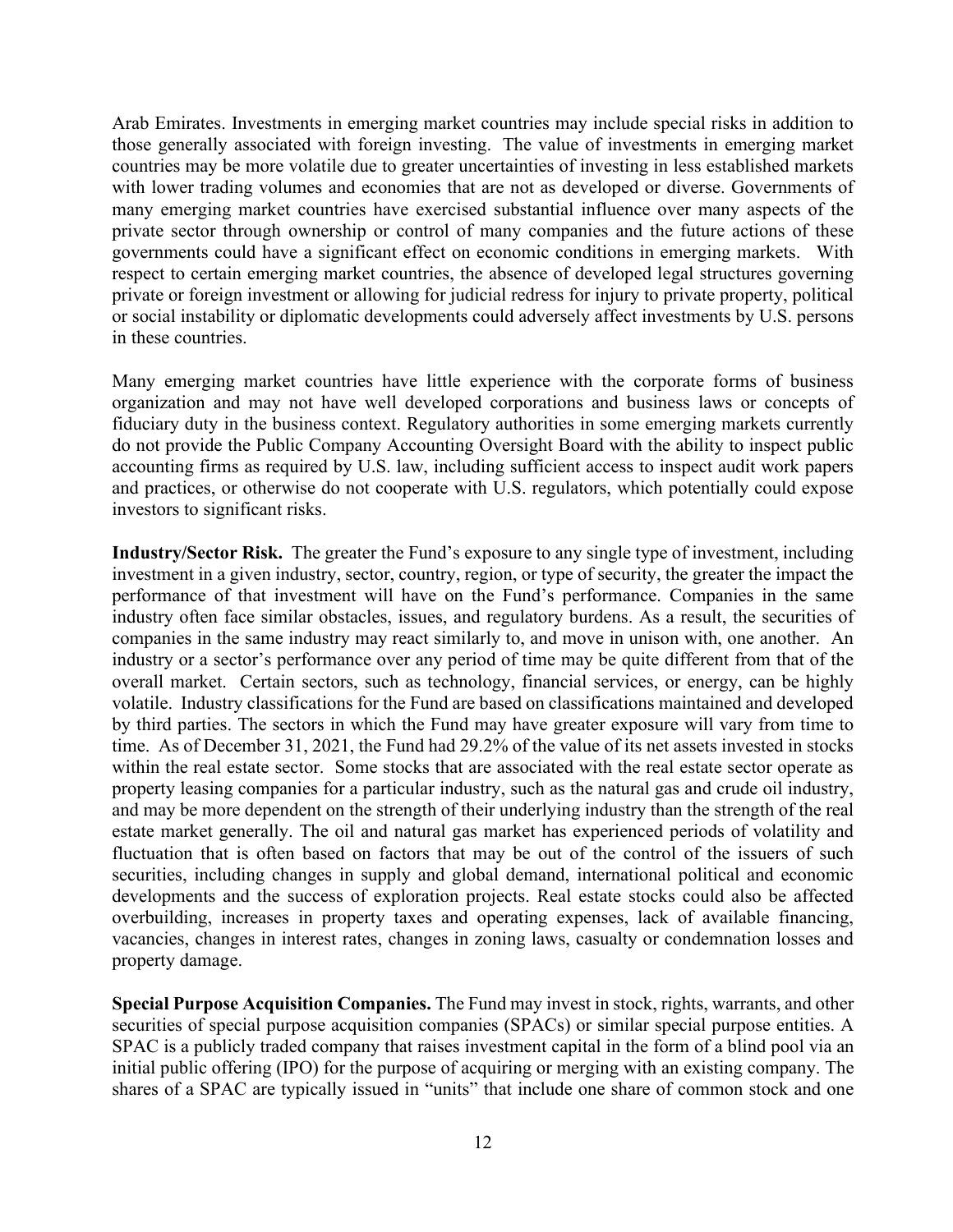right or warrant (or partial right or warrant) conveying the right to purchase additional shares or partial shares. At a specified time following the IPO (generally 1-2 months), the rights and warrants may be separated from the common stock at the election of the holder, after which they become freely tradeable. After going public and until an acquisition is completed, a SPAC generally invests the proceeds of its IPO (less a portion retained to cover expenses), which are held in trust, in government securities, money market securities and cash. To the extent the SPAC is invested in cash or similar securities, this may impact the Fund's ability to meet its investment objective. If a SPAC does not complete an acquisition within a specified period of time after going public, the SPAC is dissolved, at which point the invested funds are returned to the SPAC's shareholders (less certain permitted expenses) and any rights or warrants issued by the SPAC expire worthless. Because SPACs and similar entities are in essence blank check companies without an operating history or ongoing business other than seeking acquisitions, the value of their securities is particularly dependent on the ability of the entity's management to identify a merger target and complete a profitable acquisition. Some SPACs may pursue acquisitions only within certain industries or regions, which may increase the volatility of their prices. The securities issued by a SPAC, which are typically traded in the over-the-counter market, may be considered illiquid and/or be subject to restrictions on resale. In addition, investments in SPACs may be subject to the same risks as investing in any initial public offering, including the risks associated with companies that have little operating history as public companies, including unseasoned trading, small number of shares available for trading and limited information about the issuer.

**Warrants and Rights**. Warrants are essentially options to purchase equity securities at a specific price during the life of the warrant and are valid for a specific period of time (generally 2 or more years). Rights are similar to warrants, but normally have a short duration and are distributed by the issuer to its shareholders. The Fund may purchase warrants and rights, provided that the Fund does not presently intend to invest more than 5% of its net assets at the time of purchase in warrants and rights other than those that have been acquired in units or attached to other securities. Of such 5%, no more than 2% of the Fund's assets at the time of purchase may be invested in warrants which are not listed on either the New York Stock Exchange or the NYSE American. Investments in warrants and rights involve certain risks, including the possible lack of a liquid market for resale, potential price fluctuations as a result of speculation or other factors, and failure of the price of the underlying security to reach or have reasonable prospects of reaching a level at which the warrant or right can be prudently exercised (in which event the warrant or right may expire without being exercised, resulting in a loss of the Fund's entire investment therein).

**Borrowing and Pledging**. The Fund may borrow from banks to clear securities transactions but only as a temporary measure for emergency or extraordinary purposes and only in an amount not exceeding 5% of its total assets. The Fund may pledge assets in connection with borrowings but will not pledge more than 5% of its total assets. The Fund's policies on borrowing and pledging are fundamental policies that may not be changed without the affirmative vote of a majority of its outstanding shares. Borrowing may cause greater fluctuation in the Fund's net asset value ("NAV") until the borrowing is repaid. Money borrowed by the Fund will be subject to interest and other costs.

**Investment Company Shares**. Investment company shares are securities of other open-end or closed-end registered investment companies and include money market funds and exchangetraded funds ("ETFs"). The Fund may invest in shares of other investment companies, but will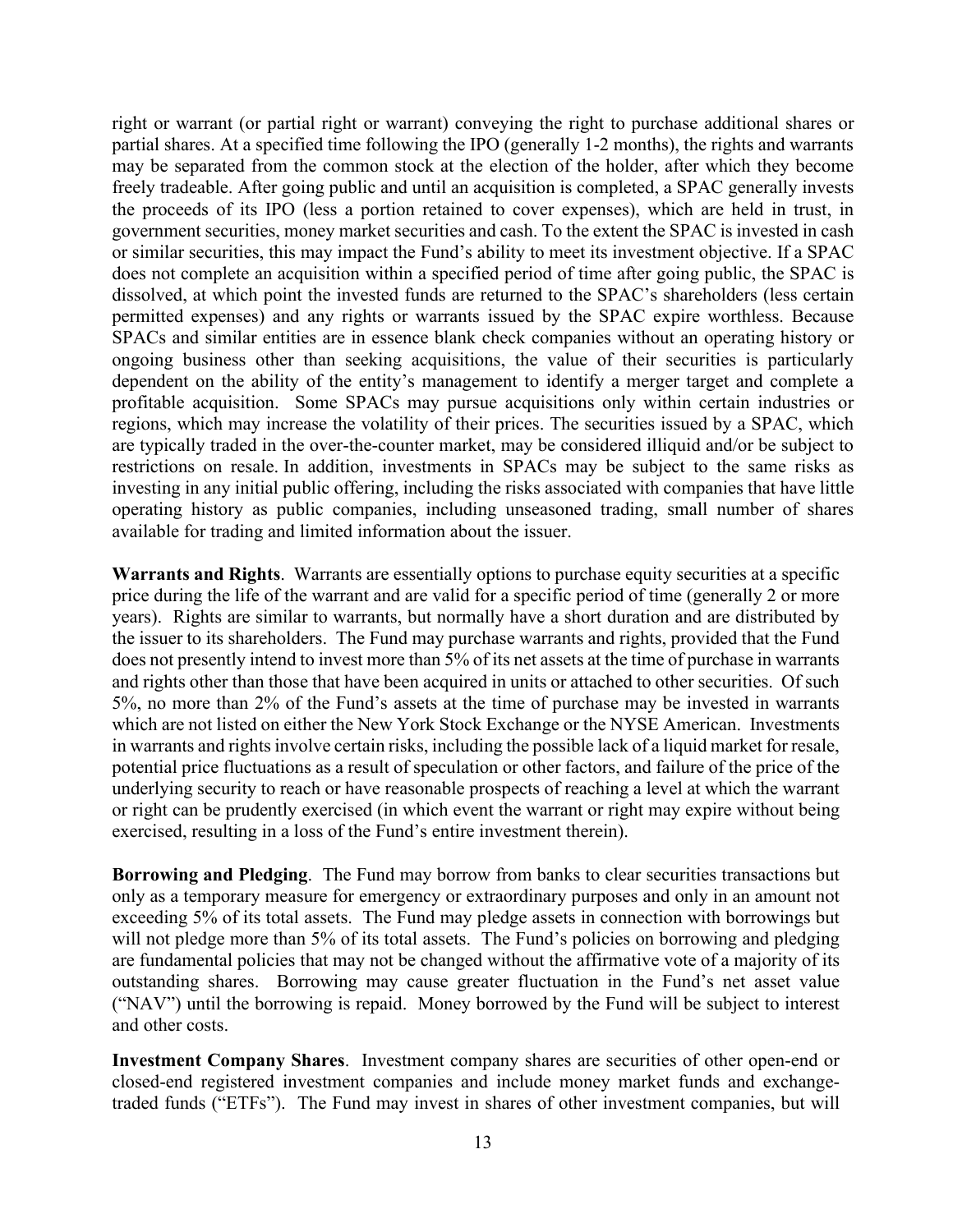not invest more than 5% of its total assets in shares of any single investment company and will not purchase more than 3% of the outstanding voting shares of any investment company. On October 7, 2020, the SEC adopted Rule 12d1-4 under the 1940 Act ("Rule 12d1-4"), which allows funds to invest in other investment companies in excess of some of the limitations in the 1940 Act, subject to certain limitations and conditions. An acquiring fund relying on Rule 12d1-4 must enter into a fund of funds investment agreement with the acquired fund. Rule 12d1-4 outlines the requirements for fund of fund agreements and specifies certain reporting responsibilities of the acquiring fund's adviser. Rule 12d1-4 was made effective January 19, 2021 and rescinds certain types of relief for funds of funds that invest in other investment companies in excess of the limitations under Section 12d1-4 of the 1940 Act. Investments by the Fund in other investment companies will result in duplication of advisory, administrative and other operational expenses. An investment in an investment company is not insured or guaranteed by the FDIC or any other governmental agency, entity or person.

- **Money Market Mutual Funds.** In order to maintain sufficient liquidity to implement investment strategies, or for temporary defensive purposes, the Fund may invest a significant portion of its assets in shares of one or more money market mutual funds. While investor losses in money market mutual funds have been rare, they are possible. An investment in a money market fund is not insured or guaranteed by the Federal Deposit Insurance Corporation or any other governmental agency, entity or person. Certain money market funds have floating NAVs, while others seek to maintain stable NAVs (typically, \$1.00 per share). If the liquidity of a money market fund's portfolio deteriorates below certain levels, the money market fund may suspend redemptions (i.e., impose a redemption gate), which would prevent the Fund from redeeming shares of the money market fund, or may impose a liquidity fee of up to 2% of the value of shares that the Fund redeems. These measures may result in a loss to the Fund or prohibit the Fund from redeeming shares when the Adviser would otherwise redeem shares.
- **ETFs.** ETFs are a type of investment company with shares that are bought and sold on a securities exchange. An ETF represents a portfolio of securities designed to track a particular market index. The Fund could purchase shares of an ETF to gain exposure to a portion of a U.S. or foreign market. ETFs sell and redeem their shares at NAV in large blocks (typically 50,000 shares) called "creation units." Shares representing fractional interests in these creation units are listed for trading on national securities exchanges and can be purchased and sold in the secondary market in lots of any size at any time during the trading day. The risks of owning shares of an ETF generally reflect the risks of owning the underlying securities they are designed to track, although lack of liquidity in an ETF could result in it being more volatile. To the extent that the management fees paid to an ETF are for the same or similar services as the management fees paid by the Fund, there will be a layering of fees, which would increase expenses.

**Gold and Precious Metals**. The Fund may from time to time invest in ETFs or other companies that invest directly or indirectly in commodities or whose business is related to commodities. For example, the Fund may invest in companies whose business is related to the mining of precious or other metals (e.g., gold, silver, etc.) or registered investment companies that invest in securities of mining companies and related instruments (including, without limitation, the underlying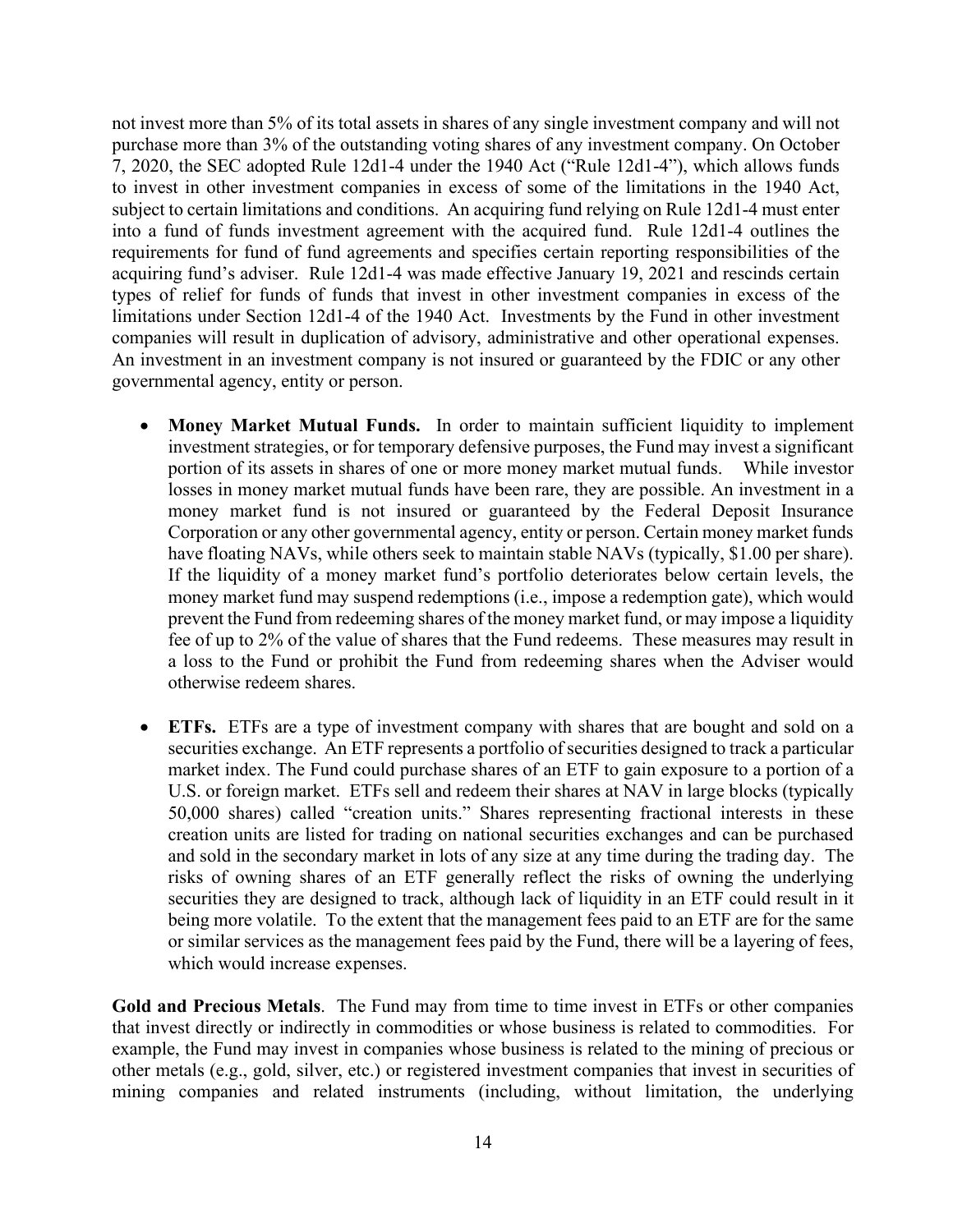commodities). Investments in securities of companies involved in mining or related precious metals industries, and the value of the investment companies and other companies that invest in precious metals and other commodities are subject to a number of risks. For example, the prices of precious metals or other commodities can move sharply up or down, in response to cyclical economic conditions, political events or the monetary policies of various countries, any of which may adversely affect the value of companies whose business is related to such commodities, or the value of investment companies and other companies investing in such business or commodities. Furthermore, such companies are subject to risks related to fluctuations of prices and perceptions of value in commodities markets generally.

**Real Estate Investment Trusts ("REITs").** While the Fund will not invest in real estate directly, it may be subject to risks similar to those associated with real estate investments because of its ability to purchase securities of companies that generate income from the real estate industry. A REIT is a pooled investment vehicle that may invest primarily in income producing real estate or real estate related loans or interests. Such REITs are dependent upon management skills, subject to the strength of the real estate market and could be affected by the following factors: overbuilding and increased competition; increases in property taxes and operating expenses; declines in the value of real estate; lack of availability of equity and debt financing to refinance maturing debt; vacancies due to economic conditions and tenant bankruptcies; losses due to costs resulting from environmental contamination and its related clean-up; changes in interest rates; changes in zoning laws; casualty or condemnation losses; variation in rental income; changes in neighborhood values and functional obsolescence and appeal of properties to tenants. Other REITs that operate as property leasing companies for a particular industry, such as the oil and gas industry, wireless network, or timber industry, are more dependent on the strength of their underlying industry than the strength of the real estate market. REITs are also subject to heavy cash flow dependency, defaults by borrowers, self-liquidation and the possibility of failing to qualify for tax-free pass-through of income under the Internal Revenue Code of 1986, as amended and failing to maintain exemption from the 1940 Act. To the extent that the management fees paid to a REIT are for the same or similar services as the management fees paid by the Fund, there will be a layering of fees, which would increase expenses.

**CFTC Regulation Risk.** The Adviser has claimed an exclusion from the definition of the term "commodity pool" under the Commodity Exchange Act ("CEA") and, therefore, the Fund is not subject to registration or regulation under the CEA. By claiming this exclusion, the Fund is limited in its ability to use certain derivatives, such as futures, certain options, and swaps, without becoming subject to U.S. Commodity Futures Trading Commission regulation. On an annual basis, the Adviser is required to reaffirm its eligibility to continue to claim the exclusion.

**Illiquid Investments**. The Fund may invest in illiquid securities, which include certain restricted securities (privately placed securities), repurchase agreements maturing in more than 7 days and other securities that cannot reasonably be expected to be sold or disposed of in current market conditions, within seven calendar days, without significantly impacting the market value of the investment. Pursuant to Rule 22e-4 under the 1940 Act, the Fund has established a liquidity risk management program and enhanced disclosures regarding Fund liquidity. The Fund will not acquire illiquid securities if, as a result, they would comprise more than 15% of the value of the Fund's net assets. The Board of Trustees has designated the Adviser as the administrator of the Fund's liquidity risk management program, responsible for assessing, managing and periodically reviewing the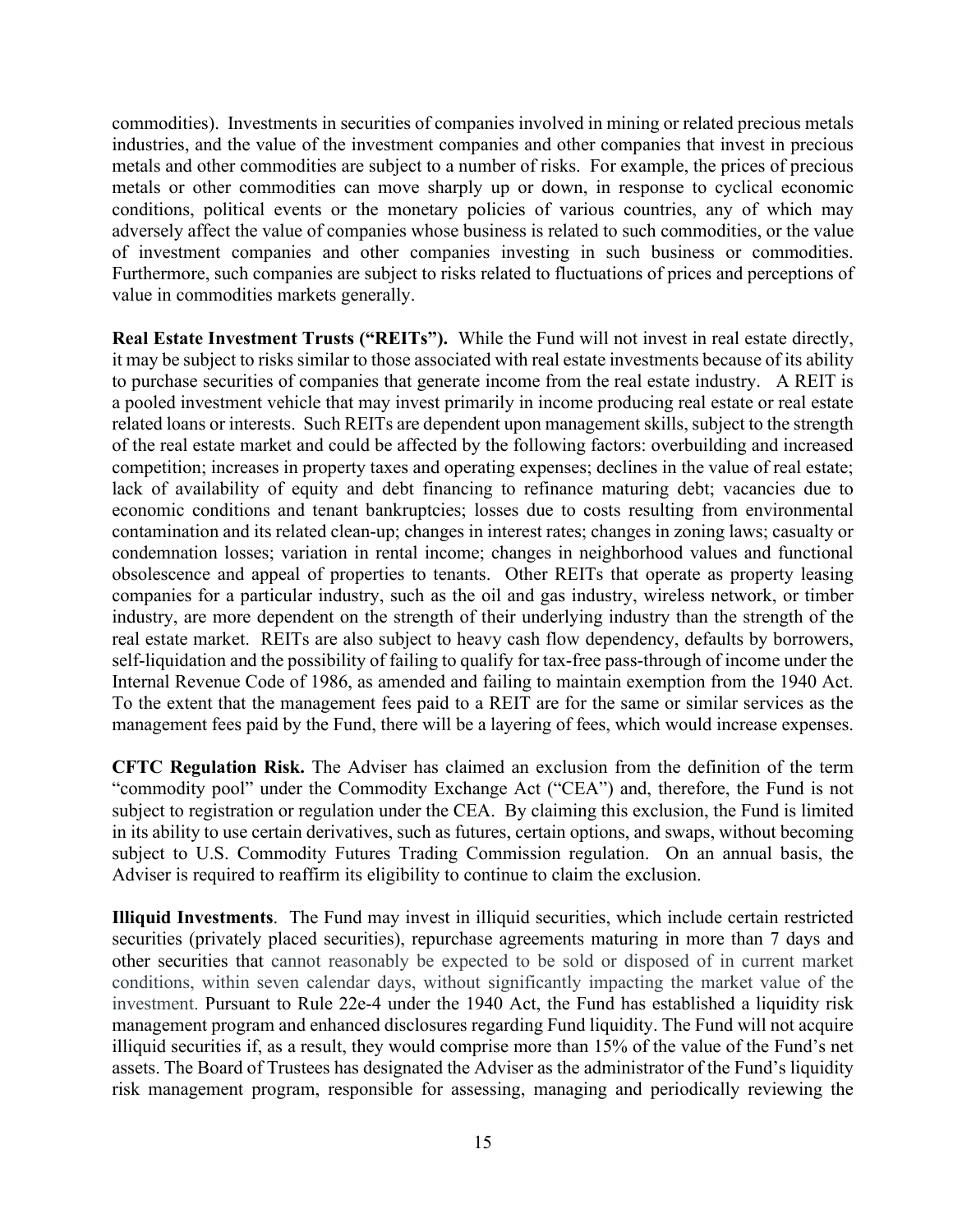Fund's liquidity risk, based upon relevant market, trading and investment-specific considerations.

Restricted securities, including securities eligible to be resold pursuant to Rule 144A under the Securities Act of 1933, may be sold only in privately negotiated transactions or in a public offering with respect to which a registration statement is in effect under the Securities Act of 1933, as amended. Where registration is required, the Fund may be obligated to pay all or a part of the registration expenses and a considerable period may elapse between the time of the decision to sell and the time the Fund may be permitted to sell a security under an effective registration statement. If, during such a period, adverse market conditions were to develop, the Fund might obtain a less favorable price than prevailed when it decided to sell. Further, certain securities, once sold, may not settle for an extended period (for example, several weeks or even longer). The Fund will not receive its sale proceeds until that time, which may constrain the Fund's ability to meet its obligations (including obligations to redeeming shareholders). Restricted securities will be priced at fair value as determined in good faith in accordance with consistently applied procedures adopted by and under the general supervision of the Board of Trustees, with the assistance of the Adviser. If through the appreciation of restricted securities or the depreciation of unrestricted securities, the Fund may have more than 15% of the value of its net assets invested in illiquid assets, including restricted securities, the Fund will take such steps as is deemed advisable to reduce its exposure to illiquid securities.

**Portfolio Turnover**. The Fund does not intend to use short-term trading as a primary means of achieving its investment objective. However, the Fund's rate of portfolio turnover will depend upon market and other conditions, and will not be a limiting factor when portfolio changes are deemed necessary or appropriate by the Adviser. If the Fund experiences unexpected net redemptions, it could be forced to sell securities without regard to their investment merits, thereby decreasing the asset base upon which the Fund's expenses can be spread and possibly reducing the Fund's return. High portfolio turnover involves correspondingly greater commission expenses and transaction costs and may result in the Fund recognizing greater amounts of capital gains, which would increase the amount of capital gains that the Fund must distribute to its shareholders in order to maintain its status as a regulated investment company and to avoid the imposition of federal income or excise taxes. See "Taxes."

**Economic and Market Events and Geopolitical Risks.** Events in the financial sector may cause an unusually high degree of volatility in the financial markets, both domestic and foreign. These events have included, but are not limited to: bankruptcies, corporate restructuring, and other events related to the sub-prime mortgage crisis in 2008; financial distress in the U.S. auto industry; steep declines in oil prices; credit and liquidity issues involving certain money market and high yield mutual funds; S&P's downgrade of the U.S. long-term sovereign debt and measures to address U.S. federal and state budget deficits; governmental efforts to limit short selling and high frequency trading; the war between Ukraine and Russia, social, political and economic instability in Europe; economic stimulus by the Japanese central bank; dramatic changes in currency exchange rates; and China's economic slowdown. In addition, actions taken by government and quasi-governmental authorities and regulators throughout the world in response to the COVID-19 pandemic, including significant fiscal and monetary policy changes, may affect the value, volatility, and liquidity of certain securities and other assets, including those held by the Fund. The Federal Reserve has spent hundreds of billions of dollars to keep credit flowing through the short-term money markets beginning first in mid-September 2019 when a shortage of liquidity caused a spike in overnight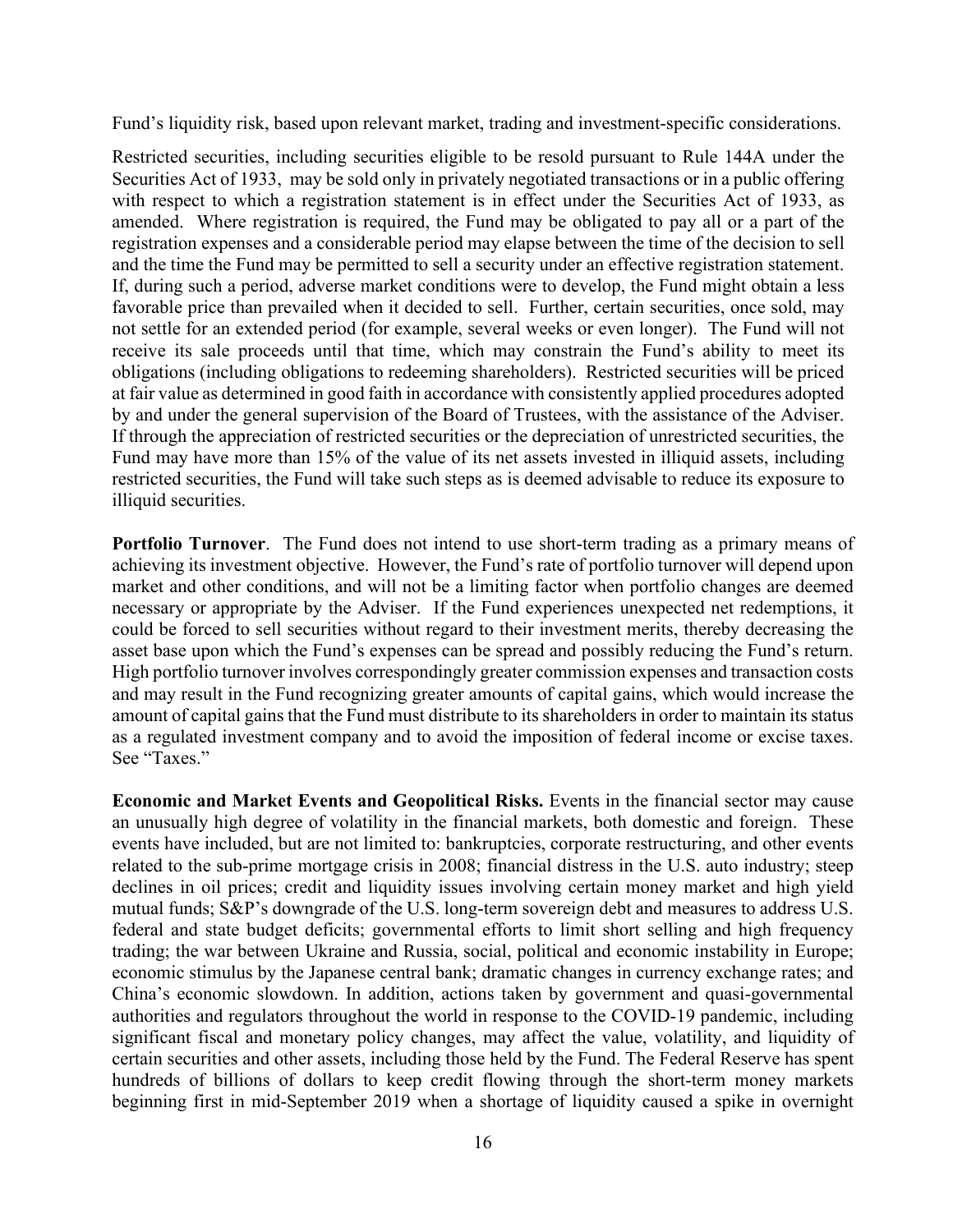borrowing rates, and then again in 2020 and 2021 with large stimulus initiatives intended to respond to economic stresses stemming from the COVID-19 pandemic. The impact of the COVID-19 pandemic or other events could result in deteriorating economic fundamentals, which may in turn increase the risk of default or insolvency of particular companies, negatively impact market value, increase market volatility, cause credit spreads to widen, and reduce liquidity. Some countries where economic conditions are still recovering from the 2008 crisis are perceived as still fragile. Withdrawal of government support, failure of efforts in response to the strains, or investor perception that these efforts are not succeeding could adversely impact the value and liquidity of certain securities and currencies. There can be no assurance that market and economic conditions will not worsen in the future. In addition, other epidemics and pandemics that may arise in the future could affect the economies of many nations, individual companies, and the market in general in ways that cannot be foreseen at the present time. COVID

Relatively high market volatility and reduced liquidity in credit and fixed-income markets may adversely affect many issuers worldwide. This reduced liquidity may result in less money being available to purchase raw materials, goods, and services, which may, in turn, bring down the prices of these economic staples. It may also result in issuers having more difficulty obtaining financing, which may, in turn, cause a decline in their stock prices. Actions taken by the U.S. Federal Reserve or foreign central banks to stimulate or stabilize economic growth, such as decreases or increases in short-term interest rates, or interventions in currency markets, could cause high volatility in the equity and fixed-income markets. Any future interest rate increases or other adverse conditions (e.g., inflation/deflation, increased selling of certain fixed-income investments across other pooled investment vehicles or accounts, changes in investor perceptions or changes in government intervention in the markets) could cause the value of fixed-income investments to decrease. COVID

The Fund is subject to the risk that geopolitical events may disrupt securities markets and adversely affect global economies and markets generally. Natural or environmental disasters, such as earthquakes, fires, floods, hurricanes, tsunamis and other severe weather-related phenomena generally, and widespread disease, including pandemics and epidemics, have been and can be highly disruptive to the markets. War, terrorism and related geopolitical events have led, and in the future may lead, to increased short-term market volatility and may have adverse long-term effects on U.S. and world economies and markets generally. These events, as well as other changes in foreign and domestic political and economic conditions could adversely affect individual issuers or related groups of issuers, securities markets, interest rates, secondary trading, credit ratings, inflation, investor sentiment and other factors affecting the value of the Fund's investments. At such times, the Fund's exposure to the risks described elsewhere in this SAI and in the Fund's Prospectus can increase and it may be difficult for the Fund to implement its investment program for a period of time.

**Inflation and Deflation.** The Fund may be subject to inflation and deflation risk. Inflation risk is the risk that the present value of assets or income of the Fund will be worth less in the future as inflation decreases the present value of money. Unanticipated or persistent inflation may have a material and adverse impact on the financial condition or results of operations of companies in which the Fund may invest, which may cause the value of the Fund's holdings in such companies to decline. In addition, higher interest rates that often accompany or follow periods of high inflation may cause investors to favor asset classes other than common stocks, which may lead to broader market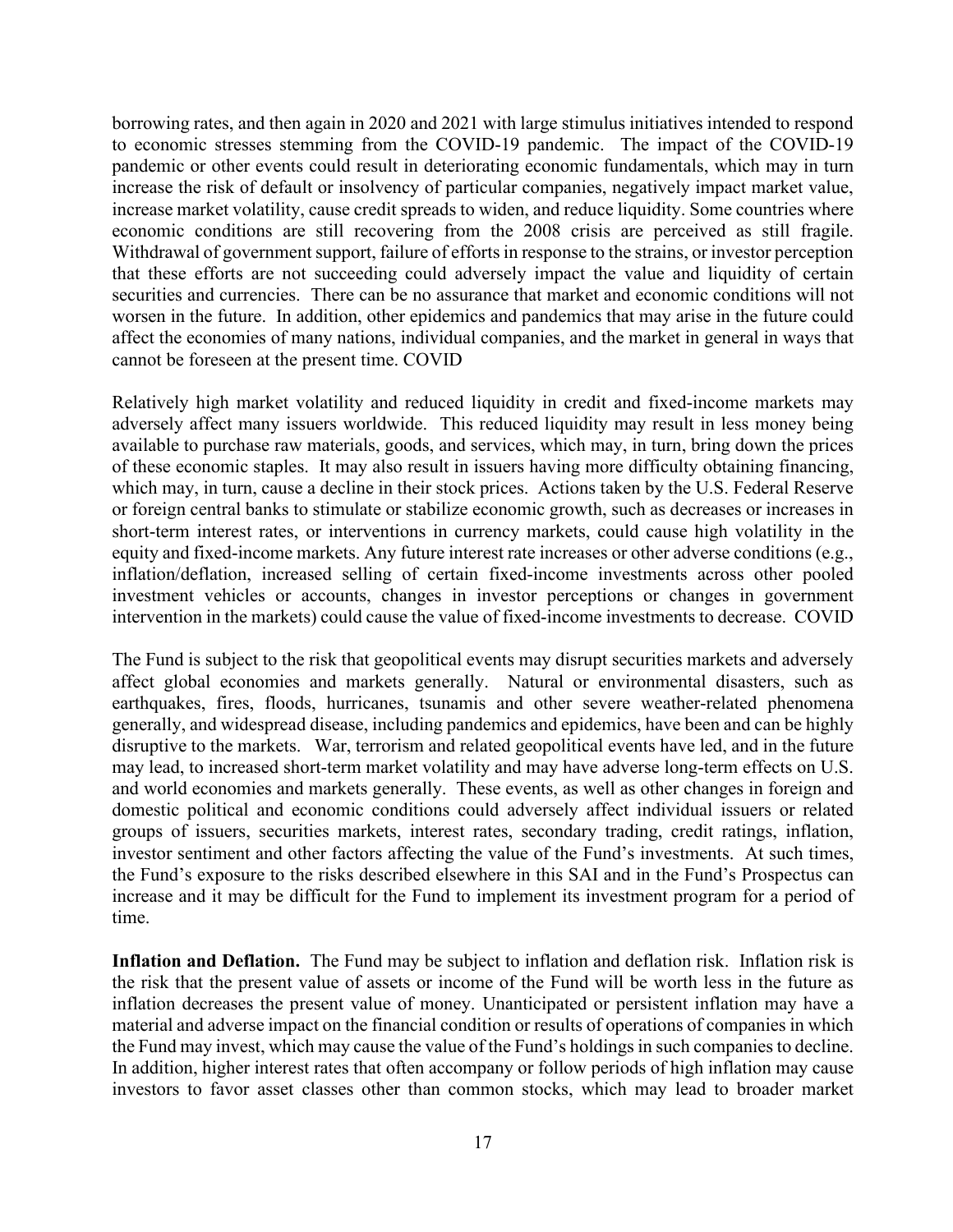declines not necessarily related to the performance of specific companies. Deflation risk is the risk that the prices of goods and services in the U.S. and many foreign economies may decline over time. Deflation may have an adverse effect on stock prices and the creditworthiness of issuers and may make defaults on debt more likely. If a country's economy slips into a deflationary pattern, it could last for a prolonged period and be difficult to reverse.

#### **Corporate Bonds and Preferred Stocks**

It is not the Adviser's intention to have the Fund invested in debt securities primarily for capital appreciation; the Fund may, however, from time to time, have all or a portion of its assets invested in debt securities for defensive purposes or to preserve capital on a temporary basis pending a more permanent disposition of assets subject to the Adviser's analysis of economic and market conditions. There is no formula as to the percentage of assets that may be invested in any one type of security, except as set forth herein or in the Prospectus. When the Fund has a portion of its assets in U.S. Government obligations or corporate debt securities, the maturities of these securities (which may range from 1 day to 30 years) will be based in large measure both on the Adviser's perception as to general risk levels in the debt market versus the equity market, and on the Adviser's perception of the future trend and term structure of interest rates.

Although the Fund invests primarily in common stocks, the Fund may, in seeking its objective of long-term capital appreciation, invest in preferred stocks and corporate debt securities, including securities convertible into common stocks, without regard to quality ratings assigned by rating organizations such as Moody's, S&P and Fitch. The Fund does not hold, nor intend to invest, more than 5% of its net assets in preferred stocks and corporate debt securities rated less than "investment grade" by either of these two rating organizations. Lower-rated securities (commonly called "junk" securities) are often considered to be speculative and involve greater risk of default or price changes due to changes in the issuer's creditworthiness. Securities rated in any category below Baa by Moody's or BBB by S&P and Fitch are generally considered to be "junk" securities. The Fund will promptly sell "junk" securities as necessary in order to limit its aggregate investments in such securities to 5% of net assets, which may cause the Fund to suffer a loss.

See Appendix A to this SAI for a description of the quality ratings assigned by Moody's, S&P and Fitch.

**Preferred Stocks**. Preferred stocks, unlike common stocks, offer a stated dividend rate payable from a corporation's earnings. Such preferred stock dividends may be cumulative or noncumulative, participating, or auction rate. If interest rates rise, the fixed dividend on preferred stocks may be less attractive, causing the price of preferred stocks to decline. Preferred stocks may have mandatory sinking fund provisions, as well as call/redemption provisions prior to maturity, a negative feature when interest rates decline. Dividends on some preferred stocks may be "cumulative," requiring all or a portion of prior unpaid dividends to be paid before dividends are paid on the issuer's common stock. Preferred stock also generally has a preference over common stock on the distribution of a corporation's assets in the event of liquidation of the corporation, and may be "participating," which means that it may be entitled to a dividend exceeding the stated dividend in certain cases. The rights of preferred stocks on the distribution of a corporation's assets in the event of liquidation are generally subordinate to the rights associated with a corporation's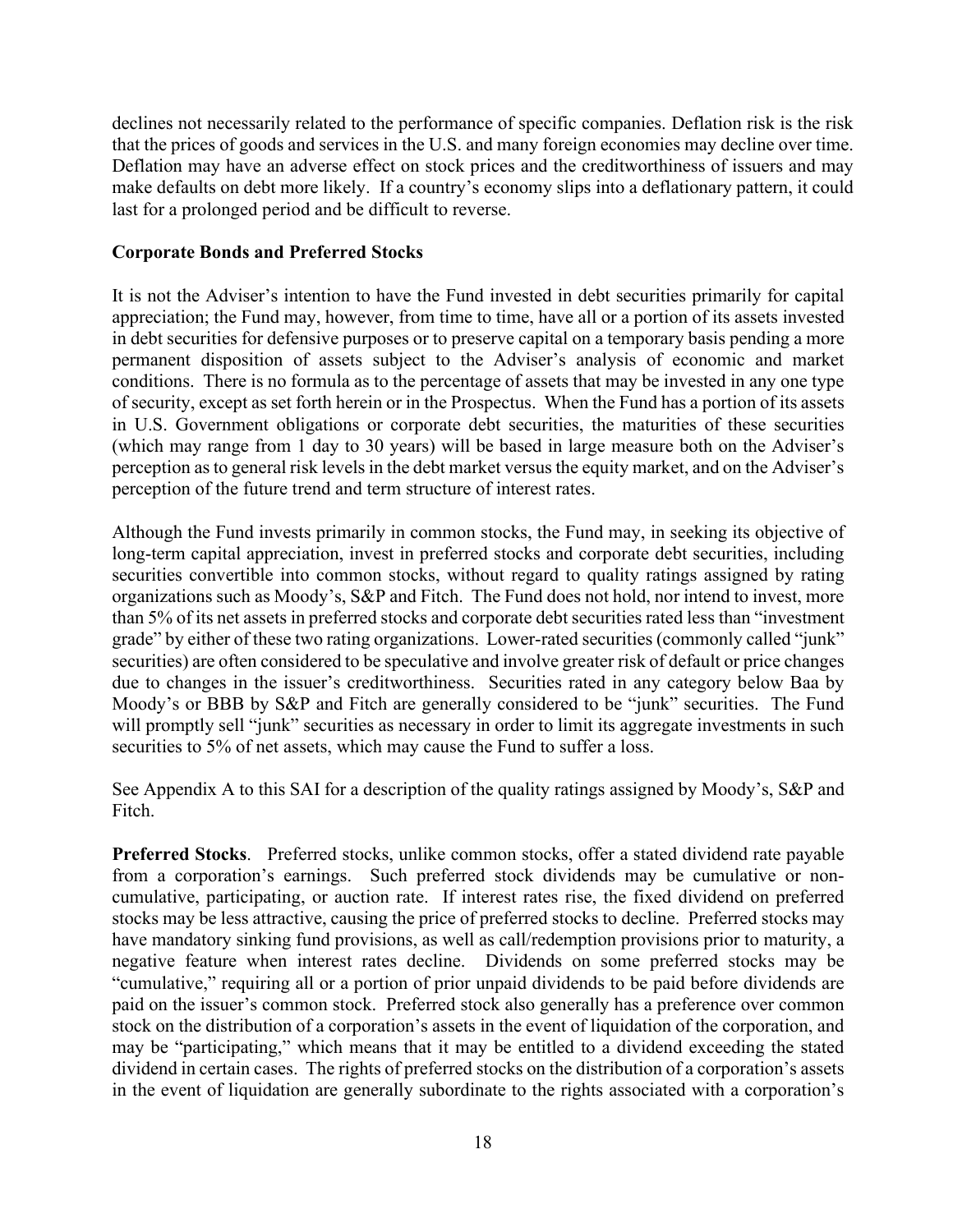debt securities.

**Convertible Securities**. A convertible security is a security that may be converted either at a stated price or rate within a specified period of time into a specified number of shares of common stock. By investing in convertible securities, the Fund seeks the opportunity, through the conversion feature, to participate in the capital appreciation of the common stock into which the securities are convertible, while investing at a better price than may be available on the common stock or obtaining a higher fixed rate of return than is available on common stock. The value of a convertible stock security is a function of its "investment value" (determined by its yield in comparison with the yields of other securities of comparable maturity and quality that do not have a conversion privilege) and its "conversion value" (the security's worth, at market value, if converted into the underlying common stock). The credit standing of the issuer and other factors may also affect the investment value of a convertible security. The conversion value of a convertible security is determined by the market price of the underlying common stock. If the conversion value is low relative to the investment value, the price of the convertible security is governed principally by its investment value. To the extent the market price of the underlying common stock approaches or exceeds the conversion price, the price of the convertible security will be increasingly influenced by its conversion value. A convertible security may be subject to redemption at the option of the issuer at a price established in the instrument governing the convertible security. If a convertible security held by the Fund is called for redemption, the Fund must permit the issuer to redeem the security, convert it into the underlying common stock or sell it to a third party.

**General Risk Factors of Fixed-Income Securities.** Investments in fixed-income securities are subject to inherent market risks and fluctuations in price due to changes in earnings, economic conditions, quality ratings and other factors beyond the control of the Adviser. Adverse economic changes or individual corporate developments could materially impact the ability of an issuer to pay principal and interest when due. Fixed-income securities are also subject to price fluctuations based upon changes in the level of interest rates, which will generally result in all such securities changing in price in the same way, that is, all such securities experiencing appreciation when interest rates decline and depreciation when interest rates rise. Although it is generally true that fixed-income securities change in response to changes in the level of interest rates, these price changes are not necessarily of the same magnitude. Current interest rates are extremely low and future interest rates increases could result in less liquidity and greater volatility of fixed-income securities. Fixed-income securities are subject to liquidity risk resulting from the lack of an active market, a reduced number of traditional market participants or the reduced capacity of traditional market participants to make a market for fixed-income securities. New regulations and changing business practices of financial intermediaries that make markets in fixed-income securities may cause those intermediaries to restrict their market making activities for certain fixed income securities, which may reduce the liquidity and increase the volatility of these securities.

**Risk Factors of Lower-Rated Securities**. Lower-rated debt securities (commonly called "junk" securities) may be subject to certain risk factors to which other securities are not subject to the same degree. Prices of lower-rated securities have been found to be less sensitive to interest rate changes and more sensitive to adverse economic changes and individual corporate developments than more highly rated investments. An economic downturn tends to disrupt the market for lower-rated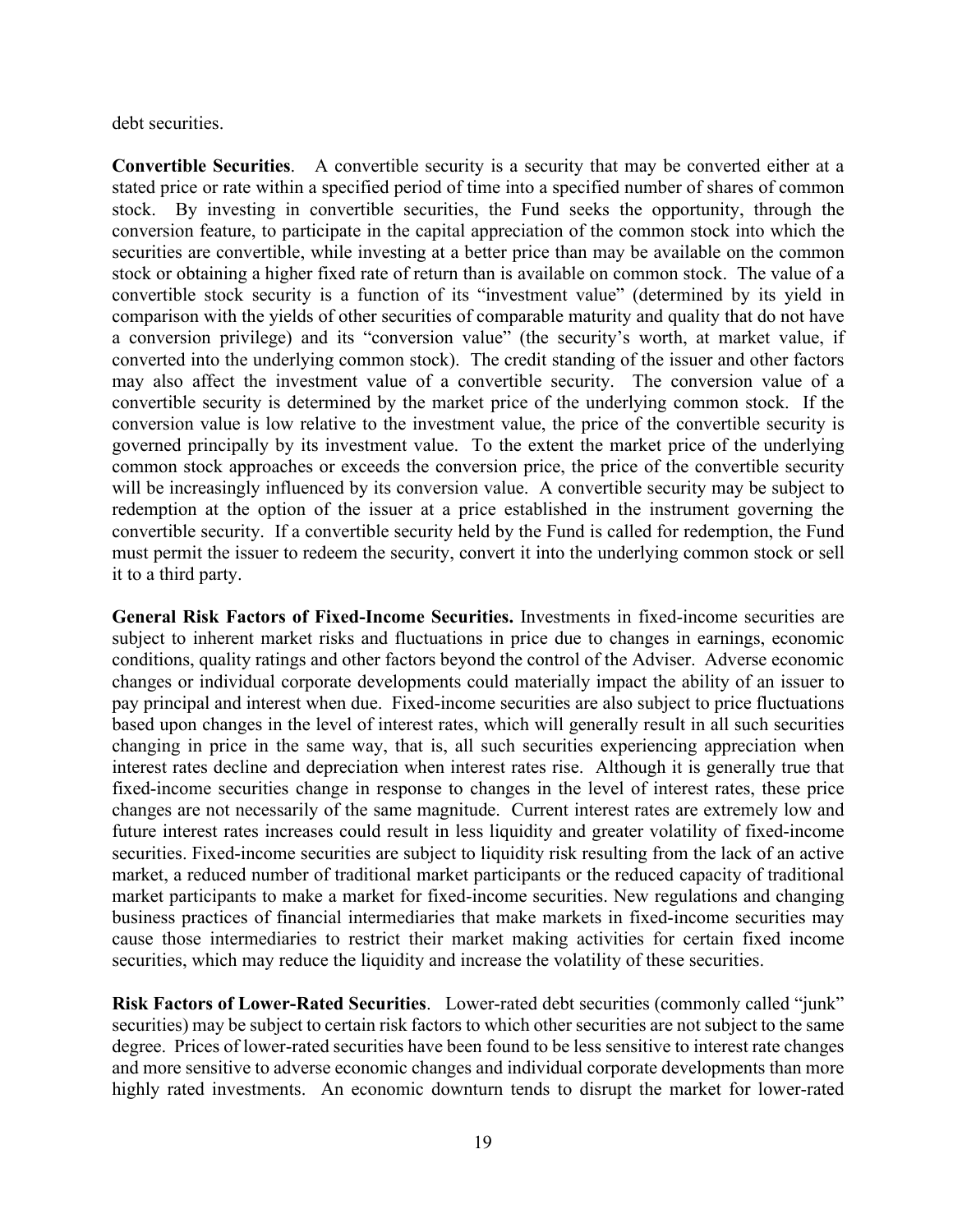securities and adversely affect their values. Such an economic downturn may be expected to result in increased price volatility of lower-rated securities and of the value of the Fund's shares, and an increase in issuers' defaults on such securities.

Also, many issuers of lower-rated securities are substantially leveraged, which may impair their ability to meet their obligations. In some cases, the securities in which the Fund invests are subordinated to the prior payment of senior indebtedness, thus making it highly unlikely that the Fund will be able to receive payments when senior securities are in default.

The credit rating of a security does not necessarily address its market risk (that is, the risk that the value of a security will be adversely affected due to movement of the overall stock market or changes in the level of interest rates). Also, ratings may, from time to time, be changed to reflect developments in the issuer's financial condition. Lower-rated securities held by the Fund have speculative characteristics which are apt to increase in number and significance with each lower rating category.

When the secondary market for lower-rated securities becomes increasingly illiquid, or in the absence of readily available market quotations for lower-rated securities, portfolio securities may be valued at their fair value as determined in good faith in accordance with consistently applied procedures adopted by and under the general supervision of the Board of Trustees. Also, increased illiquidity of the market for lower-rated securities may affect the Fund's ability to dispose of portfolio securities at a desirable price.

Certain laws or regulations may have a material effect on the Fund's investments in lower-rated securities. As examples, certain legislation requires federally-insured savings and loan associations to divest themselves of their investments in lower-rated securities and other legislative proposals have been introduced in order to limit the use of, or tax and eliminate other advantages of, lowerrated securities.

**LIBOR Risk***.* Instruments in which the Fund may invest may pay interest at floating rates based on the London Interbank Offered Rate ("LIBOR") or may be subject to interest caps or floors based on LIBOR. The United Kingdom's Financial Conduct Authority (the "FCA"), which regulates LIBOR, phased out most LIBOR settings by the end of 2021, except the majority of the U.S. dollar LIBOR settings which will be phased out by June 30, 2023. Actions by regulators have resulted in the establishment of alternative reference rates to LIBOR in most major currencies. Various financial industry groups have begun planning for the transition from LIBOR, but there are obstacles to converting certain longer-term securities and transactions to new reference rates. It is possible that the FCA may compel LIBOR's administrator, the ICE Benchmark Administration, to publish a subset of LIBOR settings after these dates on a "synthetic" basis, but any such publications would be considered non-representative of the underlying market. There is no assurance that the composition or characteristics of any such alternative reference rate will be similar to or produce the same value or economic equivalence as LIBOR or that it will be used as frequently or have the same liquidity as LIBOR prior to its discontinuance. It is difficult to predict the full impact of the transition away from LIBOR on the Fund until new reference rates and fallbacks for both legacy and new products, instruments and contracts are commercially accepted. There remains uncertainty regarding the future utilization of LIBOR and the nature of any replacement rate, and any potential effects of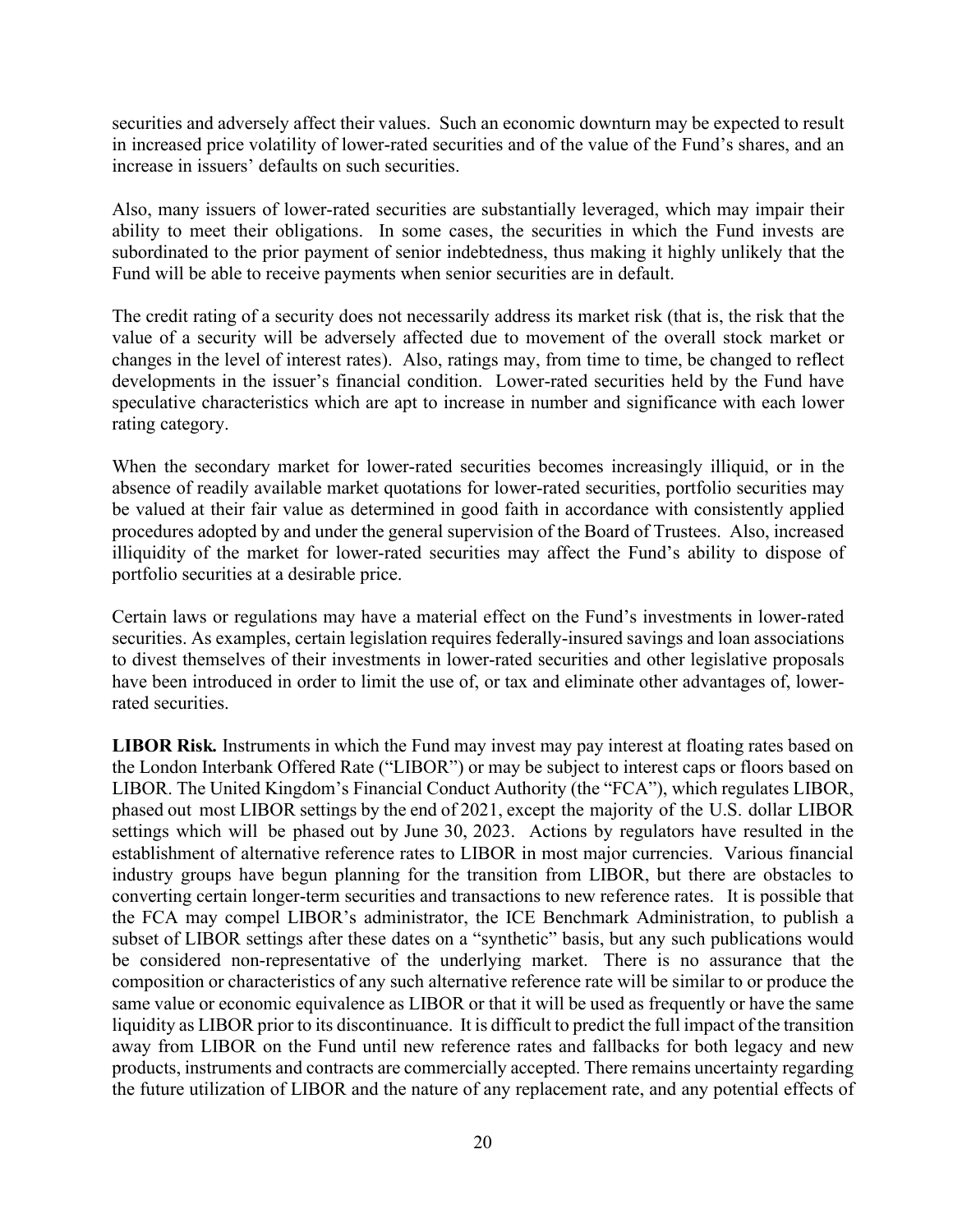the transition away from LIBOR on the Fund or on certain instruments in which the Fund invests are not known. The transition process may involve, among other things, increased volatility or illiquidity in markets for instruments that currently rely on LIBOR. The transition may also result in a reduction in the value of certain instruments held by the Fund. Any such effects of the transition away from LIBOR, as well as other unforeseen effects, could result in losses to the Fund.

**Cybersecurity Risk**. As the use of technology and the frequency of cyber-attacks have become more prevalent, the Fund has potentially become more susceptible to operational risks through breaches in cyber security. A breach in cyber security refers to both intentional and unintentional events that may interfere with the processing of shareholder transactions or Fund NAV calculations, or cause the release of confidential information or the loss of proprietary information. This in turn could cause the Fund to incur regulatory penalties, reputational damage, additional compliance costs associated with corrective measures and/or financial loss. Cyber security attacks may include, among other things, gaining unauthorized access of digital systems for the purpose of misappropriating assets or sensitive information, corrupting data or causing operational disruption. Cyber security breaches of the Fund's third-party service providers (including its transfer agent, intermediaries and custodian) or issuers that the Fund invests in, can also subject the Fund to many of the risks associated with direct cyber security breaches. Like operational risk in general, the Fund's service providers have established risk management systems designed to reduce the risks associated with cyber security. However, there is no guarantee that such efforts will succeed, especially since the Fund does not directly control the cyber security systems of issuers or thirdparty service providers.

## <span id="page-20-0"></span>**INVESTMENT LIMITATIONS**

The Trust has adopted certain fundamental investment limitations designed to reduce the risk of an investment in the Fund. These limitations may not be changed without the affirmative vote of a majority of the outstanding shares of the Fund. For purposes of the discussion of these fundamental investment limitations, the term "majority" of the outstanding shares of the Fund means the lesser of: (1) 67% or more of the outstanding shares of the Fund present at a meeting, if the holders of more than 50% of the outstanding shares of the Fund are present or represented at such meeting; or (2) more than 50% of the outstanding shares of the Fund.

Under these fundamental limitations, the Fund **may not**:

 1. Borrow amounts in excess of 5% of the Fund's total assets, except as a temporary measure for extraordinary or emergency purposes.

 2. Underwrite securities issued by other persons, except insofar as the Fund may technically be deemed an underwriter under the Securities Act of 1933, as amended, in selling a portfolio security.

3. Invest 25% or more of the Fund's total assets in any one industry.

 4. Purchase or sell real estate, mineral leases, futures contracts or commodities in the ordinary course of business.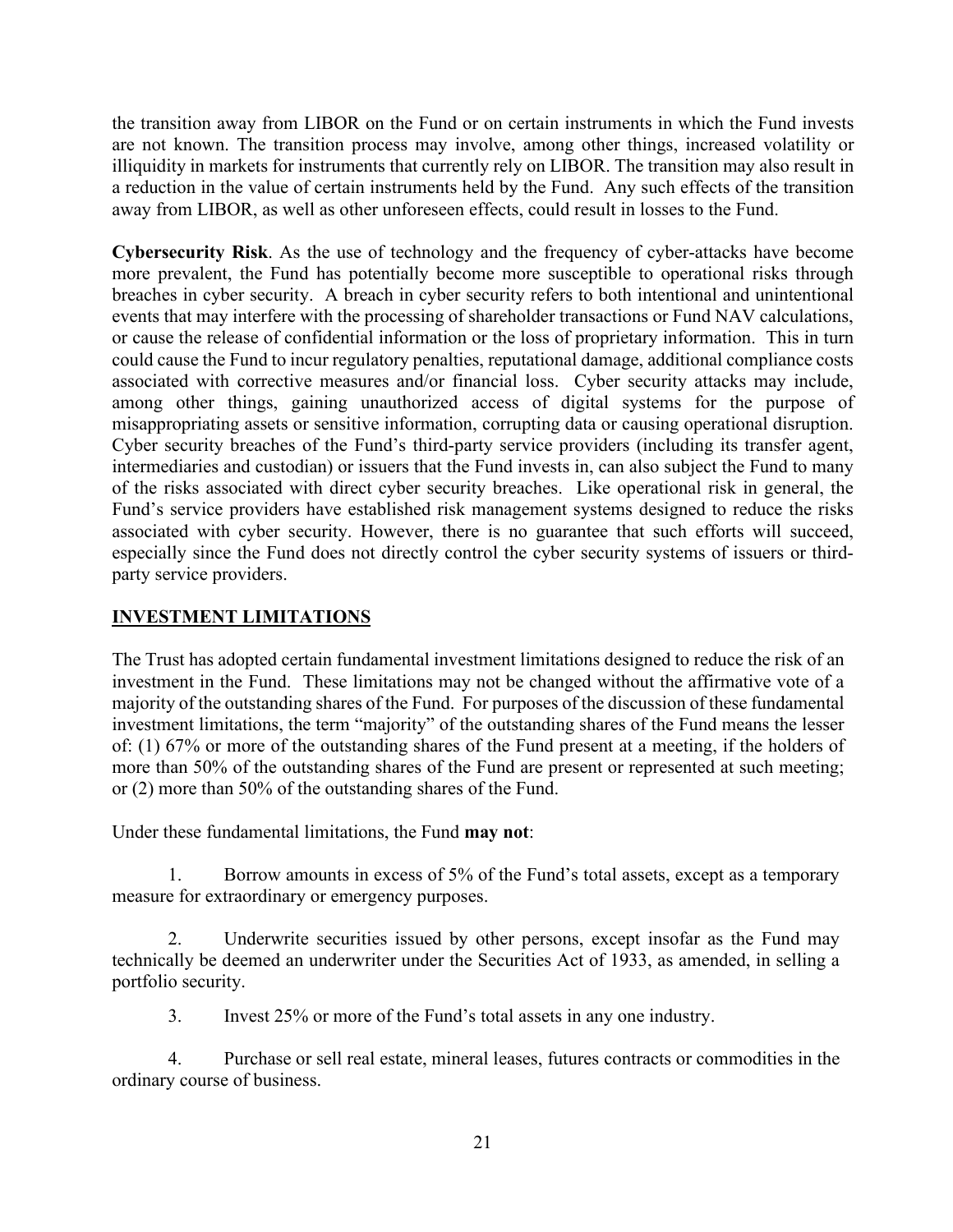5. Make loans; however, the Fund may enter into repurchase agreements and may purchase corporate and debt obligations for investment purposes.

6. Invest for the purpose of exercising control of management.

 7. Issue senior securities as defined in the 1940 Act, or mortgage, pledge, hypothecate or in any way transfer as security for indebtedness any securities owned or held by the Fund except as may be necessary in connection with permissible borrowings, and then not exceeding 5% of the Fund's total assets, taken at the lesser of cost or market value.

 8. Purchase any securities on margin; however, the Fund may obtain such short-term credit as may be necessary for the clearance of purchases and sales of securities.

 9. Sell any securities short unless, by virtue of the Fund's ownership of other securities, the Fund has at the time of sale a right to obtain securities, without payment of further consideration, equivalent in kind and amount to the securities sold and provided that if such right is conditional, the sale is made upon the same conditions.

 10. Purchase or sell any put or call options or any combination thereof, provided that this shall not prevent the purchase, ownership, holding or sale of warrants where the grantor of the warrants is the issuer of the underlying securities.

The percentage limitations included in the fundamental investment limitations apply at the time of purchase of a security. So, for example, if the Fund exceeds a limit as a result of market fluctuations or the sale of other securities, it will not be required to dispose of any securities. Industry classifications for the Fund are based on classifications maintained and developed by third parties. The Adviser reserves the right to change industry classifications as it deems appropriate and without seeking shareholder approval. The Fund is not permitted to engage in securities lending.

The Trust does not presently intend to pledge, mortgage or hypothecate the assets of the Fund as described above in investment limitation 7. The Fund has never made, nor does it presently intend to make, short sales of securities "against the box" as described above in investment limitation 9. The statements of intention in this paragraph reflect nonfundamental policies which may be changed by the Board of Trustees without shareholder approval.

# <span id="page-21-0"></span>**TRUSTEES AND OFFICERS**

Overall responsibility for management of the Trust rests with the Board of Trustees. The Trustees, in turn, elect the officers of the Trust to actively supervise its day-to-day operations. The Trustees serve until their retirement and the officers are elected annually. The following is a list of the Trustees and executive officers of the Trust. Four Trustees of the Trust are not interested persons, as defined in the 1940 Act (the "Independent Trustees").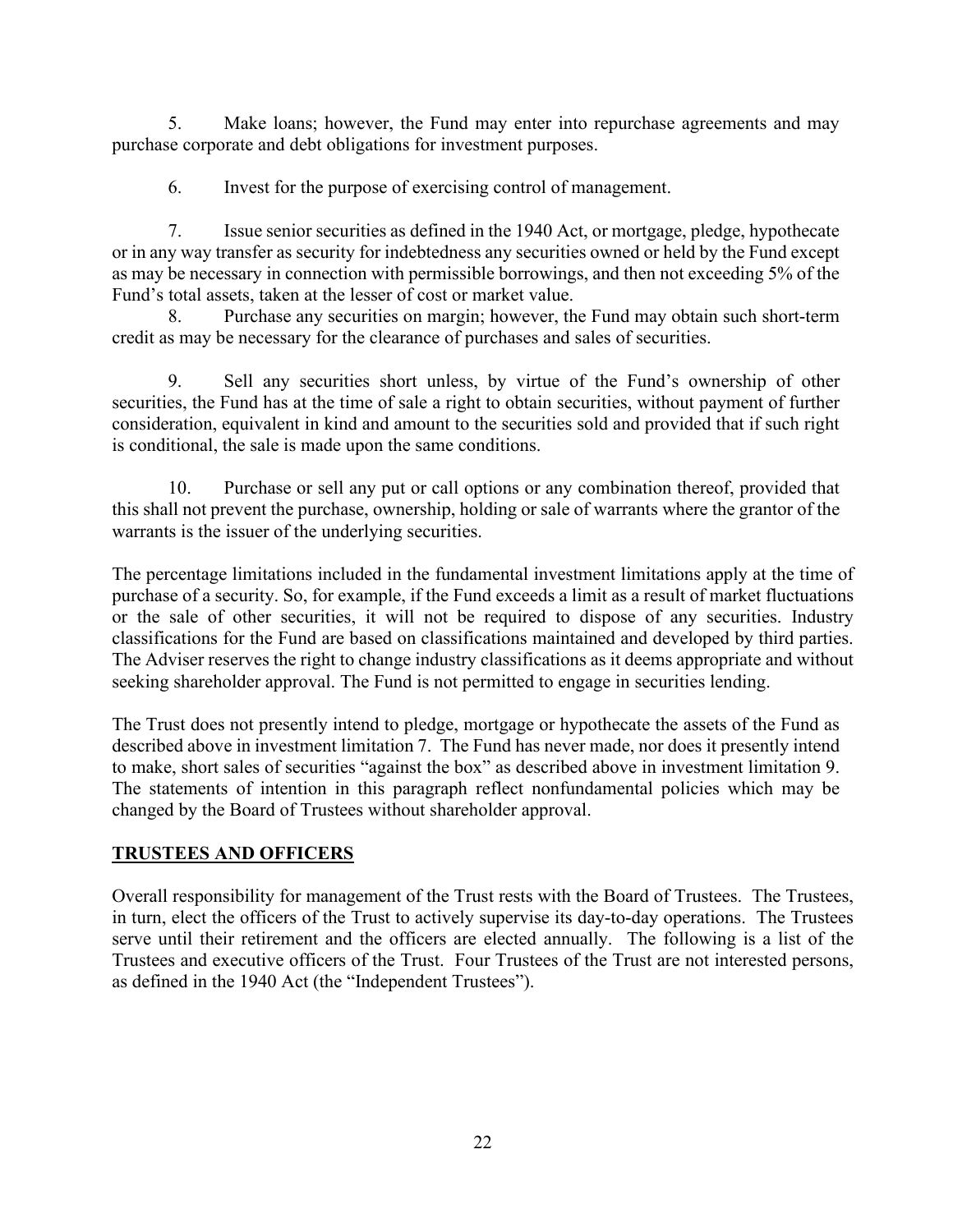| Name, Address and<br><b>Year of Birth</b>                                                                             | Length of<br><b>Service</b> | Position(s)<br><b>Held with</b><br><b>Trust</b> | <b>Principal Occupation(s) During</b><br>Past 5 Years and Directorships of<br><b>Public Companies</b>                                                                                                                                                     | Number of<br>Portfolios in<br><b>Fund Complex</b><br>Overseen by<br>Trustee* |
|-----------------------------------------------------------------------------------------------------------------------|-----------------------------|-------------------------------------------------|-----------------------------------------------------------------------------------------------------------------------------------------------------------------------------------------------------------------------------------------------------------|------------------------------------------------------------------------------|
| <b>Interested Trustee</b>                                                                                             |                             |                                                 |                                                                                                                                                                                                                                                           |                                                                              |
| George P. Schwartz, CFA**<br>801 W. Ann Arbor Trail, Suite 244<br>Plymouth, Michigan 48170<br>Year of Birth: 1944     | Since<br>August<br>1992     | Trustee/Chairman<br>and President               | Chairman and Chief Executive Officer of<br>Schwartz Investment Counsel, Inc.                                                                                                                                                                              | $\tau$                                                                       |
| <b>Independent Trustees</b>                                                                                           |                             |                                                 |                                                                                                                                                                                                                                                           |                                                                              |
| Donald J. Dawson, Jr.<br>801 W. Ann Arbor Trail, Suite 244<br>Plymouth, Michigan 48170<br>Year of Birth: 1947         | Since<br>January<br>1993    | Trustee                                         | Retired in 2015. Prior to retirement, he was<br>Chairman of Payroll 1, Inc. (payroll<br>processing company) from 1986 until 2015<br>and Chief Executive Officer of that<br>company from 1986 until 1998                                                   | $\overline{7}$                                                               |
| John J. McHale, Jr.<br>801 W. Ann Arbor Trail, Suite 244<br>Plymouth, Michigan 48170<br>Year of Birth: 1949           | Since<br>April<br>2014      | Trustee                                         | Consultant to the Commissioner of Major<br>League Baseball. From 2000 until 2020, he<br>was an executive of Major League Baseball<br>serving in the roles of Executive Vice<br>President and Special Assistant to the<br>Commissioner                     | $\tau$                                                                       |
| Edward J. Miller<br>801 W. Ann Arbor Trail, Suite 244<br>Plymouth, Michigan 48170<br>Year of Birth: 1946              | Since<br>May<br>2017        | Trustee                                         | Retired in 2019. Prior to retirement, he was<br>Vice Chairman and Director of Detroit<br>Investment Fund since 2001 and Invest<br>Detroit Foundation since 2010 (financiers for<br>redevelopment of Detroit Michigan)                                     | $\tau$                                                                       |
| William A. Morrow<br>801 W. Ann Arbor Trail, Suite 244<br>Plymouth, Michigan 48170<br>Year of Birth: 1947             | Since<br>April<br>2018      | Trustee                                         | Retired in 2017. Prior to retirement, he was<br>Senior Executive Vice President of Crain<br>Communications Inc (business media)<br>from 1985 until 2017                                                                                                   | $\overline{7}$                                                               |
| <b>Executive Officers</b>                                                                                             |                             |                                                 |                                                                                                                                                                                                                                                           |                                                                              |
| Timothy S. Schwartz, CFA**<br>5060 Annunciation Circle, Ste. 101<br>Ave Maria, Florida 34142<br>Year of Birth: 1971   | Since<br>April<br>2000      | Treasurer                                       | President and Chief Investment Officer of<br>Schwartz Investment Counsel, Inc, as of<br>March 1, 2021. Executive Vice President<br>and Chief Financial Officer of Schwartz<br>Investment Counsel, Inc. until December<br>31, 2019.                        |                                                                              |
|                                                                                                                       |                             |                                                 |                                                                                                                                                                                                                                                           |                                                                              |
| Cathy M. Stoner, CPA, IAACP**<br>801 W. Ann Arbor Trail, Suite 244<br>Plymouth, Michigan 48170<br>Year of Birth: 1970 | Since<br>January<br>2010    | Chief<br>Compliance<br>Officer                  | Chief Compliance Officer, Chief Financial<br>Officer and Vice President of Schwartz<br>Investment Counsel, Inc. as of January 1,<br>2020. Chief Compliance Officer and Vice<br>President of Schwartz Investment Counsel,<br>Inc. until December 31, 2019. |                                                                              |
|                                                                                                                       |                             |                                                 |                                                                                                                                                                                                                                                           |                                                                              |
| Robert C. Schwartz**<br>801 W. Ann Arbor Trail, Suite 244<br>Plymouth, Michigan 48170<br>Year of Birth: 1976          | Since<br>October<br>2013    | Vice President<br>and Secretary                 | Senior Vice President and Secretary of<br>Schwartz Investment Counsel, Inc. as of<br>January 1,2020; Vice President of Schwartz<br>Investment Counsel, Inc. until December 31,<br>2019.                                                                   |                                                                              |
| *The Fund Complex consists of the Fund and the Ave Maria Mutual Funds.                                                |                             |                                                 |                                                                                                                                                                                                                                                           |                                                                              |

\*\* George P. Schwartz, Timothy S. Schwartz, Cathy M. Stoner and Robert C. Schwartz, as affiliated persons of Schwartz Investment Counsel, Inc., the Fund's investment adviser, are "interested persons" of the Trust within the meaning of Section 2(a)(19) of the 1940 Act. Timothy S. Schwartz and Robert C. Schwartz are sons of George P. Schwartz.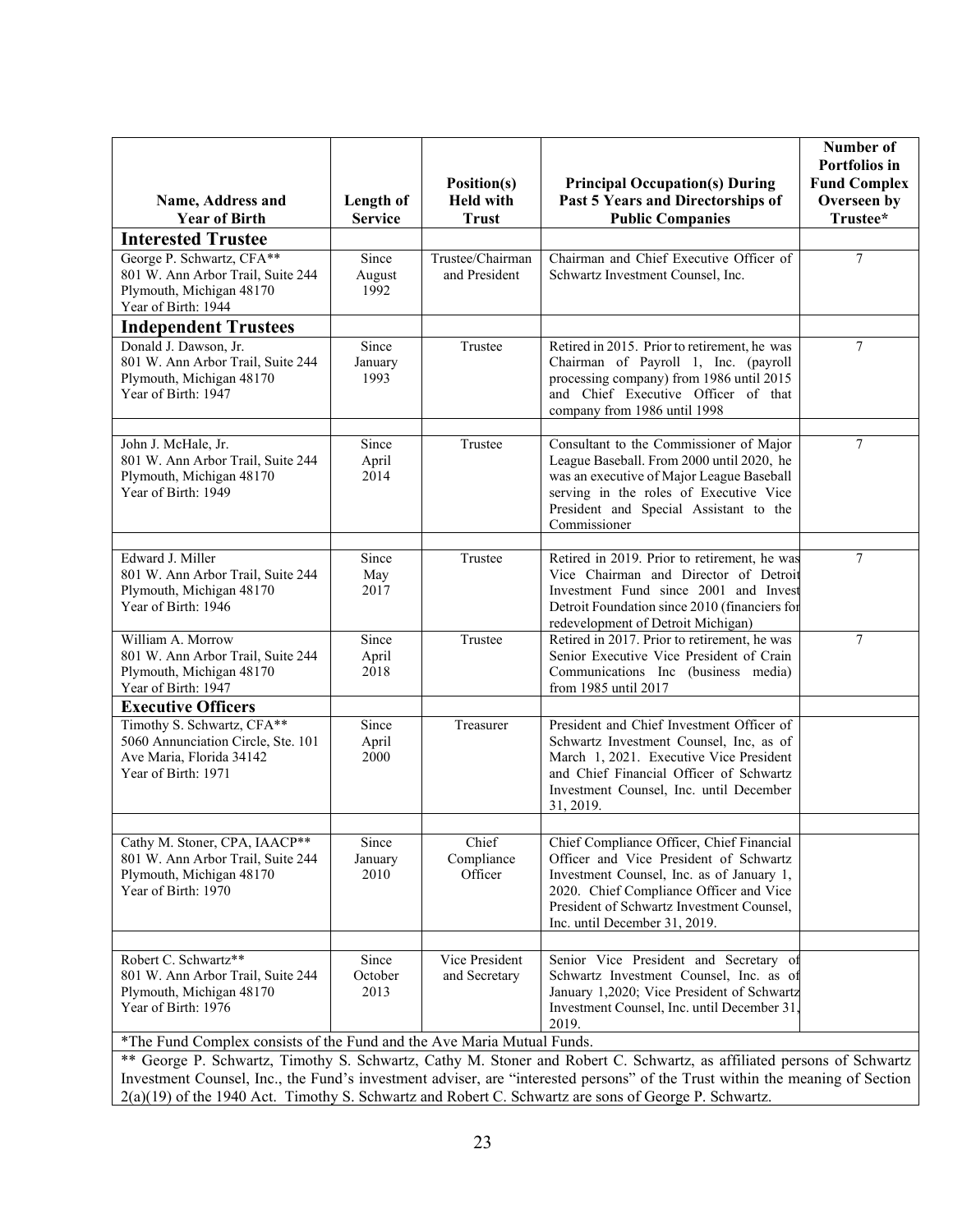**Trustees' Ownership of Fund Shares.** The following table shows each Trustee's dollar range of beneficial ownership of shares of the Fund and, on an aggregate basis, of shares of all funds within the Trust overseen by the Trustee. Information is provided as of December 31, 2021.

|                              | Dollar Range of<br><b>Fund Shares Owned</b> | Aggregate Dollar<br>Range of Shares of All<br><b>Funds in Trust Overseen</b> |
|------------------------------|---------------------------------------------|------------------------------------------------------------------------------|
| Trustee                      | by Trustee                                  | by Trustee                                                                   |
| <b>Interested Trustee:</b>   |                                             |                                                                              |
| George P. Schwartz, CFA      | Over \$100,000                              | Over \$100,000                                                               |
| <b>Independent Trustees:</b> |                                             |                                                                              |
| Donald J. Dawson, Jr.        | $$10,001 - $50,000$                         | Over \$100,000                                                               |
| John J. McHale, Jr.          | None                                        | Over \$100,000                                                               |
| Edward J. Miller             | None                                        | Over \$100,000                                                               |
| William A. Morrow            | None                                        | Over \$100,000                                                               |

**Trustee Compensation**. No Interested Trustee will receive any compensation from the Trust for serving as a Trustee of the Trust. Effective January 1, 2022, each Independent Trustee receives from the Trust an annual retainer of \$63,000, payable quarterly (except that such retainer is \$77,500 for the Chairman of the Governance Committee/Lead Independent Trustee and \$72,500 for the Chairman of the Audit Committee), plus a fee of \$6,000 for attendance at each meeting of the Board of Trustees. Prior to January 1, 2022, each Independent Trustee received from the Trust an annual retainer of \$53,000, payable quarterly (except that such retainer was \$64,500 for the Chairman of the Governance Committee/Lead Independent Trustee and \$59,500 for the Chairman of the Audit Committee), plus a fee of \$6,000 for attendance at each meeting of the Board of Trustees. A Trustee Emeritus may serve on the Board in an advisory capacity for a period of three years following his retirement from the Board, but has no voting authority. A Trustee Emeritus receives one-half of both the annual retainer and fee for attendance at each Board meeting. These fees are allocated among the Fund and the Ave Maria Mutual Funds based upon their proportionate share of net assets.

The following table shows the compensation paid in 2021 to each of the Independent Trustees:

|                              |               | Pension or | Estimated            | Total                    |
|------------------------------|---------------|------------|----------------------|--------------------------|
|                              | Aggregate     | Retirement | Annual               | <b>Compensation From</b> |
|                              | Compensation  | Benefits   | <b>Benefits Upon</b> | the Fund and Fund        |
| <b>Independent Trustees:</b> | From the Fund | Accrued    | Retirement           | $Complex^*$              |
| Donald J. Dawson, Jr.        | \$745         | None       | None                 | \$88,500                 |
| John J. McHale, Jr.          | \$648         | None       | None                 | \$77,000                 |
| Edward J. Miller             | \$648         | None       | None                 | \$77,000                 |
| William A. Morrow            | \$703         | None       | None                 | \$83,500                 |

\* The Fund Complex consists of the Fund and the Ave Maria Mutual Funds

## **Leadership Structure and Qualifications of Trustees**

**Board of Trustees.** The Board is responsible for oversight of the Fund. The Trust has engaged the Adviser to oversee the management of the Fund on a day-to-day basis. The Board is responsible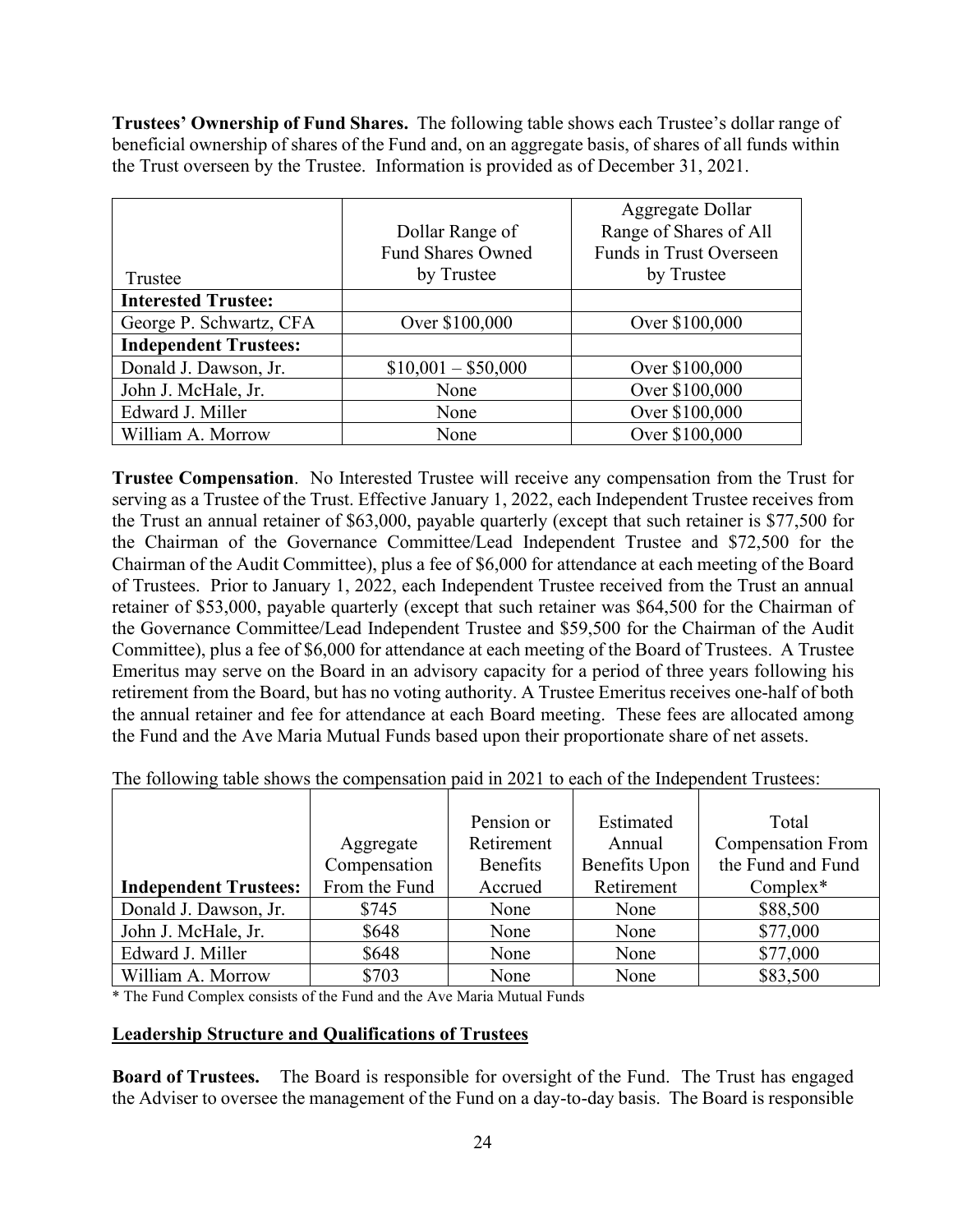for overseeing the Adviser and the Fund's other service providers in the operations of the Fund in accordance with the 1940 Act, other applicable federal and state laws, and the Trust's Agreement and Declaration of Trust. The Board meets in person (or by teleconference during the pandemic) at regularly scheduled meetings four times throughout the year. In addition, the Trustees may meet in person or by telephone at special meetings or on an informal basis at other times. The Independent Trustees also regularly meet without the presence of any representatives of management. The Board has established an Audit Committee and a Nominating and Governance Committee (the "Governance Committee") and may establish ad hoc committees or working groups from time to time to assist the Board in fulfilling its oversight responsibilities. The Independent Trustees have also engaged independent legal counsel, and may from time to time engage consultants and other advisors to assist them in performing their oversight responsibilities.

The Board of Trustees is led by its Chairman, Mr. George P. Schwartz, CFA. Mr. Schwartz is an Interested Trustee of the Trust because he is an officer and the controlling shareholder of the Adviser. Mr. Schwartz, with the assistance of the Trust's other officers, oversees the daily operations of the Fund, including monitoring the activities of all of the Fund's service providers. As Chairman, Mr. Schwartz has primary responsibility for setting the agenda and presiding at each Board meeting.

Mr. Donald J. Dawson, Jr. serves as the Lead Independent Trustee and Chairman of the Governance Committee and Mr. William A. Morrow, an Independent Trustee, serves as Chairman of the Audit Committee. Each Committee Chairman reviews meeting agendas and presides at all meetings of their respective committees. In his role as Lead Independent Trustee, Mr. Dawson facilitates communication and coordination between the Independent Trustees and management, reviews meeting agendas for the Board, Chair's executive sessions of the Independent Trustees and shall preside at meetings of the Board at which the Chairman of the Board is not present.

**Board Committees.** The Board has established a Governance Committee and an Audit Committee, each consisting of the Independent Trustees who are not Emeritus: Donald J. Dawson, Jr., John J. McHale, Jr., Edward J. Miller and William A. Morrow. The Audit Committee oversees (i) the Fund's accounting and financial reporting policies and practices, its internal controls and, as appropriate in its judgment, the internal controls of certain service providers; and (ii) the quality and objectivity of the financial statements of the Fund and the independent audits thereof. In addition, the Audit Committee acts as a liaison between the Fund's independent registered public accounting firm and the full Board and pre-approves the scope of the audit and non-audit services the independent registered public accounting firm provides to the Fund. The Governance Committee oversees the independence and effective functioning of the Board and reviews in the first instance and makes recommendations to the Board regarding any investment advisory agreement relating to the Fund. The Governance Committee will review shareholder recommendations for nominations to fill vacancies on the Board if such recommendations are submitted in writing, addressed to the Committee at the Trust's offices and meet any minimum qualifications that may be adopted by the Committee. During the most recent fiscal year ended December 31, 2021, the Audit Committee and the Governance Committee each met four times.

**Qualifications of the Trustees.** The Governance Committee reviews the experience, qualifications, attributes and skills of potential candidates for nomination or election by the Board. In evaluating a candidate for nomination or election as a Trustee, the Governance Committee takes into account the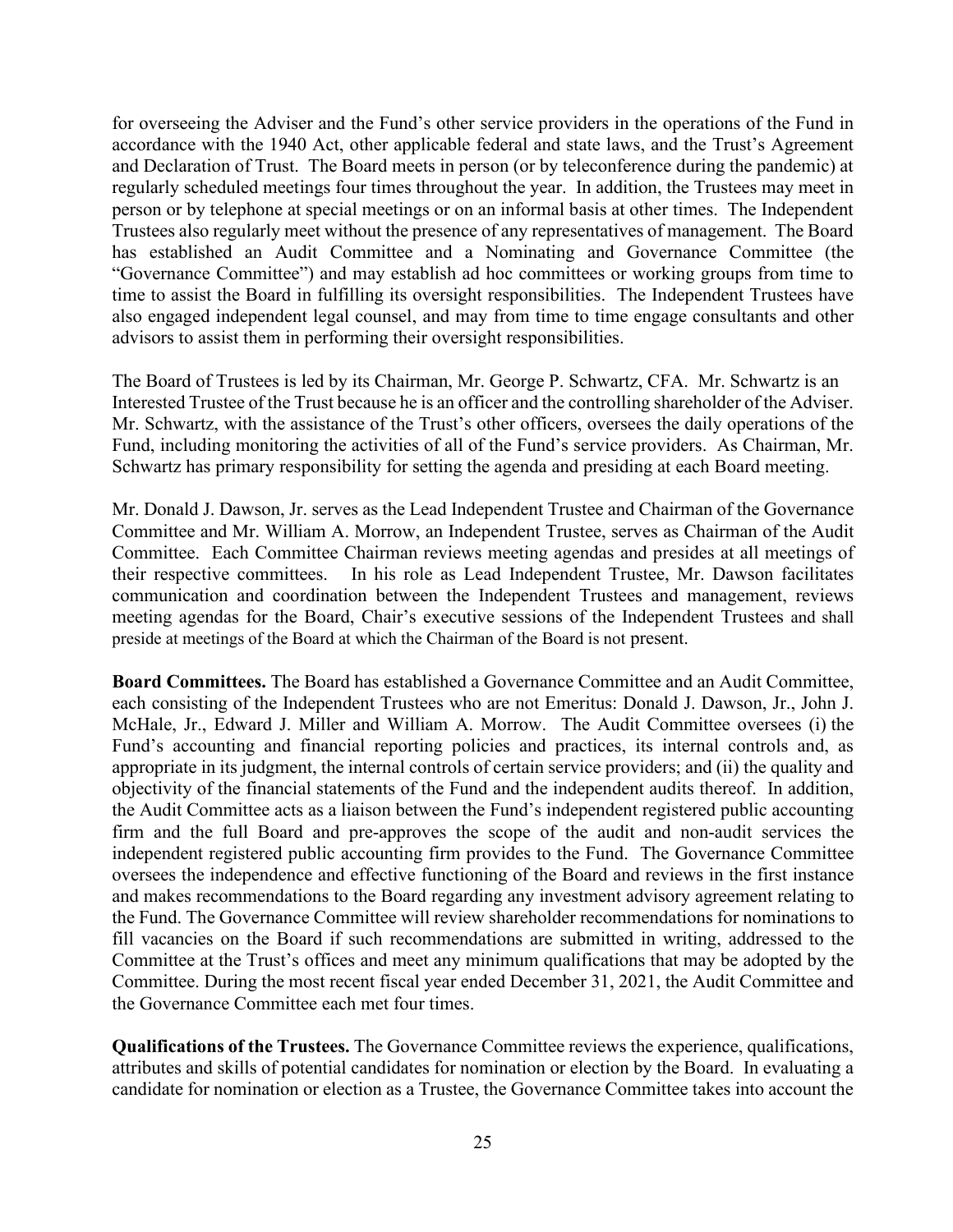contribution that the candidate would be expected to make to the diverse mix of experience, qualifications, attributes and skills that the Governance Committee believes contribute to good governance for the Trust. The Board has concluded that, based on each Trustee's experience, qualifications, attributes or skills on an individual basis and in combination with the other Trustees, that each Trustee is qualified and should continue to serve as such. In determining that a particular Trustee was and continues to be qualified to serve as a Trustee, the Board has considered a variety of criteria, none of which, in isolation, was controlling.

Mr. George P. Schwartz has served as the Chief Executive Officer of the Adviser since he founded the Adviser in 1980. He has over 50 years of experience in the investment management profession, including 7 years as an investment research analyst and partner with two New York Stock Exchange member firms and 6 years as Senior Investment Officer and Chairman of the Investment Committee of a national bank. Mr. Schwartz holds a B.S. degree in Finance from the University of Detroit. He is a CFA charter holder and a Chartered Investment Counselor. Mr. Schwartz has served as President and a Trustee of the Trust since August 1992. The Board concluded that Mr. Schwartz is suitable to serve as a Trustee because of his professional experience and his academic background.

Mr. Donald J. Dawson, Jr. previously served as the Chairman, President and Chief Executive Officer of a closely-held company from 1986 until 1998 and Chairman of that company from 1999 until 2015. He was also a Board member of a non-profit organization from 2000 until 2017, serving as Chairman from 2009 until 2011. Mr. Dawson holds a B.A. degree in Economics from Georgetown University and a J.D. degree from the University of Michigan Law School. He has previously been licensed with the Financial Industry Regulatory Authority ("FINRA") as a general securities representative. Mr. Dawson has served as a Trustee of the Trust since January 1993. The Board concluded that Mr. Dawson is suitable to serve as a Trustee because of his business and legal experience, his academic background and his service and experience on other boards.

Mr. John J. McHale, Jr. is a consultant to Major League Baseball and served as the Special Assistant to the Commissioner of Major League Baseball from April 2015 until December 2020, responsible for special project assignments, grievances and on-field disciplinary matters. He previously served as Executive Vice President of Administration and Chief Information Officer for Major League Baseball from 2000 until 2015, overseeing the administrative functions of the MLB Central Office. Prior to 2002, he served in executive capacities for various Major League Baseball teams; Chief Operating Officer for the Tampa Bay Rays (2001-2002), President and Chief Executive Officer of the Detroit Tigers (1995-2001) and Executive Vice President of Baseball Operations of the Colorado Rockies (1991-1994). He was a Board member of the United States Amateur Baseball Federation, Inc. and a Trustee of several major league baseball retirement and pension plans until December 2020. Mr. McHale holds an undergraduate degree from the University of Notre Dame, a J.D. degree from Boston College and an L.L.M degree from Georgetown University. Mr. McHale has served as a Trustee of the Trust since April 2014. The Board concluded that Mr. McHale is suitable to serve as a Trustee because of his business and legal experience, his academic and professional background and his service and experience on other boards.

Mr. Edward J. Miller retired in 2019. Prior to his retirement he was Vice Chairman and Director of the Detroit Investment Fund since 2001 and the Invest Detroit Foundation since 2010, (provides financing for residential and commercial redevelopment of the City of Detroit Michigan) and was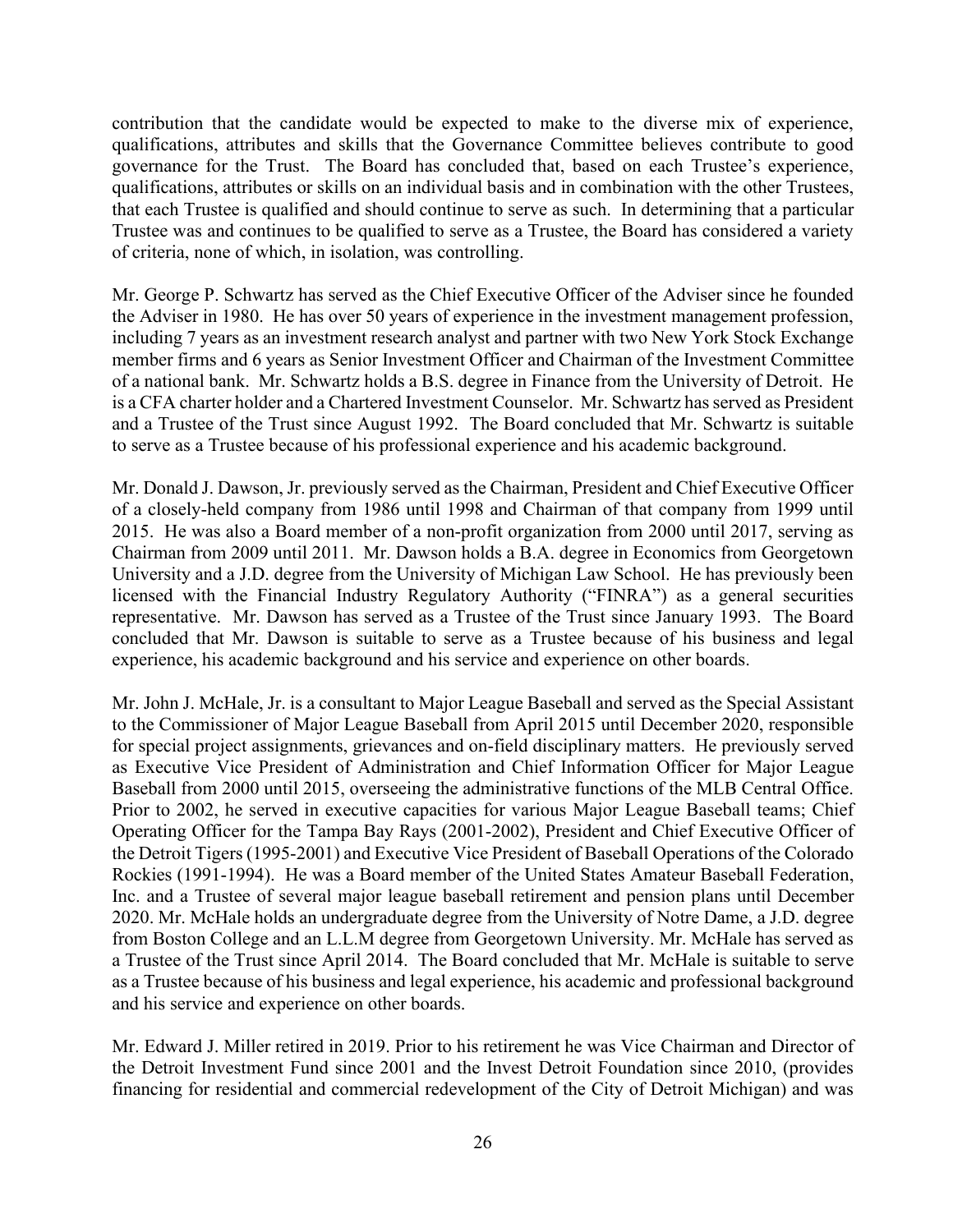actively involved in the management of both organizations until 2016. Prior to joining the Detroit Investment Fund, Mr. Miller was an Executive Vice President at Standard Federal Bank (now Bank of America) from 1995 until 2000 where he was responsible for its commercial banking activities. Before he joined Standard Federal Bank, Mr. Miller held executive management positions with Comerica Bank and Manufacturers Bank (prior to its merger with Comerica). These positions included responsibility for Retail Banking (1993-1995) and Trust and Investment Management (1988-1993). He started his career with Manufacturers Bank in 1970 and held positions in commercial lending, strategic planning and corporate development before being appointed Executive Vice President in 1990. He is a Board member of various non-profit organizations. Mr. Miller holds a B.S. degree from Regis University in Denver, Colorado and an MBA from the University of Detroit. Mr. Miller has served as a Trustee of the Trust since May 2017. The Board concluded that Mr. Miller is suitable to serve as a Trustee because of his business and investment experience, his academic and professional background and his service and experience on other boards.

Mr. William A. Morrow retired in 2017. He previously served as a Senior Executive Vice President for Crain Communications Inc., an international business media company, from March 1985 until May 2017. As Senior Executive Vice President, he had overall responsibility for Crain Communications' internal business operations, including finance, legal, acquisitions, internal business operations, including finance, legal, acquisitions, administration, human resources, facilities and other corporate areas. He also served as Plan Administrator for Crain Communications' Pension and Profit Sharing Plans. Prior to working at Crain, Mr. Morrow was a partner-in-charge in the Detroit office of Touche Ross & Co. (now Deloitte & Touche LLP) and a member of the firm's national Management Advisory Council. He is active in many civic and business organizations, including serving as a Trustee and member of the Executive Committee at the University of Detroit Mercy. He is a former director of American Business Media, a membership association for business-to-business information providers, and previously served as Chairman. Mr. Morrow holds a B.S. degree in Accounting from the University of Detroit and a J.D. degree from Wayne State Law School. Mr. Morrow has been a Trustee of the Trust since April 2018. The Board concluded that Mr. Morrow is suitable to serve as a Trustee because of his business, legal and financial experience, his academic and professional background and his service and experience on other boards.

**Risk Oversight.** The Fund is subject to a number of risks, including investment, compliance and operational risks. Day-to-day risk management of the Fund resides with the Adviser or other service providers (depending on the nature of the risk), subject to overall supervision by the Adviser. The Board has charged the Adviser with (i) identifying events or circumstances, the occurrence of which could have demonstrable and material adverse effects on the Fund; (ii) to the extent appropriate, reasonable or practicable, implementing processes and controls reasonably designed to lessen the possibility that such events or circumstances occur, or to mitigate the effects of such events or circumstances if they do occur; and (iii) creating and maintaining a system designed to evaluate continuously, and to revise as appropriate, the processes and controls described in (i) and (ii) above.

The Board has appointed a Chief Compliance Officer ("CCO") who reports directly to the Board and provides presentations to the Board at its quarterly meetings, in addition to an annual report to the Board in accordance with the Fund's compliance policies and procedures. The CCO regularly discusses the relevant risk issues affecting the Trust during private meetings with the Independent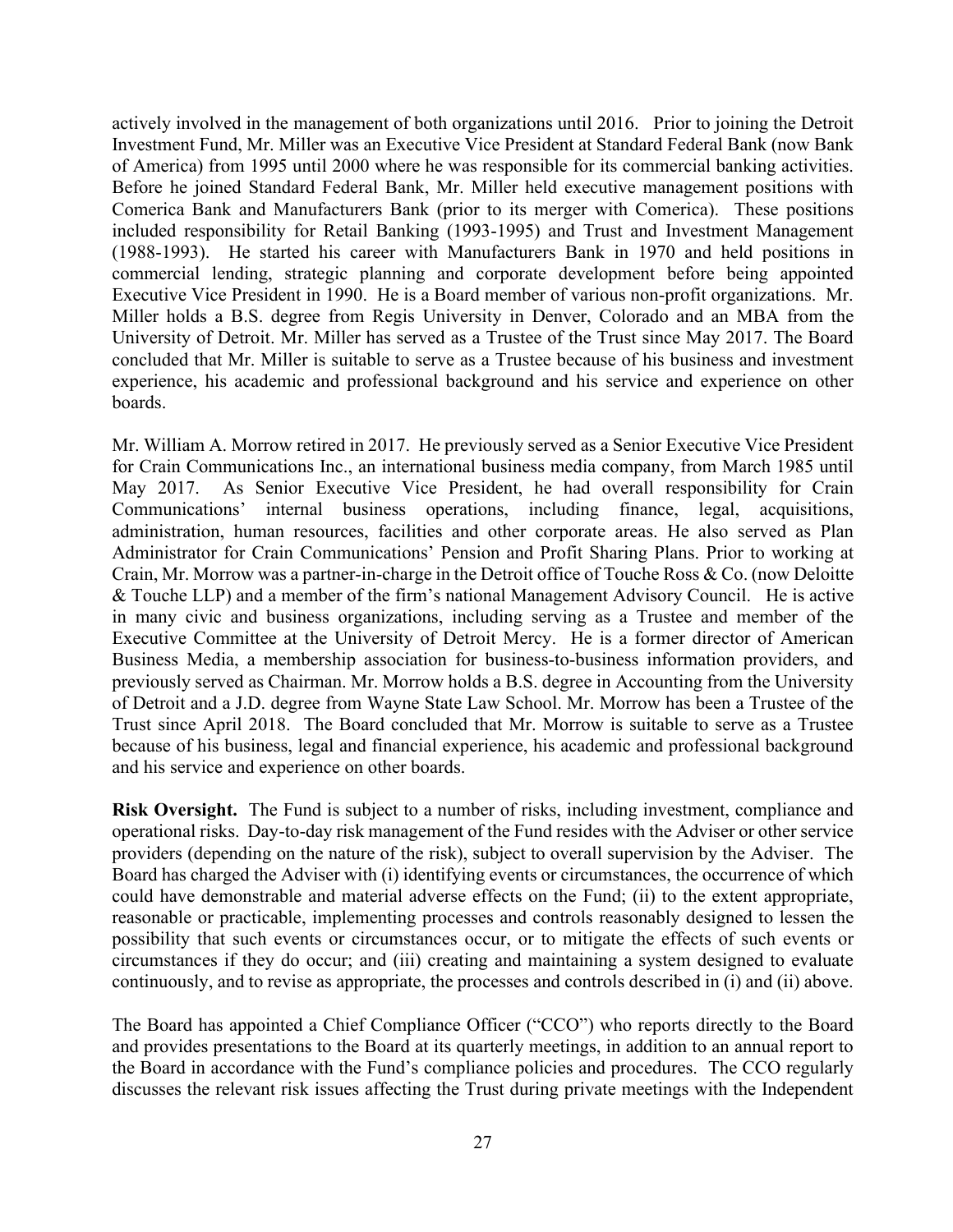Trustees. The CCO also provides to the Board updates on the application of the Fund's compliance policies and procedures and how these procedures are designed to mitigate risk. Finally, the CCO reports to the Board immediately in between Board meetings in case of any problems associated with the Fund's compliance policies and procedures that could expose (or that might have the potential to expose) the Fund to risk.

Although the risk management policies of the Adviser and the service providers are designed to be effective, those policies and their implementation may vary and there is no guarantee they will be effective. Not all risks that may affect the Trust can be identified and not all processes and controls to eliminate or mitigate their occurrence or effects can be developed. Some risks are simply beyond any control of the Trust or the Adviser, its affiliates or other service providers.

### <span id="page-27-0"></span>**THE INVESTMENT ADVISER**

The Adviser is located at 801 W. Ann Arbor Trail, Suite 244, Plymouth, Michigan 48170. George P. Schwartz, as the controlling shareholder of the Adviser, may directly or indirectly receive benefits from the advisory fees paid to the Adviser. Under the terms of the Advisory Agreement between the Trust and the Adviser, the Adviser manages the Fund's investment process. The Fund pays the Adviser a fee, computed and accrued daily and paid quarterly, at an annual rate of 0.75% of its average daily net assets. The advisory fee for the Fund was at the annual rate of 0.95% of the Fund's average daily net assets until May 1, 2022.

By its terms, the Advisory Agreement has an initial two-year term and will remain in force from year to year thereafter, provided such continuance is approved at least annually by: (1) the Board of Trustees; or (2) a vote of the majority of the Fund's outstanding shares; provided that in either event continuance is also approved by a majority of the Independent Trustees, by a vote cast in person at a meeting called for the purpose of voting such approval. The Advisory Agreement may be terminated at any time, on 60 days' written notice, without the payment of any penalty, by the Board of Trustees, by a vote of the majority of the Fund's outstanding shares, or by the Adviser. The Advisory Agreement automatically terminates in the event of its assignment, as that term is defined by the 1940 Act and the rules thereunder.

**Expense Limitation Agreement**. The Adviser has entered into an Expense Limitation Agreement whereby it has contractually agreed to reduce advisory fees and reimburse Fund expenses to the extent necessary so that ordinary operating expenses (excluding interest on borrowings, taxes, brokerage costs, acquired fund fees and expenses, litigation and other extraordinary expenses) do not exceed an amount equal to 1.25% annually of the Fund's average daily net assets. Any fee reductions and/or expense reimbursements by the Adviser are subject to repayment by the Fund for a period of three years from the date such fees and expenses were incurred, provided the Fund is able to effect such repayment and remain in compliance with the undertaking by the Adviser to limit the Fund's expenses.

The Expense Limitation Agreement may be terminated by the Trust or the Adviser upon not less than 60 days' prior written notice, provided, however, that (i) the Adviser may not terminate the Agreement without the approval of the Board of Trustees and (ii) the Agreement terminates automatically if the Adviser ceases to serve as the Fund's investment adviser. The Adviser will have no claim against the Fund and the Fund will not pay for any unpaid amounts if its Expense Limitation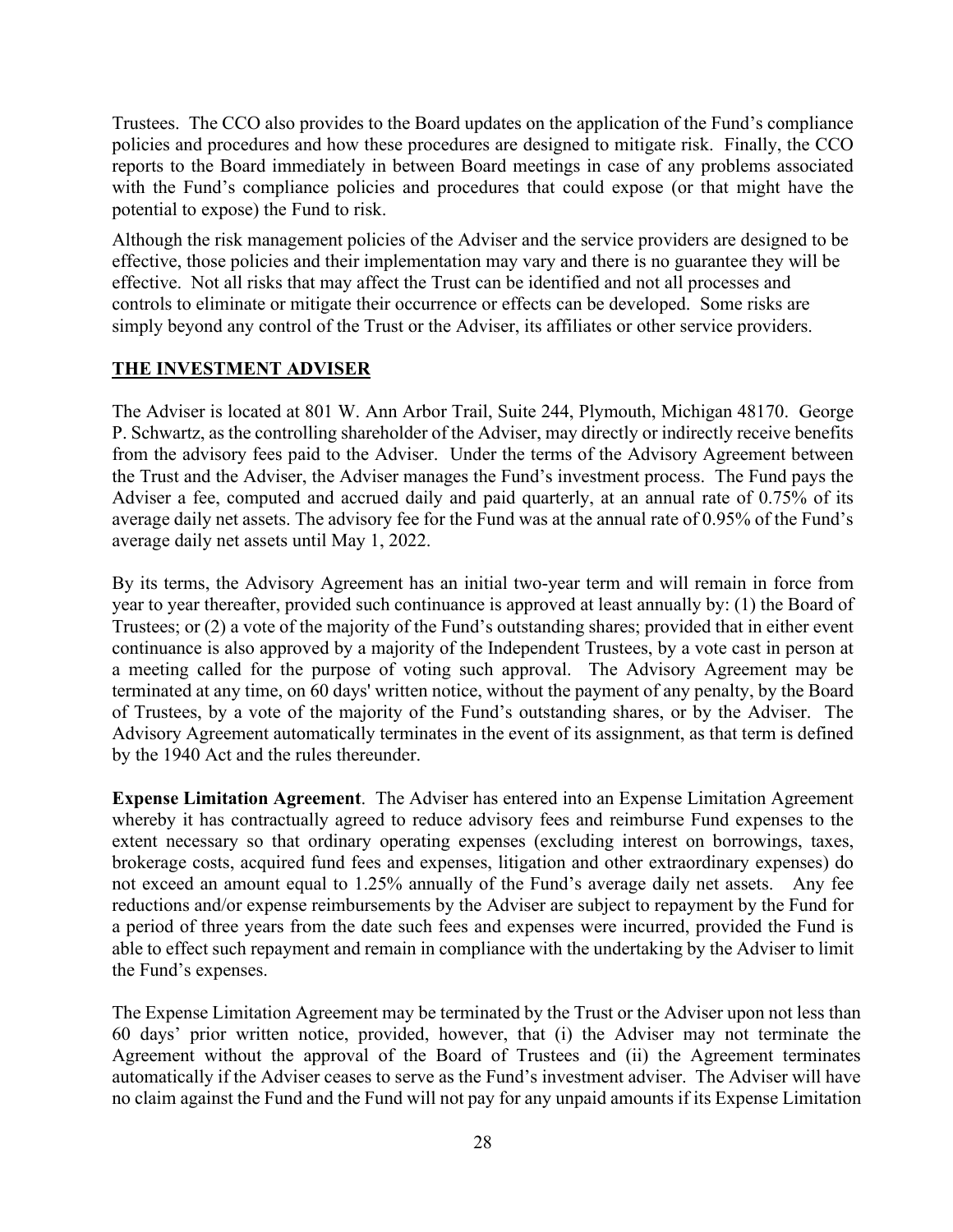Agreement expires or is terminated. The Expense Limitation Agreement is in effect until May 1, 2023.

|                   | Advisory   | Advisory      |           | Advisory    |
|-------------------|------------|---------------|-----------|-------------|
|                   | Fees       | Fee           | Advisory  | Fees        |
|                   | Accrued by | Reductions by | Fees      | Received by |
| Fiscal Year Ended | the Fund   | the Adviser   | Recouped* | the Adviser |
| December 31, 2021 | \$233,045  | \$64,264      | N/A       | \$168,781   |
| December 31, 2020 | \$166,623  | \$79,720      | N/A       | \$86,903    |
| December 31, 2019 | \$202,347  | \$76,087      | N/A       | \$126,260   |

**Advisory Fees**. The following table shows the advisory fees paid by the Fund to the Adviser during the last three fiscal years.

\*As of December 31, 2021, the Adviser may seek recoupment of \$220,071 of its investment advisory fee waivers no later than the dates stated below:

| 76,087 | December 31, 2022 |
|--------|-------------------|
| 79,720 | December 31, 2023 |
| 64,264 | December 31, 2024 |

**Fund Expenses**. The Fund is responsible for the payment of all expenses incurred in connection with the registration of shares and operations of the Fund, including fees and expenses in connection with membership in investment company organizations, brokerage fees and commissions, legal, auditing and accounting expenses, expenses of registering shares under federal and state securities laws, insurance expenses, taxes or governmental fees, fees and expenses of the custodian, transfer agent, administrator and accounting and pricing agent of the Fund, fees and expenses of the Independent Trustees, the cost of preparing and distributing prospectuses, statements, reports and other documents to shareholders, expenses of shareholders' meetings and proxy solicitations, and such extraordinary or non-recurring expenses as may arise, such as litigation to which the Fund may be a party. The Fund has an obligation to indemnify the Trust's officers and Trustees with respect to such litigation, except in instances of willful misfeasance, bad faith, gross negligence or reckless disregard by such officers and Trustees in the performance of their duties. General Trust expenses are allocated among the Fund and other series of the Trust based upon each series' relative net assets (on the date the expenses are paid), or the nature of services performed and the relative applicability to each series. In addition, the Fund reimburses all officers and Trustees, including those who may be officers, directors, employees or stockholders of the Adviser, for reasonable out-of-pocket costs related to attending meetings of the Board of Trustees.

**CCO Expenses**. The compensation and expenses of any officer or Trustee of the Trust who is an officer, director, employee or stockholder of the Adviser are paid by the Adviser, except that the Fund reimburses the Adviser for a portion of the compensation and expenses of the Trust's CCO, who is an employee of the Adviser. The Trust also reimburses the Adviser for out-of-pocket expenses incurred by the CCO in providing these services. During the fiscal years ended December 31, 2021, 2020 and 2019, the Fund paid compliance fees and expenses of \$1,124, \$625, and \$871, respectively.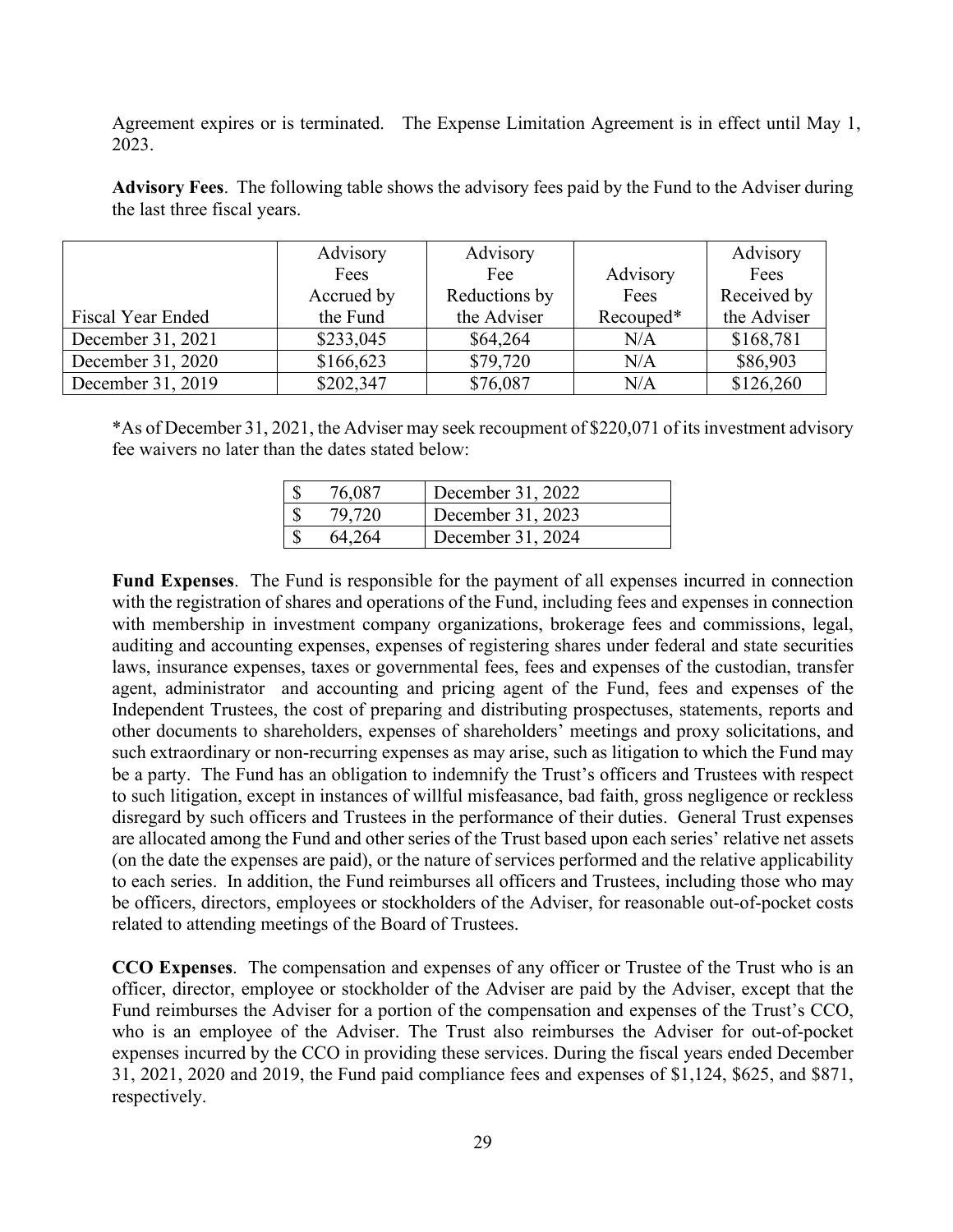#### **PORTFOLIO MANAGERS**

The portfolio managers for the Fund are Timothy S. Schwartz, CFA, lead manager and George P. Schwartz, CFA co-manager. The portfolio managers are also responsible for the day-to-day management of other accounts managed by the Adviser as indicated in the following table. None of these accounts has an advisory fee based on the performance of the account.

|                          |                                   |           |                    | Number of    |                 |
|--------------------------|-----------------------------------|-----------|--------------------|--------------|-----------------|
|                          |                                   | Total     |                    | Accounts     | Total Assets of |
|                          |                                   | Number of | Total              | Managed with | Accounts with   |
|                          |                                   | Other     | Assets of Other    | Advisory Fee | Advisory        |
| Name of                  |                                   | Accounts  | Accounts           | Based on     | Fee Based on    |
| Portfolio Manager        | Type of Accounts                  | Managed   | Managed            | Performance  | Performance     |
| George P. Schwartz, CFA  | Registered Investment Companies:  |           | $$1,467.0$ million | $\theta$     | \$0             |
|                          | Other Pooled Investment Vehicles: | 0         | \$0                | $\theta$     | \$0             |
|                          | Other Accounts:                   | 20        | $$164.0$ million   | $\theta$     | \$0             |
| Timothy S. Schwartz, CFA | Registered Investment Companies:  |           | \$328.2 million    | $\theta$     | \$0             |
|                          | Other Pooled Investment Vehicles: | 0         | \$0                | $\theta$     | \$0             |
|                          | Other Accounts:                   |           | \$ 0.2 million     | $\theta$     | \$0             |
|                          |                                   |           |                    |              |                 |

#### **Other Accounts Managed (as of December 31, 2021)**

#### *Potential Conflicts of Interest*

The Adviser does not believe that any material conflicts of interest exist as a result of the portfolio managers advising the Fund and the other accounts listed above. While a portfolio manager may occasionally recommend purchases or sales of the same portfolio securities for the Fund and the Ave Maria Mutual Funds and/or another account he manages, the Adviser believes that it is highly unlikely that simultaneous transactions would adversely affect the ability of the Fund to obtain or dispose of the full amount of a security which it seeks to purchase or sell or the price at which such security can be purchased or sold. In addition, procedures are in place to monitor personal trading by the portfolio managers to ensure that the interests of the Fund and the Adviser's other clients come first.

#### *Compensation*

Each of the portfolio managers receives a fixed annual cash salary plus an annual bonus from the Adviser, as determined by the Board of Directors of the Adviser. The annual bonus is based upon a variety of factors, which may include the overall performance and profitability of the Adviser and the overall performance of and profit generated by the accounts managed by a portfolio manager. There is no standard benchmark for comparison, or fixed length of time over which performance is measured by the Board of Directors of the Adviser in determining the portfolio managers' annual bonuses. Compensation of the portfolio managers also includes profits of the Adviser. The profitability of the Adviser depends primarily upon the value of accounts under management, including the Fund. A portfolio manager's compensation is not directly based upon the performance of the Fund or the amount of the Fund's assets.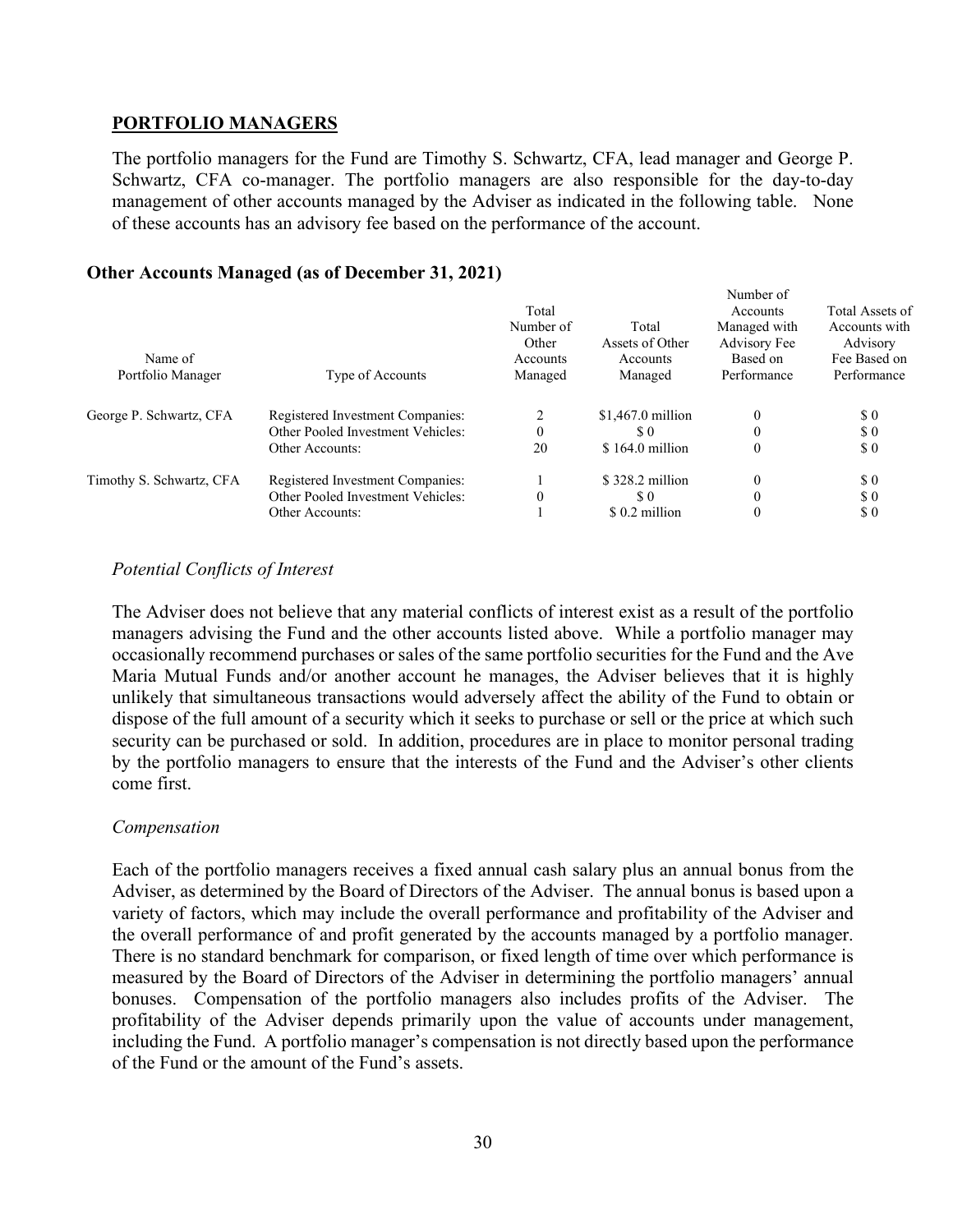### *Ownership of Fund Shares*

The following table indicates the dollar range of shares of the Fund beneficially owned by the portfolio managers as of December 31, 2021:

| Portfolio Manager   | Dollar Range of Fund Shares Beneficially Owned |
|---------------------|------------------------------------------------|
| George P. Schwartz  | Over \$1,000,000                               |
| Timothy S. Schwartz | $$100,001 - $500,000$                          |

### <span id="page-30-0"></span>**SECURITIES TRANSACTIONS AND PORTFOLIO HOLDINGS**

Decisions about the placement of the Fund's securities transactions and negotiation of commission rates when applicable are made by the Adviser and are subject to review by the Board of Trustees of the Trust. In the purchase and sale of portfolio securities, the Adviser seeks best execution for the Fund, taking into account such factors as price (including the applicable brokerage commission or dealer spread), the execution capability, financial responsibility and responsiveness of the broker or dealer and the brokerage and research services provided by the broker or dealer. The Adviser generally seeks favorable prices and commission rates that are reasonable in relation to the benefits received. During the fiscal years ended December 31, 2021, 2020 and, 2019, the Fund paid brokerage commissions of \$8,465, \$18,788 and \$14,900, respectively. The lower brokerage commissions paid by the Fund during the 2021 fiscal year were primarily attributable to a decrease in commission rates and portfolio trading activity.

The Adviser is specifically authorized to select brokers who also provide brokerage and research services to the Fund and/or other accounts over which the Adviser exercises investment discretion and to pay such brokers a commission in excess of the commission another broker would charge if the Adviser determines in good faith that the commission is reasonable in relation to the value of the brokerage and research services provided within the safe harbor provided by §28(e) of the Securities Exchange Act of 1934, as amended. The determination may be viewed in terms of a particular transaction or the Adviser's overall responsibilities with respect to the Fund and to accounts over which it exercises investment discretion.

Research services include securities and economic analyses, reports on issuers' financial conditions and future business prospects, newsletters and opinions relating to interest trends, general advice on the relative merits of possible investment securities for the Fund and statistical services and information with respect to the availability of securities or purchasers or sellers of securities. Although this information is useful to the Fund and the Adviser, it is not possible to place a dollar value on it. Research services furnished by brokers through whom the Fund effects securities transactions may be used by the Adviser in servicing all of its accounts and not all such services may be used by the Adviser in connection with the Fund. During the fiscal year ended December 31, 2021, the amount of transactions and related commissions directed to brokers because of research services provided were \$5,308,299 and \$4,275, respectively.

The Adviser may aggregate purchase and sale orders for agency trades of the Fund and its other clients if it believes such aggregation is consistent with its duties to seek best execution for the Fund and its other clients. The Adviser will not favor any advisory account over any other account, and each account that participates in an aggregated order will participate at the average share price for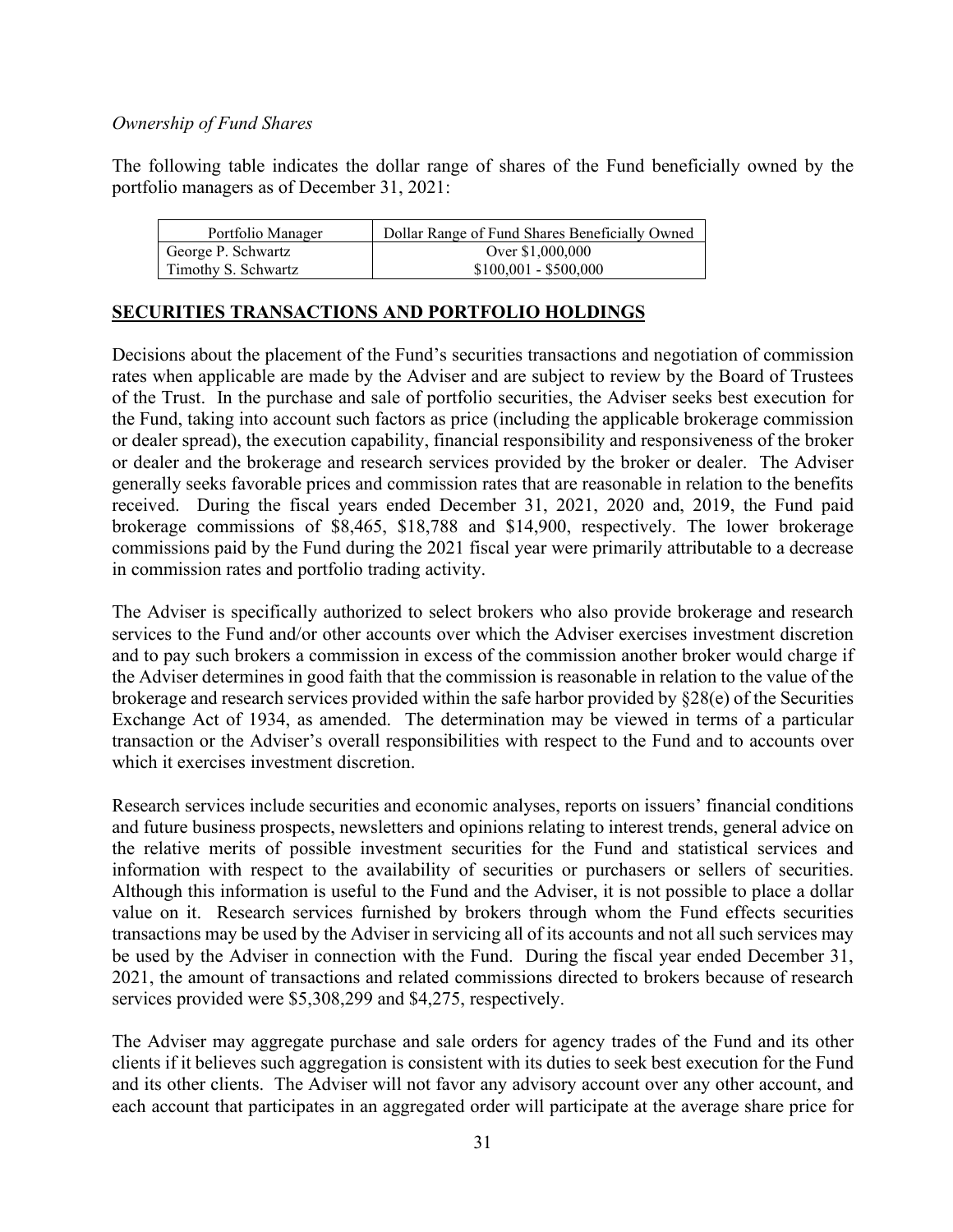all transactions of the Adviser in that security on a given business day, with all transaction costs shared on a pro rata basis.

The Fund has no obligation to deal with any broker or dealer in the execution of securities transactions. Over-the-counter transactions will be placed either directly with principal market makers or with broker-dealers. Although the Fund does not anticipate any ongoing arrangements with any brokerage firms, brokerage business may be transacted from time to time with various firms. Neither the Distributor nor affiliates of the Trust, the Adviser or the Distributor will receive reciprocal brokerage business as a result of the brokerage business transacted by the Fund with any brokers.

**Code of Ethics.** The Trust, the Adviser and the Distributor have each adopted a Code of Ethics under Rule 17j-1 of the 1940 Act which permits personnel to invest in securities for their own accounts, subject to certain conditions, including securities that may be purchased or held by the Fund. The Codes of Ethics adopted by the Trust, the Adviser and the Distributor are on public file with, and are available from, the SEC.

**Proxy Voting Policies and Procedures.** The Trust and the Adviser have adopted Proxy Voting Policies and Procedures that describe how the Fund intends to vote proxies relating to portfolio securities. The Proxy Voting Policies and Procedures of the Trust and the Adviser are attached to this SAI as Appendix B. Information regarding how the Fund voted proxies relating to its portfolio securities during the most recent 12-month period ended June 30 is available without charge upon request by calling 888-726-0753, or on the Securities and Exchange Commission's website at [http://www.sec.gov.](http://www.sec.gov/)

**Portfolio Holdings Disclosure Policy**. The Board of Trustees of the Trust has adopted policies to govern the circumstances under which disclosure regarding portfolio securities held by the Fund and disclosure of purchases and sales of such securities may be made to shareholders of the Fund or other persons.

- Public disclosure regarding the portfolio securities held by the Fund is made quarterly in Annual Reports and Semi-Annual Reports to Shareholders, and in monthly holdings reports on Form N-PORT ("Official Reports"). Except for such Official Reports and as otherwise expressly permitted herein or required by applicable law, shareholders and other persons may not be provided with information regarding portfolio securities held, purchased or sold by the Fund.
- The Fund posts a listing of its 10 largest holdings of portfolio securities as of the end of each calendar quarter at [www.schwartzvaluefocusedfund.com.](http://www.schwartzvaluefocusedfund.com/) These listings are typically available on the website within 10 business days of the end of the quarter. The listings of the 10 largest holdings of portfolio securities on the website are available to the general public.
- Information regarding portfolio securities as of the end of the most recent month or as of the end of the most recent calendar quarter, and other information regarding the investment activities of the Fund during such month or quarter, may be disclosed on at least a 30-day lag to rating and ranking organizations for use in connection with their rating or ranking of the Fund, but only if such disclosure has been approved by the CCO of the Trust as being in the best interests of shareholders and serving a legitimate business interest of the Fund. Below is a table listing the organizations that have been approved by the CCO to receive non-public portfolio information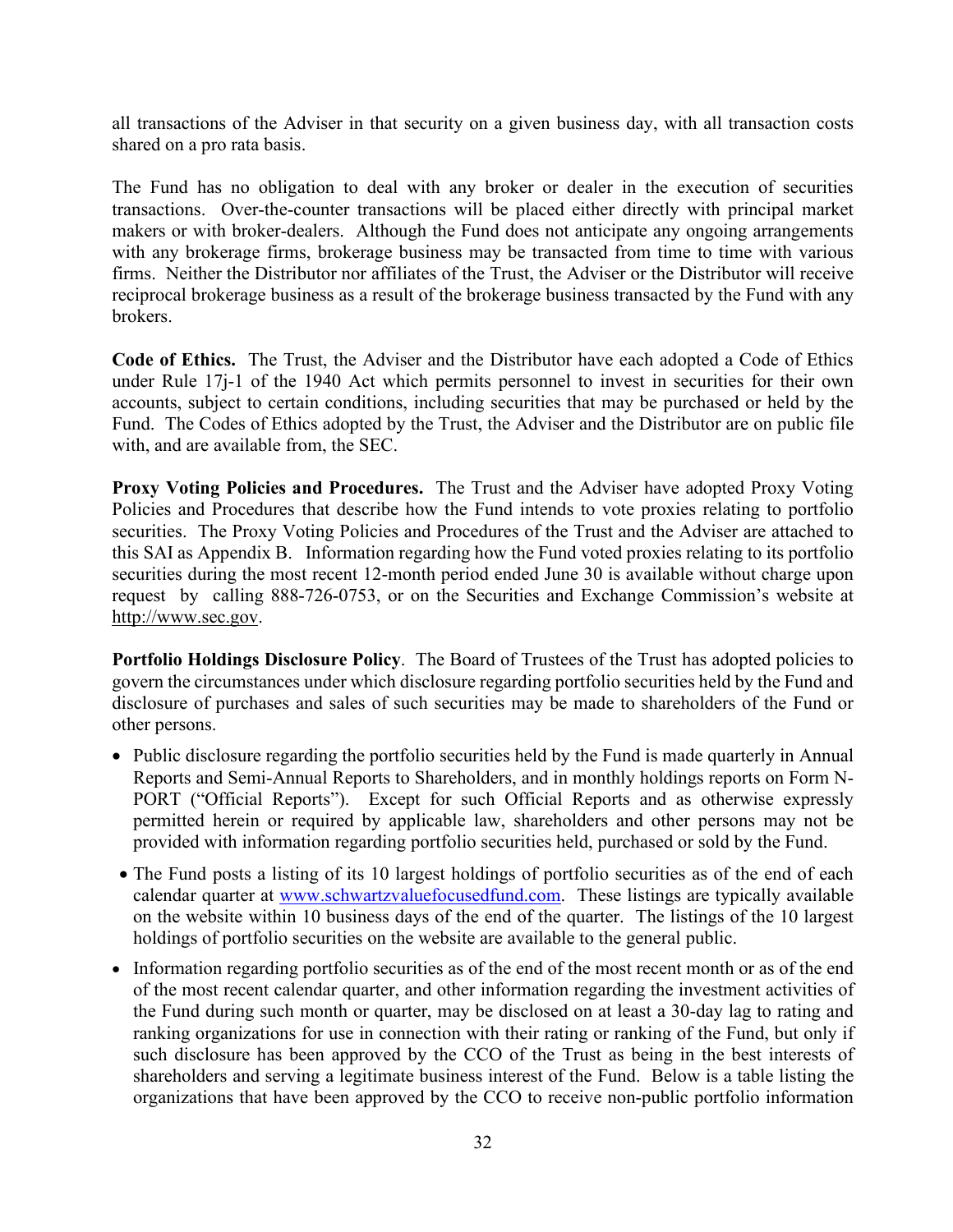along with the types of information received, conditions or restrictions on use, timing of disclosure and any compensation received for providing portfolio information. These organizations have not signed confidentiality agreements. However, each organization is bound by a duty of confidentiality. The CCO and the Board of Trustees have determined that the Trust's policies and procedures with respect to the disclosure of portfolio information are reasonable and sufficient to prevent any harm to the Fund and its shareholders.

| <b>Name of Rating</b><br>or Ranking Organization                                             | <b>Information Provided</b>                                                                                                      | <b>Timing of Release and</b><br><b>Conditions or Restrictions on</b><br><b>Use of Portfolio Holdings Information</b>                                                                                                                                                                                                                                                                               | Receipt of<br><b>Compensation or</b><br><b>Other Consideration</b><br>by the Fund or<br><b>Affiliated Party</b> |
|----------------------------------------------------------------------------------------------|----------------------------------------------------------------------------------------------------------------------------------|----------------------------------------------------------------------------------------------------------------------------------------------------------------------------------------------------------------------------------------------------------------------------------------------------------------------------------------------------------------------------------------------------|-----------------------------------------------------------------------------------------------------------------|
| Morningstar, Inc.                                                                            | CUSIP, security description,<br>shares/par value, market value,<br>coupon rate, maturity date and<br>fixed income survey         | Provided monthly, with a 30-day lag. No formal conditions<br>or restrictions.                                                                                                                                                                                                                                                                                                                      | None                                                                                                            |
| Bloomberg L.P.                                                                               | CUSIP, shares/par value, market<br>value, security description,<br>coupon rate, maturity date and<br>percent of total net assets | Provided monthly, with a 30-day lag. No formal conditions<br>or restrictions. Bloomberg has indicated that it requires all<br>employees to sign confidentiality agreements acknowledging<br>all information received during their employment must be<br>used for legitimate business purposes only.                                                                                                | None                                                                                                            |
| Standard<br>&<br>Poor's,<br>Inc.<br>$("S\&P")$                                               | CUSIP, security description,<br>shares/par value, market value,<br>coupon rate, maturity date and<br>percent of total net assets | Provided monthly, with a 30-day lag. No formal conditions<br>or restrictions. S&P has indicated that its employees are<br>required to follow a code of business conduct that prohibits<br>them from using portfolio information for anything other than<br>performing their job responsibilities; S&P employees must<br>certify annually that they have followed this code of business<br>conduct. | None                                                                                                            |
| Lipper Inc.                                                                                  | CUSIP, shares/par value, market<br>value, security description, total<br>net assets, coupon rate, maturity<br>date               | Provided monthly, with a 30-day lag. No formal conditions<br>or restrictions. Lipper Inc. has indicated that it will not trade<br>based on the Fund's portfolio information, and it prohibits its<br>employees from any such trading.                                                                                                                                                              | None                                                                                                            |
| FactSet                                                                                      | CUSIP, security description,<br>shares/par value, market value,<br>coupon rate, maturity date and<br>fixed income survey         | Provided monthly, with a 30-day lag. No formal conditions<br>or restrictions. FactSet employees are required to follow a<br>code of business conduct and ethics that obligates them to use<br>a reasonable degree of care to safeguard confidential<br>information and must agree in writing to comply with this<br>code of business conduct and ethics.                                           | None                                                                                                            |
| Confluence Accounting<br>platform for performance<br>calculation and regulatory<br>reporting | CUSIP, security description,<br>shares/par value, market value,<br>coupon rate, maturity date and<br>percent of total net assets | Provided monthly. The Agreement has a Confidentiality<br>Clause that prohibits Confluence from using the information<br>except in connection with the performance or exercise of its<br>obligations or as may be required by law.                                                                                                                                                                  | None                                                                                                            |

These policies relating to disclosure of the Fund's holdings of portfolio securities do not prohibit: (i) disclosure of information to the Adviser or to other Fund service providers, which are the Fund's administrator, distributor, custodian, independent registered public accounting firm, legal counsel to the Trust and to the Independent Trustees, pricing service, financial printer/typesetter and proxy voting service, or to brokers and dealers in connection with the Fund's purchase and sale of portfolio securities, provided that such disclosure is reasonably necessary to aid in conducting the ongoing business of the Fund; and (ii) disclosure of holdings of or transactions in portfolio securities by the Fund that is made on the same basis to all shareholders of the Fund.

The CCO may approve other arrangements, not described herein, under which information relating to portfolio securities held by the Fund, or purchased or sold by the Fund (other than information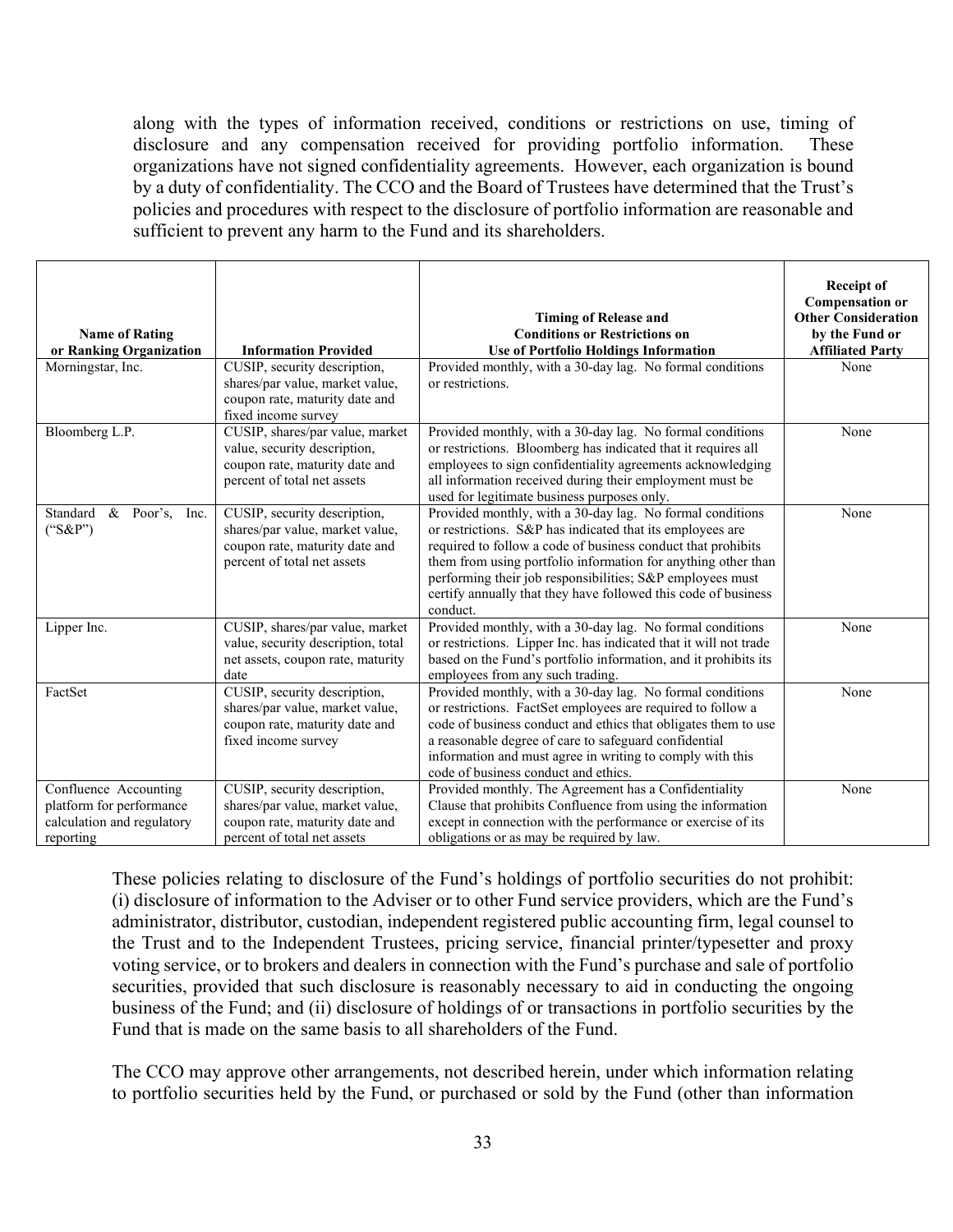contained in Official Reports), is disclosed to any shareholder or other person. The CCO shall approve such an arrangement only if the CCO concludes (based on a consideration of the information to be disclosed, the timing of the disclosure, the intended use of the information and other relevant factors, as determined by the CCO) that the arrangement is reasonably necessary to aid in conducting the ongoing business of the Fund and is unlikely to affect adversely the Fund or any shareholder of the Fund and is in the best interests of shareholders and subject to a confidentiality agreement and prohibition of trading based upon material non-public information. The CCO shall inform the Board of Trustees of any arrangements that are approved by the CCO pursuant to these policies, and the rationale supporting such approval, at the next regular quarterly meeting of the Board of Trustees following such approval.

Neither the Adviser nor the Trust (or any affiliated person, employee, officer, trustee or director of the Adviser or the Trust) may receive any direct or indirect compensation in consideration of the disclosure of information relating to portfolio securities held, purchased or sold by the Fund.

### <span id="page-33-0"></span>**PORTFOLIO TURNOVER**

The Fund's portfolio turnover rate is calculated by dividing the lesser of purchases or sales of portfolio securities for the fiscal year, exclusive of short-term investments, by the monthly average of the value of the portfolio securities owned by the Fund during the fiscal year. High portfolio turnover involves correspondingly greater brokerage commissions and other transaction costs, which will be borne directly by the Fund, and may result in the Fund recognizing greater amounts of capital gains, which would increase the amount of capital gains which the Fund must distribute to its shareholders in order to maintain its status as a regulated investment company and to avoid the imposition of federal income or excise taxes. See "Taxes."

Generally, the Fund intends to invest for long-term purposes. However, the rate of portfolio turnover will depend upon market and other conditions, and will not be a limiting factor when the Adviser believes that portfolio changes are appropriate. The Adviser anticipates that the Fund's portfolio turnover rate normally will not exceed 100%; however, market conditions may dictate a higher portfolio turnover rate in a particular year. A 100% turnover rate would occur if all of the Fund's portfolio securities were replaced once within a 1-year period. For the fiscal years ended December 31, 2021 and 2020, the Fund's portfolio turnover rate was 18% and 45%, respectively.

## <span id="page-33-1"></span>**CALCULATION OF SHARE PRICE**

The price (NAV) of the shares of the Fund is determined as of the close of the regular session of trading on the New York Stock Exchange (the "NYSE") (normally 4:00 p.m., Eastern time) on each day the Trust is open for business. The Trust is open for business on every day except Saturdays, Sundays and the following holidays: New Year's Day, Martin Luther King, Jr. Day, Presidents' Day, Good Friday, Memorial Day, Juneteenth National Independence Day, Independence Day, Labor Day, Thanksgiving Day and Christmas.

In valuing the assets of the Fund for purposes of computing NAV, portfolio securities are valued at market value as of the close of trading on each business day when the NYSE is open. Securities that are traded on stock exchanges, other than NASDAQ, are valued at the closing sales price as of the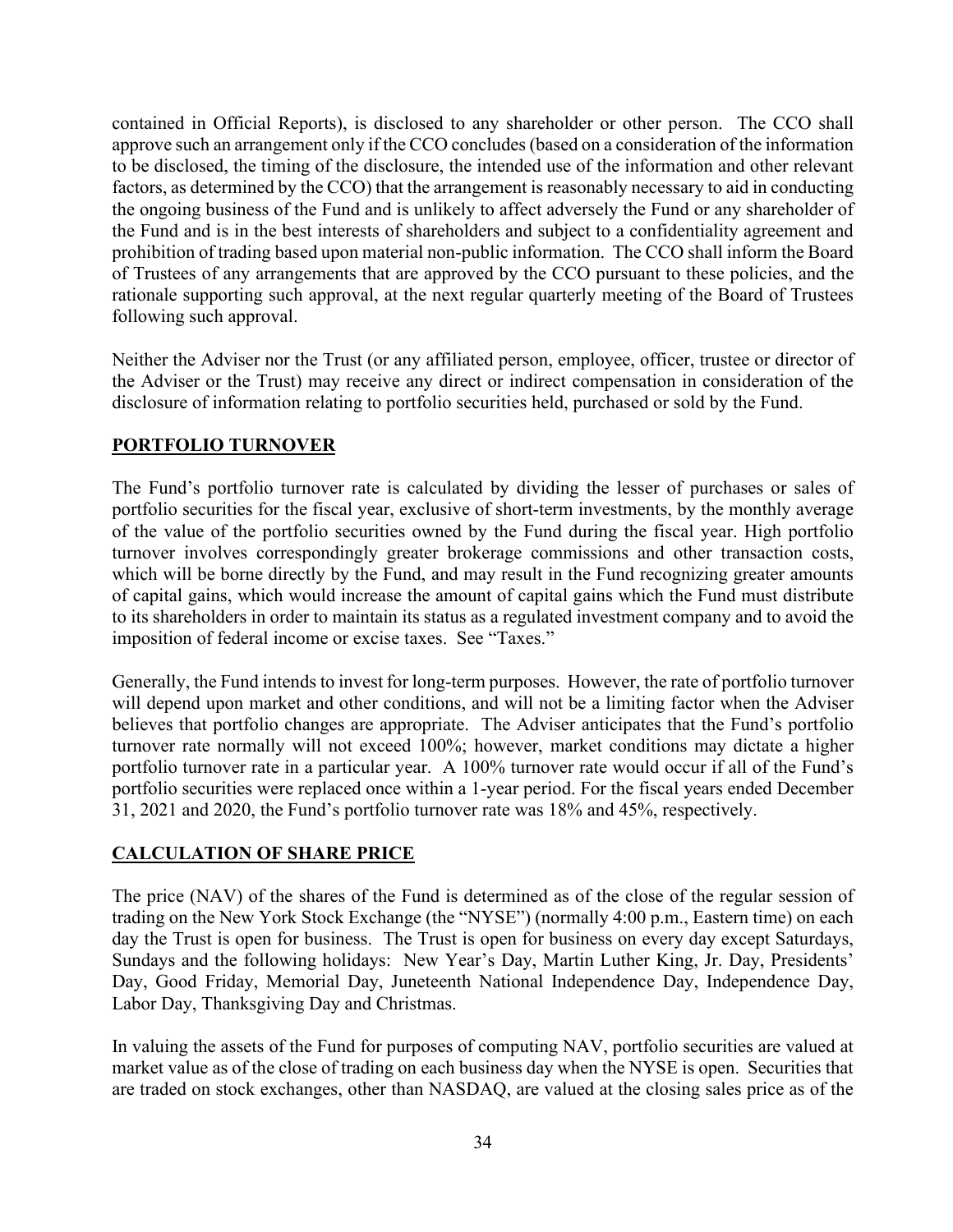close of the regular session of trading on the NYSE on the day the securities are being valued, or, if not traded on a particular day, at the closing bid price. Securities that are quoted by NASDAQ are valued at the NASDAQ Official Closing Price or, if an Official Closing Price is not available, at the most recently quoted bid price. Securities traded in the over-the-counter market are valued at the last reported sales price or, if there is no reported sale on the valuation date, at the most recently quoted bid price. Securities that are traded both in the over-the-counter market and on a stock exchange are valued according to the broadest and most representative market. Investments in shares of other open-end investment companies are valued at their NAV as reported by such companies. Fixed income securities are generally valued using prices provided by an independent pricing service. The independent pricing service uses information with respect to transactions in bonds, quotations from bond dealers, market transactions in comparable securities and various relationships between securities in determining these prices. Securities traded on a foreign exchange are typically fair valued by an independent pricing service and translated from the local currency into U.S. dollars using currency exchange rates supplied by an independent pricing service. Securities (and other assets) for which market quotations are not readily available are valued at their fair value as determined in good faith in accordance with consistently applied valuation procedures adopted by the Board of Trustees. One or more independent pricing services may be utilized to determine the fair value of securities held by the Fund. The Fund may retain an independent pricing service to determine the fair value of foreign securities if the value of the securities may be materially affected by events occurring before the Fund's pricing time but after the close of the primary markets or exchanges on which the foreign securities are traded. A security's "fair value price" may differ from the price next available for that security using the Fund's normal pricing procedures. The Board of Trustees will review and monitor the methods used by such services.

### <span id="page-34-0"></span>**SHAREHOLDER ACCOUNTS**

As noted in the Prospectus, the Fund offers the following shareholder services:

**Shareholder Account.** When an investor makes an initial investment in the Fund, a shareholder account is opened in accordance with the investor's registration instructions. Each time there is a transaction in a shareholder account, such as an additional investment or a redemption, the shareholder will receive a confirmation statement showing the current transaction.

**Automatic Investment Plan.** The Automatic Investment Plan enables investors to make regular periodic investments in Fund shares through automatic charges to their checking account. With shareholder authorization and bank approval, the Transfer Agent will automatically charge the checking account for a specified amount (\$50 minimum) which will be automatically invested at the share price determined on the day(s) of the month specified by the shareholder. The shareholder may change the amount of the investment or discontinue the plan at any time by writing to the Fund.

**Systematic Withdrawal Plan.** You may establish a Systematic Withdrawal Plan if your account has a value of \$5,000 or more and receive monthly, quarterly or semi-annual payments, in amounts of not less than \$50 per payment. You may authorize the Fund to redeem the necessary number of shares periodically (monthly, semiannually, or quarterly in March, June, September and December). Payments may be made directly to an investor's account with a commercial bank or other depository institution via an Automated Clearing House ("ACH") transaction.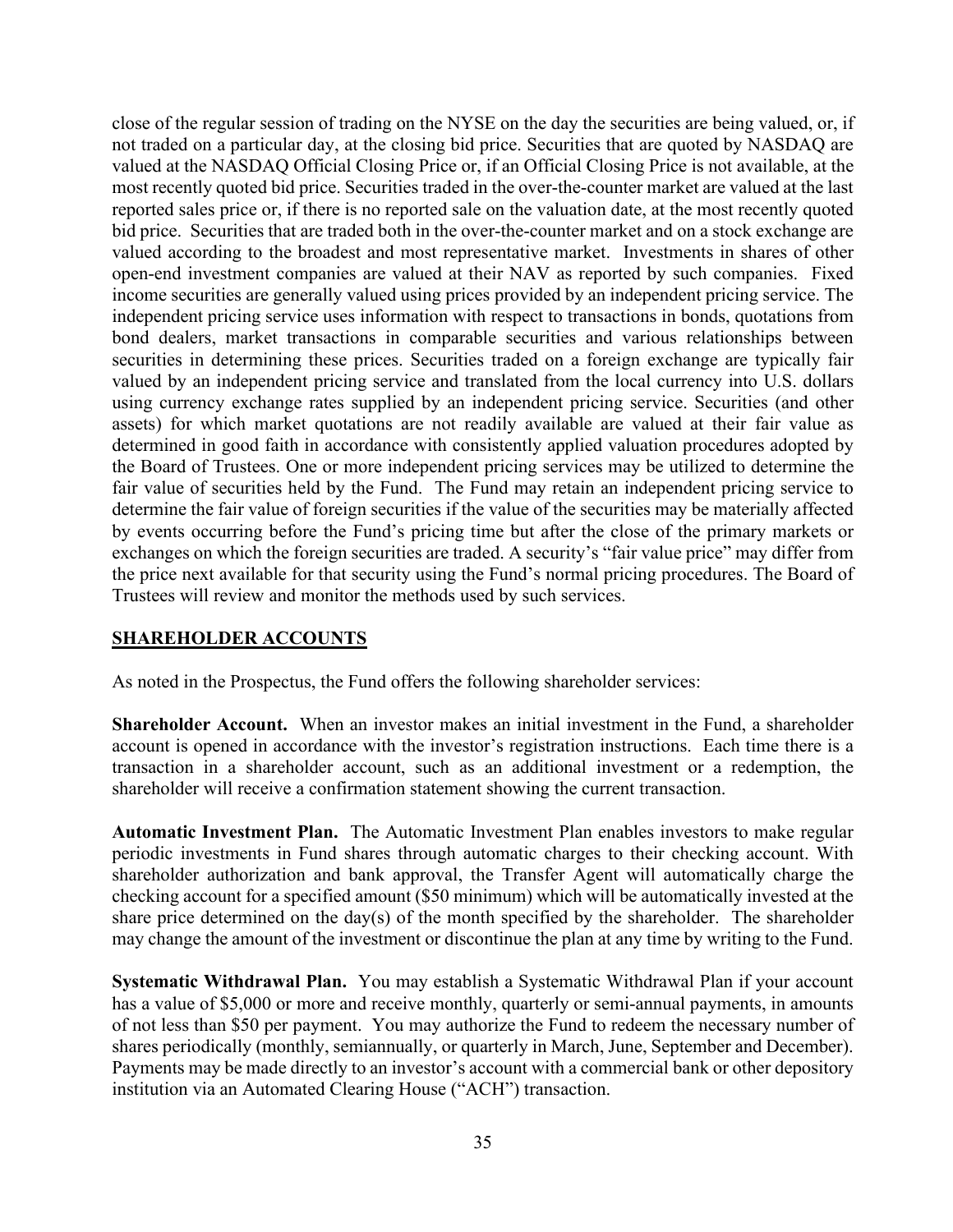Instructions for establishing this service are available by calling the Fund. Payment may also be made by check made payable to the designated recipient and mailed within 7 days of the redemption date. If the designated recipient is other than the registered shareholder, the signature of each shareholder must be guaranteed on the instructions (see "How to Redeem Shares" in the Prospectus). A corporation (or partnership) must also submit a "Corporate Resolution" (or "Certification of Partnership") indicating the names, titles and required number of signatures authorized to act on its behalf. The application must be signed by a duly authorized officer(s) and the corporate seal affixed. No redemption fees are charged to shareholders under this plan. Costs in conjunction with the administration of the plan are borne by the Fund. Investors should be aware that such systematic withdrawals may deplete or use up entirely their initial investment and that the redemption of shares to make withdrawal payments may result in realized long-term or short-term capital gains or losses. The Automatic Withdrawal Plan may be terminated at any time by the Fund upon 60 days' written notice or by an investor upon written notice to the Fund. Applications and further details may be obtained by calling the Fund at 888-726-0753 or by writing to:

> Schwartz Value Focused Fund c/o Ultimus Fund Solutions, LLC P.O. Box 46707 Cincinnati, Ohio 45246-0707

**Transfer of Shares.** To transfer shares to another owner, send a written request to the Fund at the address shown herein. Your request should include the following: (1) the Fund name and existing account registration; (2) signature(s) of the registered owner(s) exactly as the signature(s) appear(s) on the account registrations; (3) the new account registration, address, social security or taxpayer identification number and how dividends and capital gains are to be distributed; (4) signature guarantees (see "How to Redeem Shares" in the Prospectus); and (5) any additional documents that are required for transfer by corporations, administrators, executors, trustees, guardians, etc. If you have any questions about transferring shares, call or write the Fund.

## <span id="page-35-0"></span>**TAXES**

The Prospectus describes generally the tax treatment of distributions by the Fund. This section of the SAI includes additional information concerning federal taxes.

The Fund has qualified and intends to continue to qualify annually for the special tax treatment afforded a "regulated investment company" under Subchapter M of the Internal Revenue Code of 1986, as amended, so that it does not pay federal taxes on income and capital gains distributed to shareholders. To so qualify the Fund must, among other things: (1) derive at least 90% of its gross income in each taxable year from dividends, interest, payments with respect to securities loans, gains from the sale or other disposition of stock, securities or foreign currency, certain other income (including but not limited to gains from options, futures and forward contracts) derived with respect to its business of investing in stock, securities or currencies or from net income derived from an interest in a qualified publicly traded partnership ("PTP"); and (2) diversify its holdings so that at the end of each quarter of its taxable year, the following two conditions are met: (a) at least 50% of the value of the Fund's total assets is represented by cash, U.S. Government securities, securities of other regulated investment companies and other securities (for this purpose such other securities will qualify only if the Fund's investment is limited in respect to any issuer to an amount not greater than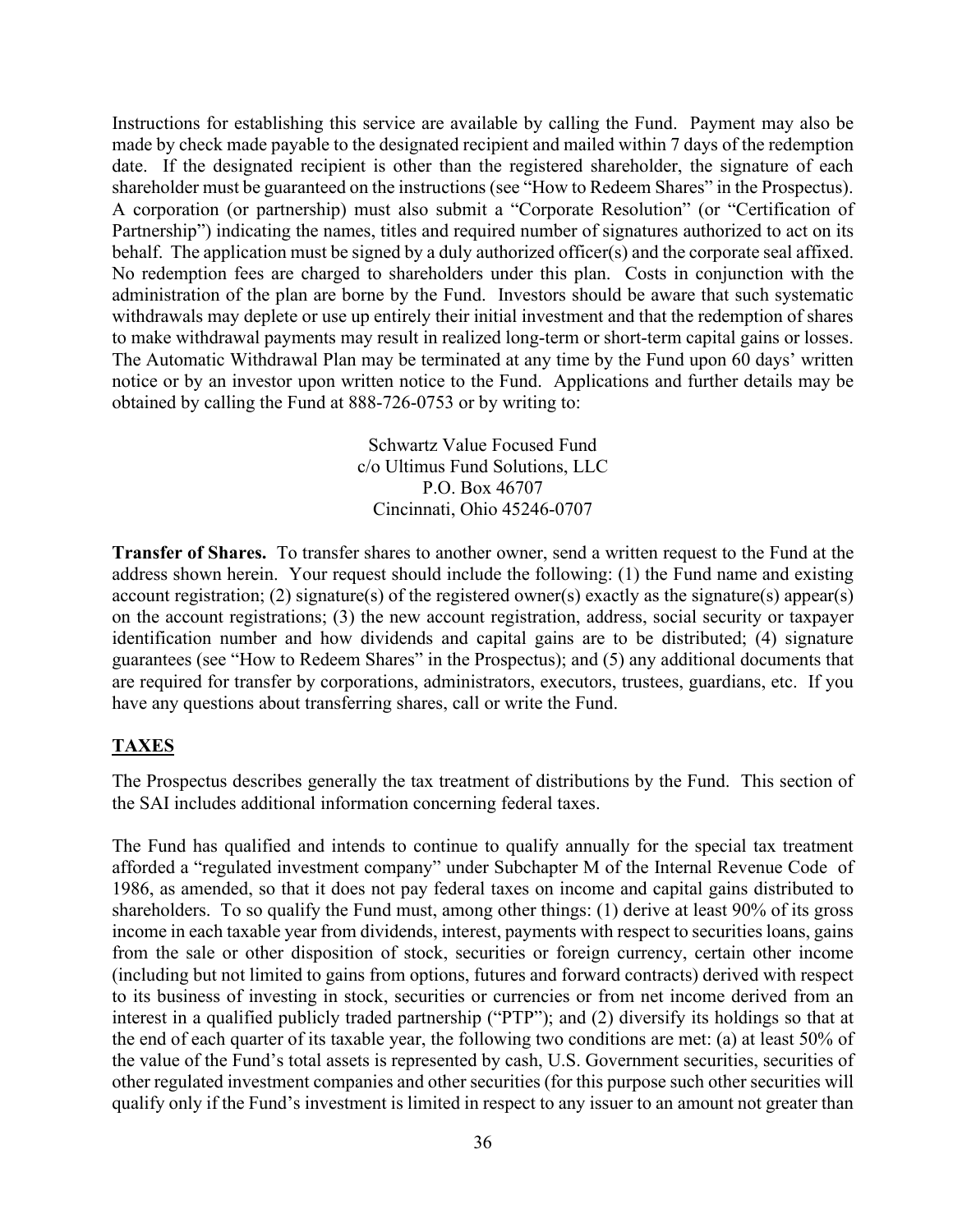5% of the value of the Fund's total assets and not greater than 10% of the outstanding voting securities of such issuer); and (b) not more than 25% of the value of the Fund's total assets is invested in the securities (other than U.S. Government securities or securities of other regulated investment companies) of any one issuer, the securities of any two or more issuers that the Fund controls and which are determined to be engaged in the same or similar trades or businesses or related trades or businesses, or the securities of one or more qualified PTPs. For these purposes, a qualified PTP is generally a PTP other than one where at least 90% of its gross income is gross income that would otherwise be qualifying income for a regulated investment company.

There is a remedy for failure to meet the Subchapter M diversification test if the failure was due to reasonable cause and not to willful neglect. The remedy involves certain divestiture and procedural requirements, and payment of a tax. In certain de minimis situations, no tax is due in the event of a failure to meet the diversification requirements, but the divestiture and procedural requirements apply. Similarly, in the event of a failure to meet the Subchapter M income requirements, if the failure was due to reasonable cause and not to willful neglect it can be cured by satisfaction of procedural requirements and payment of a tax.

The Fund's net realized capital gains from securities transactions will be distributed only after reducing such gains by the amount of any available capital loss carryforwards. Capital losses may be utilized indefinitely to offset net realized capital gains, if any, prior to distributing such gains to shareholders.

A federal excise tax at the rate of 4% will be imposed on the excess, if any, of the Fund's "required distribution" over actual distributions in any calendar year. Generally, the "required distribution" is 98% of the Fund's ordinary income for the calendar year plus 98.2% of its net capital gains recognized during the one-year period ending on October 31 of the calendar year plus undistributed amounts from prior years. The Fund intends to make distributions sufficient to avoid imposition of the excise tax.

**Taxation of the Shareholder.** Dividends from net investment income and net short-term capital gains are generally taxable to shareholders as ordinary income. Distributions of long-term capital gains are taxable as long-term capital gains regardless of the length of time shares of the Fund have been held. Distributions are taxable, whether received in cash or reinvested in shares of the Fund.

Individual shareholders may benefit from lower rates applicable to long-term capital gains on certain distributions that are attributable to certain dividends received by the Fund from U.S. corporations and certain foreign corporations ("Qualified Dividends"). Long-term capital gains are generally taxable to individuals at a maximum rate of 20%, with lower rates potentially applicable to taxpayers depending on their income levels. For 2022, the American Taxpayer Relief Act of 2012 requires individual taxpayers with taxable incomes above \$459,750 (\$517,200 for married taxpayers, \$488,500 for heads of households) to be subject to a 20% rate of tax on long-term capital gains and Qualified Dividends. Taxpayers that are not in this highest tax bracket continue to be subject to a maximum 15% rate of tax on long-term capital gains and Qualified Dividends. These rates may change over time. Distributions of net short-term capital gains that exceed net long-term capital losses will generally be taxable as ordinary income. In addition, for an individual shareholder to benefit from the lower tax rate on Qualified Dividends (either 15% or 20%, depending on income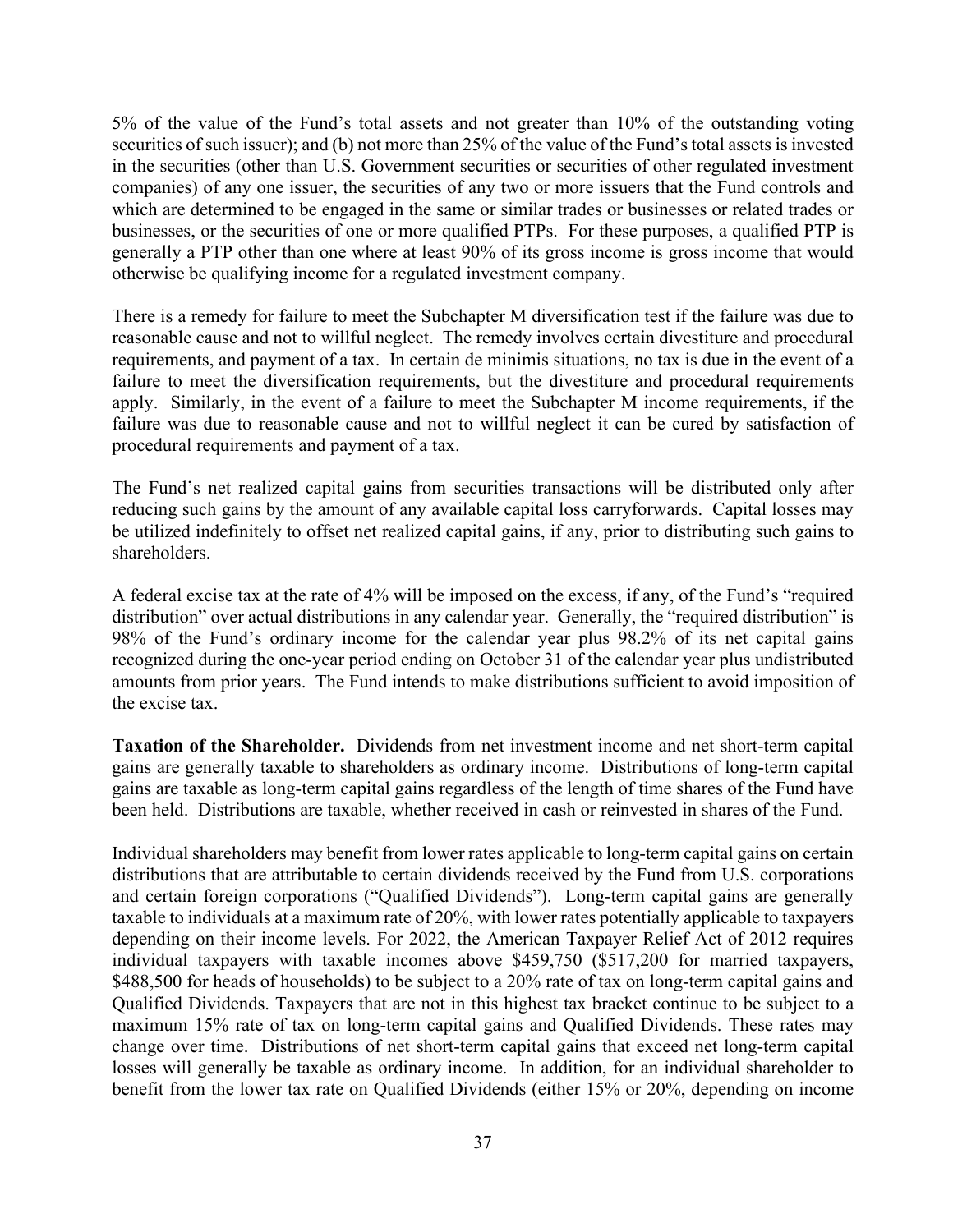levels), the shareholder must hold shares in the Fund, and the Fund must hold shares in the dividendpaying corporation, at least 61 days during a prescribed period. The prescribed period is the 121 day period beginning 60 days before the date on which the shareholder or the Fund, as the case may be, becomes entitled to receive the dividend. Furthermore, in determining the holding period for this purpose, any period during which the recipient's risk of loss is offset by means of options, short sales or similar instruments is not included. Additionally, an individual shareholder would not benefit from the lower tax rate to the extent it or the Fund is obligated (e.g., pursuant to a short sale) to make related payments with respect to positions in substantially similar or related property.

Amounts distributed by the Fund that are attributable to certain dividends received from domestic corporations will qualify for the 70% dividends-received deduction for corporate shareholders. A corporate shareholder's dividends-received deduction will be disallowed unless it holds shares in the Fund, and the Fund holds shares in the dividend-paying corporation, at least 46 days during the 91 day period beginning 45 days before the date on which the shareholder or the Fund, as the case may be, becomes entitled to receive the dividend. In determining the holding period for this purpose, any period during which the recipient's risk of loss is offset by means of options, short sales or similar transactions is not counted. Furthermore, the dividends-received deduction will be disallowed to the extent a corporate shareholder's investment in shares of the Fund, or the Fund's investment in the shares of the dividend-paying corporation, is financed with indebtedness. Additionally, a corporate shareholder would not benefit to the extent it or the Fund is obligated (e.g., pursuant to a short sale) to make related payments with respect to positions in substantially similar or related property.

The Fund may be subject to a tax on dividend and interest income received from securities of a non-U.S. issuer withheld by a foreign country at the source. The United States has entered into tax treaties with many foreign countries that may entitle the Fund to a reduced rate of tax or exemption from tax on such income. It is impossible to determine the effective rate of foreign tax in advance since the amount of the Fund's assets to be invested within various countries is not known. If more than 50% of the value of the Fund's total assets at the close of a taxable year consists of stocks or securities of issuers in foreign countries, the Fund may elect to pass through to its shareholders the foreign income taxes paid by the Fund, provided that certain holding period requirements are met. In such case, the shareholders would be treated as receiving, in addition to the distributions actually received, their proportionate share of foreign income taxes paid by the Fund, and will be treated as having paid such foreign taxes. Shareholders generally will be entitled to deduct or, subject to certain limitations, claim a foreign tax credit with respect to such foreign income taxes. A foreign tax credit will be allowed for shareholders who hold shares of the Fund, and the Fund must hold shares in the dividend or interest-paying corporation, for at least 16 days during the 31-day period beginning on the date 15 days before the ex-dividend date. Furthermore, in determining the holding period for this purpose, any period during which the recipient's risk of loss is offset by means of options, short sales or similar instruments is not included. Additionally, a shareholder would not benefit to the extent it or the Fund is obligated (e.g., pursuant to a short sale or otherwise) to make related payments with respect to positions in substantially similar or related property. Shareholders who have been passed through foreign tax credits of no more than \$300 (\$600 in the case of married couples filing jointly) during a tax year may be able to claim the foreign tax credit for these amounts directly on their federal income tax returns without having to file a separate Form 1116.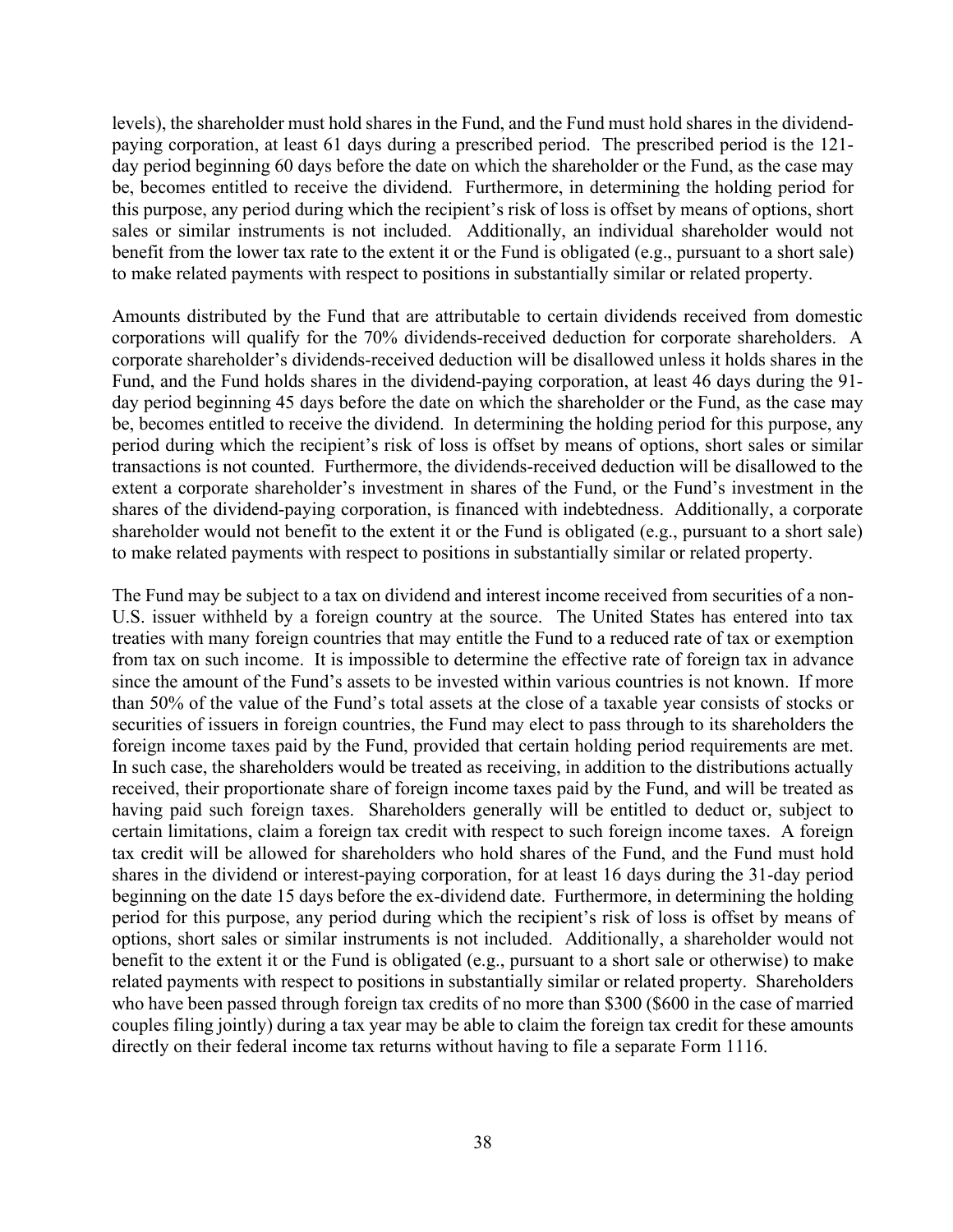Each shareholder is advised annually of the source of distributions for federal income tax purposes. A shareholder who is not subject to federal income tax will not be required to pay tax on distributions received.

If a shareholder fails to furnish his social security or other tax identification number or to certify properly that it is correct, the Fund may be required to withhold federal income tax at the rate of 24% (backup withholding) from such shareholder's dividend, capital gain and redemption payments. Dividend and capital gains distributions may also be subject to backup withholding if the shareholder fails to certify properly that he is not subject to backup withholding.

Taxable distributions generally are included in a shareholder's gross income for the taxable year in which they are received. However, dividends declared in October, November and December and made payable to shareholders of record in such month will be deemed to have been received on December 31<sup>st</sup> if paid by the Fund during the following January.

Distributions by the Fund will result in a reduction in the market value of the Fund's shares. Should a distribution reduce the market value below a shareholder's cost basis, such distribution would be taxable to the shareholder as ordinary income or as a long-term capital gain, even though, from an investment standpoint, it may constitute a partial return of capital. In particular, investors should be careful to consider the tax implications of buying shares of the Fund just prior to a distribution. The price of such shares includes the amount of any forthcoming distribution so that those investors may receive a return of investment upon distribution which will, nevertheless, be taxable to them.

A redemption of shares is a taxable event and, accordingly, a capital gain or loss may be recognized. Investors should consult their tax advisors regarding the effect of federal, state, local, and foreign taxes on an investment in the Fund.

Any loss arising from the sale or redemption of shares of the Fund held for six months or less will be treated for federal income tax purposes as a long-term capital loss to the extent of any amount of capital gain dividends received by the shareholder with respect to such Fund shares. For purposes of determining whether shares of the Fund have been held for 6 months or less, a shareholder's holding period is suspended for any periods during which the shareholder's risk of loss is diminished as a result of holding 1 or more other positions in substantially similar or related property or through certain options or short sales.

Certain U.S. shareholders, including individuals, estates and trusts whose income exceeds certain levels, are subject to an additional 3.8% Medicare tax on all or a portion of their "net investment income," which should include dividends from the Fund and net gains from the disposition of shares of the Fund. U.S. shareholders are urged to consult their own tax advisors regarding the implications of the additional Medicare tax resulting from an investment in the Fund.

Pursuant to Treasury Regulations directed at tax shelter activity, taxpayers are required to disclose to the Internal Revenue Service ("IRS") certain information on Form 8886 if they participate in a "reportable transaction." A transaction may be a "reportable transaction" based upon any of several indicia with respect to a shareholder, including the existence of significant book-tax differences or the recognition of a loss in excess of certain thresholds. A significant penalty is imposed on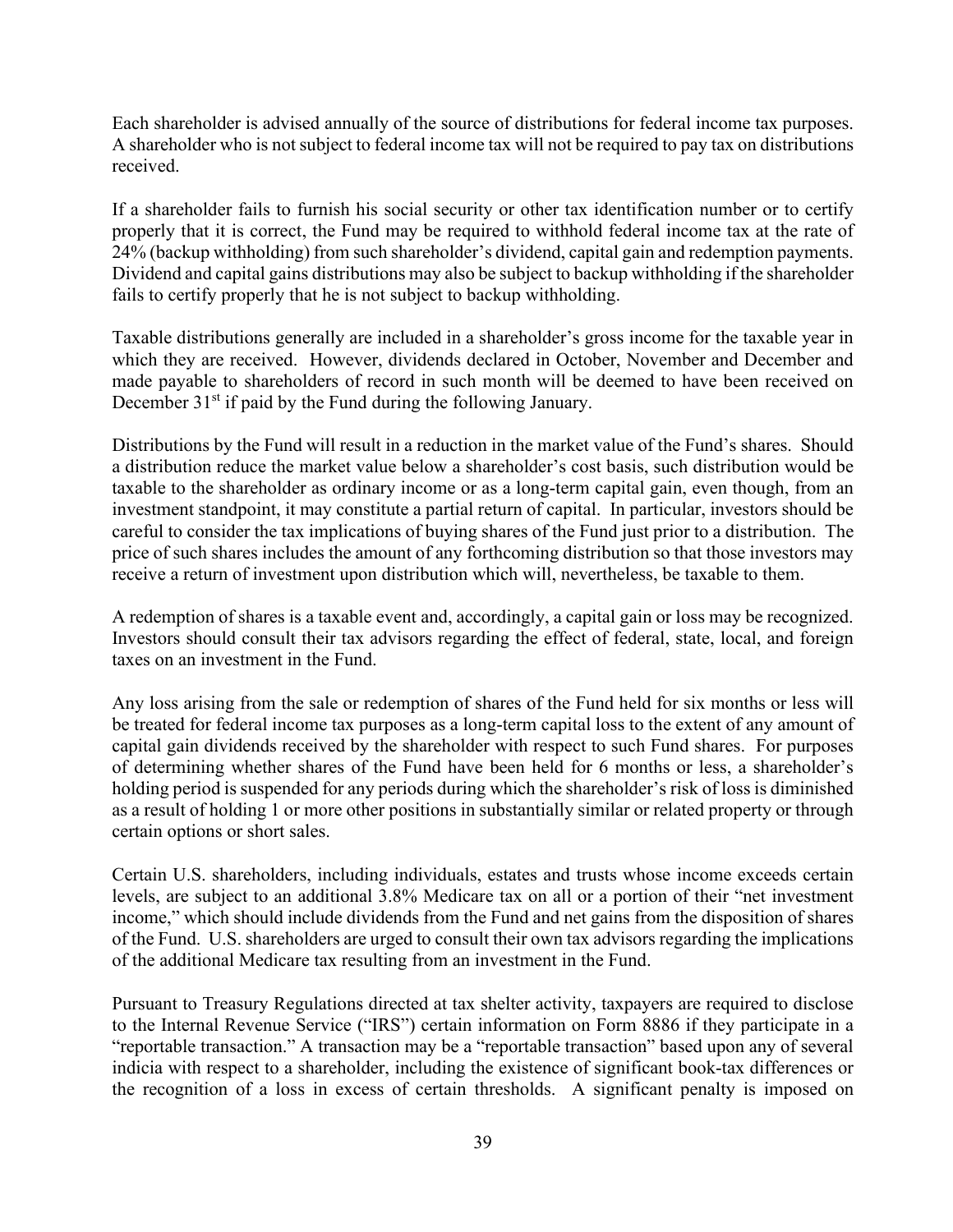taxpayers who participate in a "reportable transaction" and fail to make the required disclosure. Investors should consult their own tax advisors concerning any possible disclosure obligation with respect to their investment in shares of the Fund.

Federal law requires mutual fund companies to report their shareholders' cost basis, gain/loss, and holding period to the IRS on the Fund's shareholders' Consolidated Form 1099s when "covered" shares are sold. Covered shares are any regulated investment company shares acquired on or after January 1, 2012 and any such shares acquired before January 1, 2012 are considered non-covered shares.

In response to this federal law, the Fund chose "average cost," which is the mutual fund industry standard, as the Fund's default tax lot identification for all shareholders. Average cost is the method used for reporting the redemption of any covered shares on your Consolidated Form 1099 unless you select a different tax lot identification method. You may choose a method different than average cost as long as you do so at the time of your purchase or upon the redemption of covered shares.

Information set forth in the Prospectus and this SAI that relates to federal taxation is only a summary of some of the important federal tax considerations generally affecting shareholders. No attempt has been made to present a detailed explanation of the federal income tax treatment of the Fund or its shareholders and this description is not intended as a substitute for federal tax planning. Accordingly, shareholders of the Fund are urged to consult their tax advisors with specific reference to their own tax situations. In addition, the tax discussion in the Prospectus and this SAI is based on tax laws and regulations which are in effect on the date of the Prospectus and this SAI; these laws and regulations may be changed by legislative or administrative action.

## <span id="page-39-0"></span>**REDEMPTION IN KIND**

The Fund, when it is deemed to be in the best interests of the Fund's shareholders, may make payment for shares repurchased or redeemed in whole or in part in securities of the Fund taken at current value. Should payment be made in securities, the redeeming shareholder will generally incur brokerage costs in converting such securities to cash and will bear market risk until the securities received are converted into cash. Portfolio securities that are issued in an in-kind redemption will be readily marketable.

## <span id="page-39-1"></span>**PRINCIPAL SECURITY HOLDERS**

As of April 1, 2022, Louis C. Argenta Living Trust, c/o Schwartz Investment Counsel, Inc., 801 W. Ann Arbor Trail, Suite 244, Plymouth, Michigan 48170, owned of record 35.73% of the outstanding shares of the Fund; Mary Jo Argenta Living Trust, c/o Schwartz Investment Counsel, Inc., 801 W. Ann Arbor Trail, Suite 244, Plymouth, Michigan 48170, owned of record 6.42% of the outstanding shares of the Fund; and George P. Schwartz Roth IRA, c/o Schwartz Investment Counsel, Inc., 801 W. Ann Arbor Trail, Suite 244, Plymouth, Michigan 48170, owned of record 7.98% of the outstanding shares of the Fund. As of April 1, 2022, the Louis C. Argenta Living Trust may be deemed to "control" the Fund because of an ownership position of more than 25% of the outstanding shares of the Fund.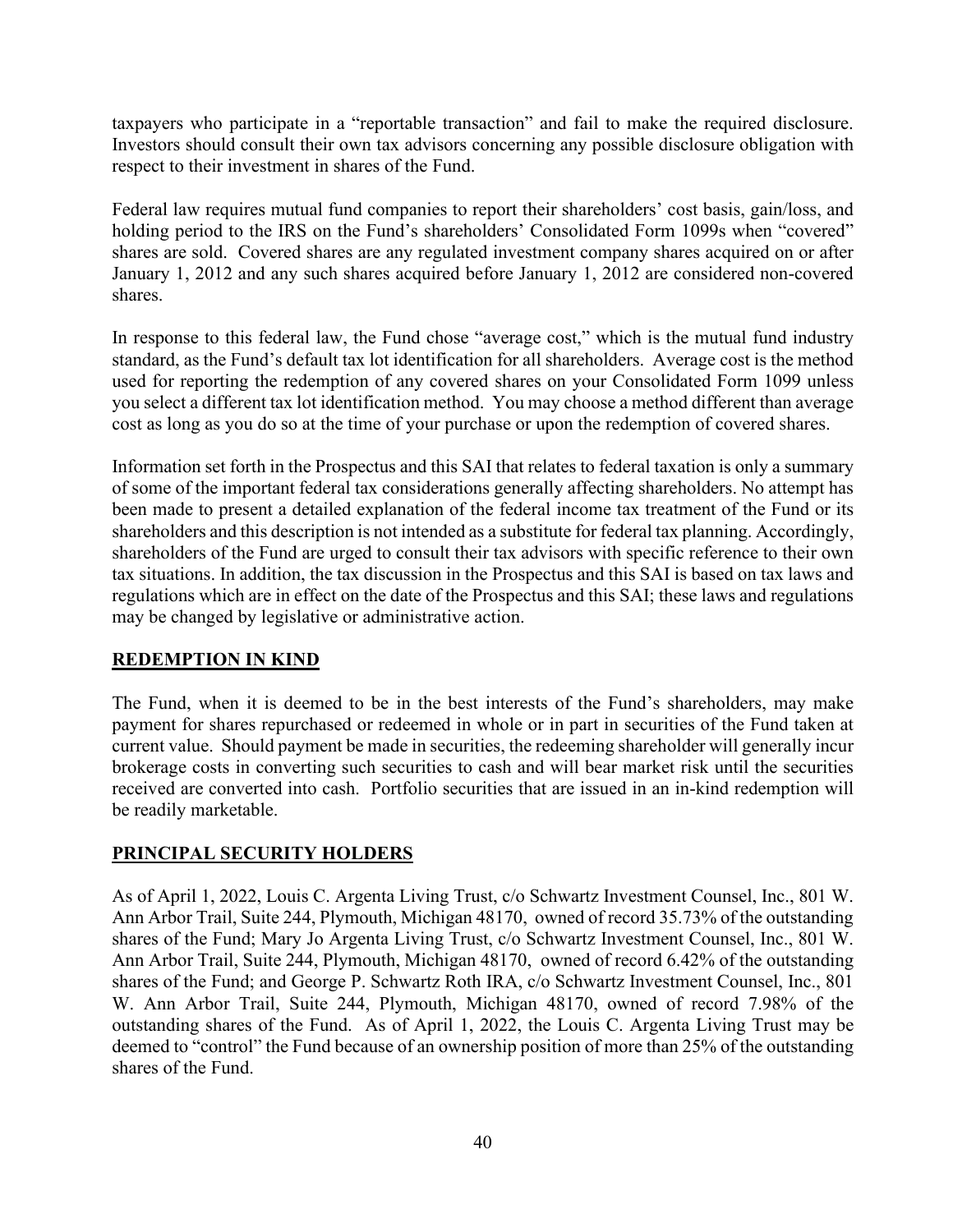As of April 1, 2022, the Trustees and officers of the Trust as a group owned of record or beneficially 15.01% of the outstanding shares of the Fund.

## <span id="page-40-0"></span>**CUSTODIAN**

U.S. Bank, N.A., 425 Walnut Street, Cincinnati, Ohio 45202, has been retained to act as custodian for the Fund's investments. As custodian, U.S. Bank, N.A. acts as the Fund's depository, safekeeps its portfolio securities, collects all income and other payments with respect thereto, disburses funds as instructed and maintains records in connection with its duties.

### <span id="page-40-1"></span>**INDEPENDENT REGISTERED PUBLIC ACCOUNTING FIRM**

The firm of Deloitte & Touche LLP, 111 South Wacker Drive, Chicago, Illinois 60606, has been selected as the independent registered public accounting firm for the Trust for the fiscal year ending December 31, 2022. Deloitte & Touche LLP performs an annual audit of the Fund's financial statements and advises the Fund as to certain accounting matters.

## <span id="page-40-2"></span>**LEGAL COUNSEL**

Sullivan & Worcester LLP, 1666 K Street, NW, Washington, D.C. 20006, serves as counsel to the Trust.

## <span id="page-40-3"></span>**TRANSFER AGENT AND ADMINISTRATOR**

Ultimus Fund Solutions, LLC ("Ultimus"), 225 Pictoria Drive, Suite 450, Cincinnati, Ohio 45246, serves as the transfer agent, administrator and fund accountant to the Fund pursuant to a Mutual Fund Services Agreement. Ultimus maintains the records of each shareholder's account, processes purchases and redemptions of the Fund's shares and acts as dividend and distribution disbursing agent. Ultimus also provides administrative services to the Fund, calculates daily NAVs and maintains such books and records as are necessary to enable Ultimus to perform its duties. For the performance of these services, the Fund pays Ultimus a fee based upon a percentage of the average daily net assets of the Fund, subject to a minimum monthly fee. In addition, the Fund pays out-ofpocket expenses, including but not limited to, postage, stationery, checks, drafts, forms, reports, record storage, communication lines and the costs of external pricing services. During the fiscal years ended December 31, 2021, 2020 and 2019, Ultimus received administration, fund accounting and transfer agent fees from the Fund of \$36,000, \$36,000 and \$36,000, respectively.

## <span id="page-40-4"></span>**THE DISTRIBUTOR**

Ultimus Fund Distributors, LLC (the "Distributor"), 225 Pictoria Drive, Suite 450, Cincinnati, Ohio 45246, serves as principal underwriter for the Fund pursuant to a Distribution Agreement. Shares are sold on a continuous basis by the Distributor. The Distributor has agreed to use its best efforts to solicit orders for the sale of Fund shares, but it is not obliged to sell any particular amount of shares. The Distribution Agreement has an initial two-year term and provides that, unless sooner terminated, it will continue in force from year to year, provided such continuance is approved at least annually by (1) the Board of Trustees or a vote of a majority of the outstanding shares of the Fund; and (2) a majority of the Independent Trustees by vote cast in person at a meeting called for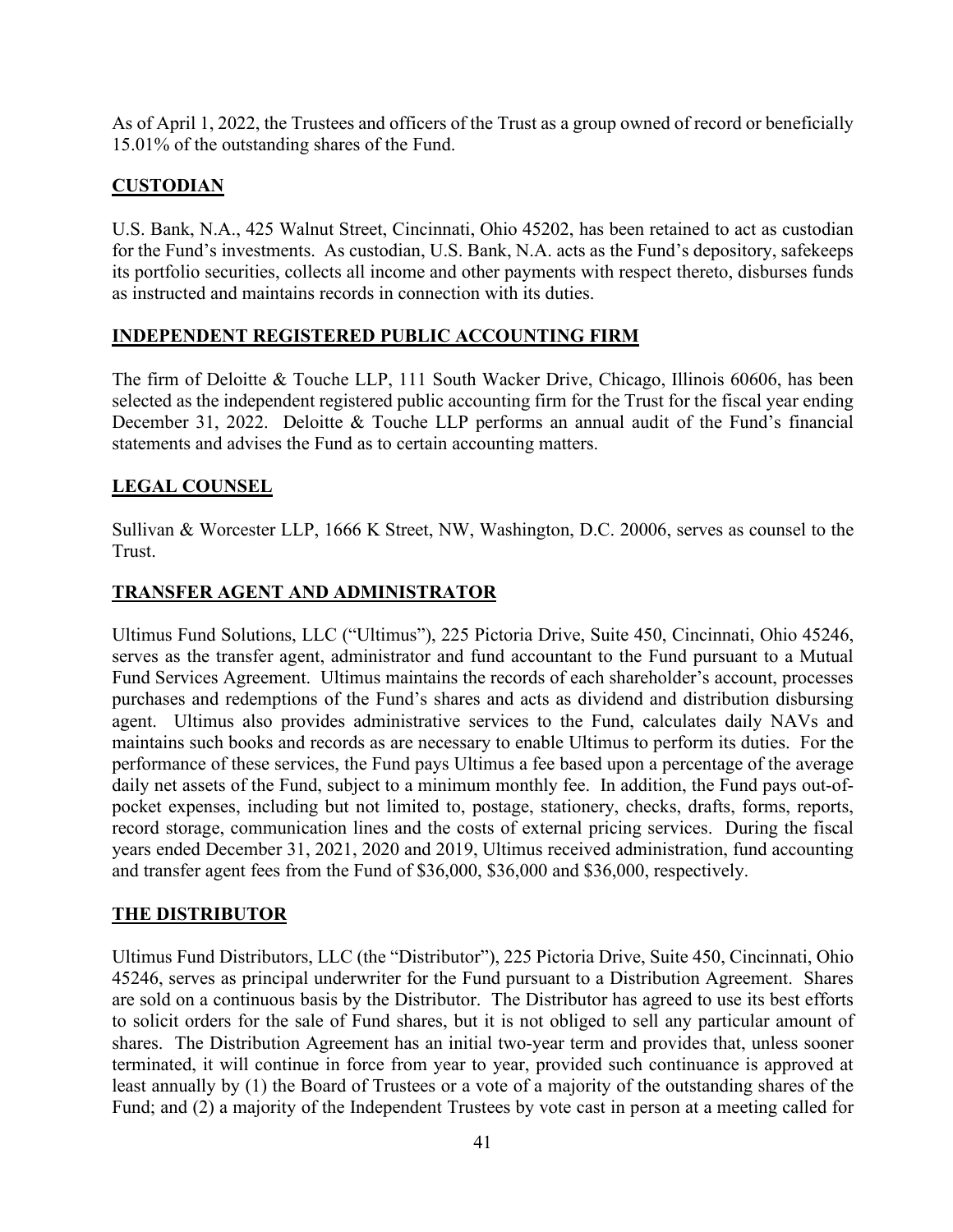the purpose of voting on such approval. The Distribution Agreement may be terminated by the Fund at any time, without the payment of any penalty, by vote of a majority of the Board of Trustees of the Trust or by vote of a majority of the outstanding shares of the Fund on 60 days' written notice to the Distributor, or by the Distributor at any time, without the payment of any penalty, on 60 days' written notice to the Trust. The Distribution Agreement will automatically terminate in the event of its assignment. The Distributor is a wholly-owned subsidiary of Ultimus. Stephen Preston is an officer of both the Distributor and the Trust.

### <span id="page-41-0"></span>**FINANCIAL STATEMENTS**

The financial statements of the Fund, which have been audited by Deloitte & Touche LLP, are incorporated herein by reference to the Annual Report of the Fund dated December 31, 2021.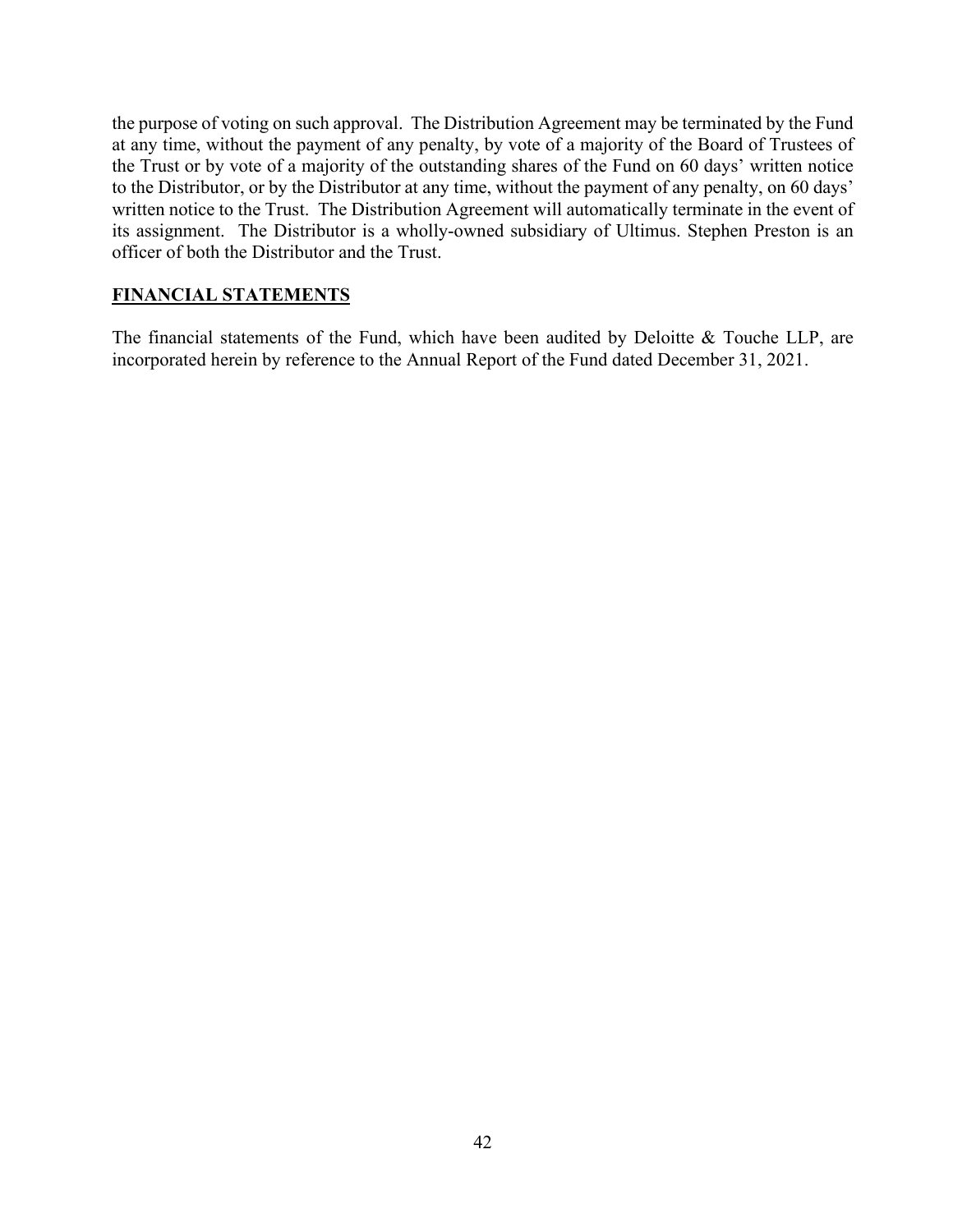### **APPENDIX A - RATINGS DESCRIPTIONS**

<span id="page-42-0"></span>The various ratings used by Moody's Investors Service, Inc. ("Moody's"), S&P Global Ratings ("S&P") and Fitch Ratings are described below. A rating by a nationally recognized statistical rating organization ("NRSRO") represents the organization's opinion as to the credit quality of the security. However, the ratings are general and are not absolute standards of quality or guarantees as to the creditworthiness of an issuer. Consequently, the Adviser believes that the quality of corporate bonds and preferred stocks in which the Fund may invest should be continuously reviewed and that individual analysts give different weightings to the various factors involved in credit analysis. A rating is not a recommendation to purchase, sell or hold a security because it does not take into account market value or suitability for a particular investor. When a security has received a rating from more than one NRSRO, each rating is evaluated independently. Ratings are based on current information furnished by the issuer or obtained by the NRSROs from other sources that they consider reliable. Ratings may be changed, suspended or withdrawn as a result of changes in or unavailability of such information, or for other reasons.

The long-term ratings of Moody's, S&P and Fitch for debt securities are as follows:

### **Moody's Investors Service, Inc.**

Aaa – Obligations rated Aaa are judged to be of the highest quality, subject to the lowest level of credit risk.

Aa – Obligations rated Aa are judged to be of high quality and are subject to very low credit risk.

A – Obligations rated A are judged to be upper-medium grade and are subject to low credit risk.

Baa – Obligations rated Baa are judged to be medium-grade and subject to moderate credit risk and as such may possess certain speculative characteristics.

Ba – Obligations rated Ba are judged to be speculative and are subject to substantial credit risk.

B – Obligations rated B are considered speculative and are subject to high credit risk.

Caa – Obligations rated Caa are judged to be speculative of poor standing and are subject to very high credit risk.

Ca – Obligations rated Ca are highly speculative and are likely in, or very near, default, with some prospect of recovery of principal and interest.

C – Obligations rated C are the lowest rated and are typically in default, with little prospect for recovery of principal or interest.

Moody's appends numerical modifiers 1, 2 and 3 to each generic rating classification from Aa through Caa. The modifier 1 indicates that the obligation ranks in the higher end of its generic rating category; the modifier 2 indicates a mid-range ranking; and the modifier 3 indicates a ranking in the lower end of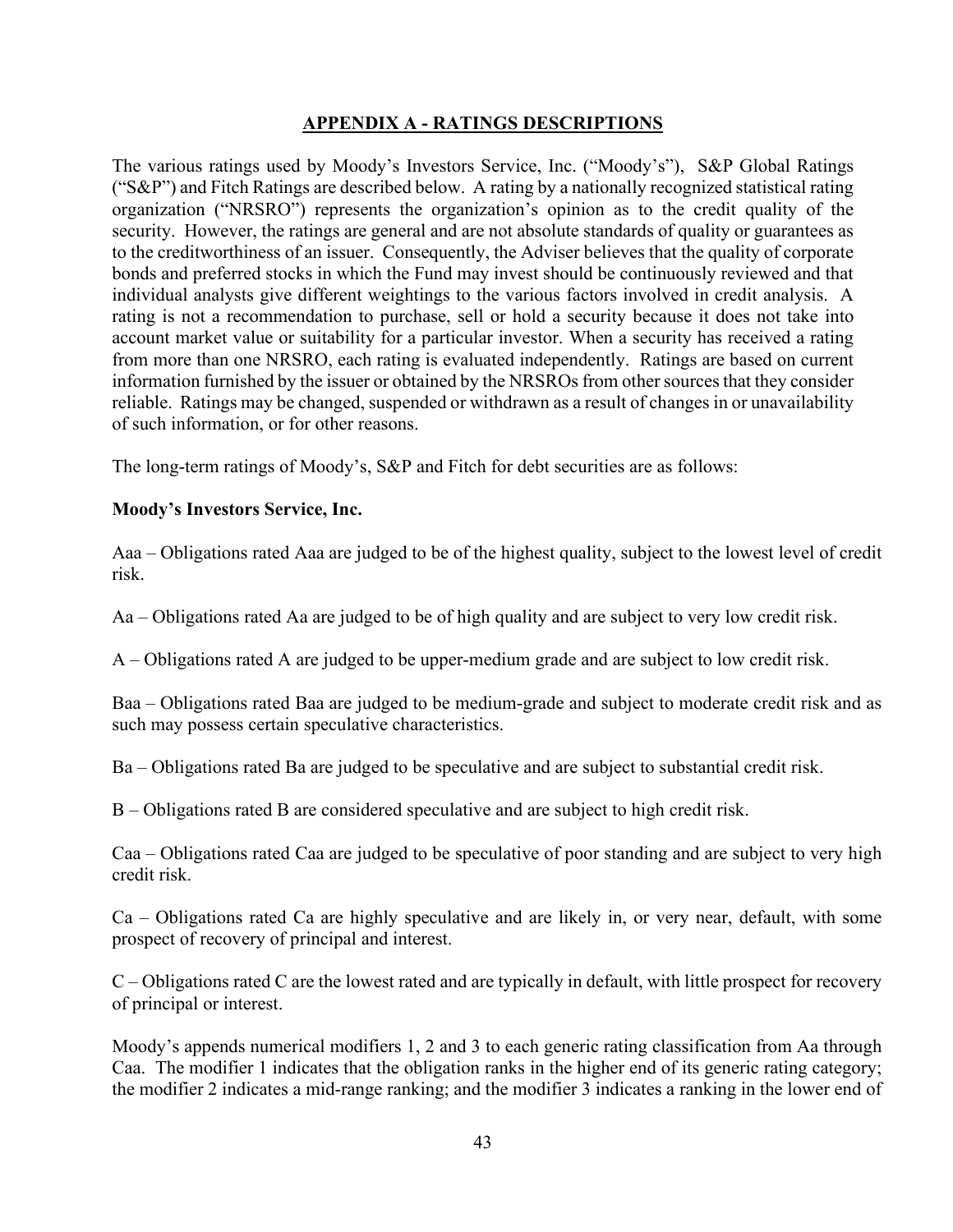that generic rating category.

# **S&P Ratings**

AAA – An obligation rated "AAA" has the highest rating assigned by Standard & Poor's. The obligor's capacity to meet its financial commitments on the obligation is extremely strong.

AA – An obligation rated "AA" differs from the highest-rated obligations only to a small degree. The obligor's capacity to meet its financial commitments on the obligation is very strong.

A – An obligation rated "A" is somewhat more susceptible to the adverse effects of changes in circumstances and economic conditions than obligations in higher-rated categories. However, the obligor's capacity to meet its financial commitments on the obligation is still considered strong.

BBB – An obligation rated "BBB" exhibits adequate protection parameters. However, adverse economic conditions or changing circumstances are more likely to weaken the obligor's capacity to meet its financial commitments on the obligation.

BB, B, CCC, CC and C – Obligations rated "BB," "B," "CCC," "CC" and "C" are regarded as having significant speculative characteristics. "BB" indicates the least degree of speculation and "C" the highest. While such obligations will likely have some quality and protective characteristics, these may be outweighed by large uncertainties or major exposures to adverse conditions.

BB – An obligation rated "BB" is less vulnerable to nonpayment than other speculative issues. However, it faces major ongoing uncertainties or exposure to adverse business, financial, or economic conditions that could lead to the obligor's inadequate capacity to meet its financial commitment on the obligation.

B – An obligation rated "B" is more vulnerable to nonpayment than obligations rated "BB," but the obligor currently has the capacity to meet its financial commitment on the obligation. Adverse business, financial, or economic conditions will likely impair the obligor's capacity or willingness to meet its financial commitment on the obligation.

CCC – An obligation rated "CCC" is currently vulnerable to nonpayment, and is dependent upon favorable business, financial, and economic conditions for the obligor to meet its financial commitment on the obligation. In the event of adverse business, financial, or economic conditions, the obligor is not likely to have the capacity to meet its financial commitments on the obligation.

CC – An obligation rated "CC" is currently highly vulnerable to nonpayment. The "CC" rating is used when a default has not yet occurred, but S&P expects default to be a virtual certainty, regardless of the anticipated time to default.

 $C$  – An obligation rated "C" is currently highly vulnerable to nonpayment and the obligation is expected to have lower relative seniority or lower ultimate recovery compared to obligations that are rated higher.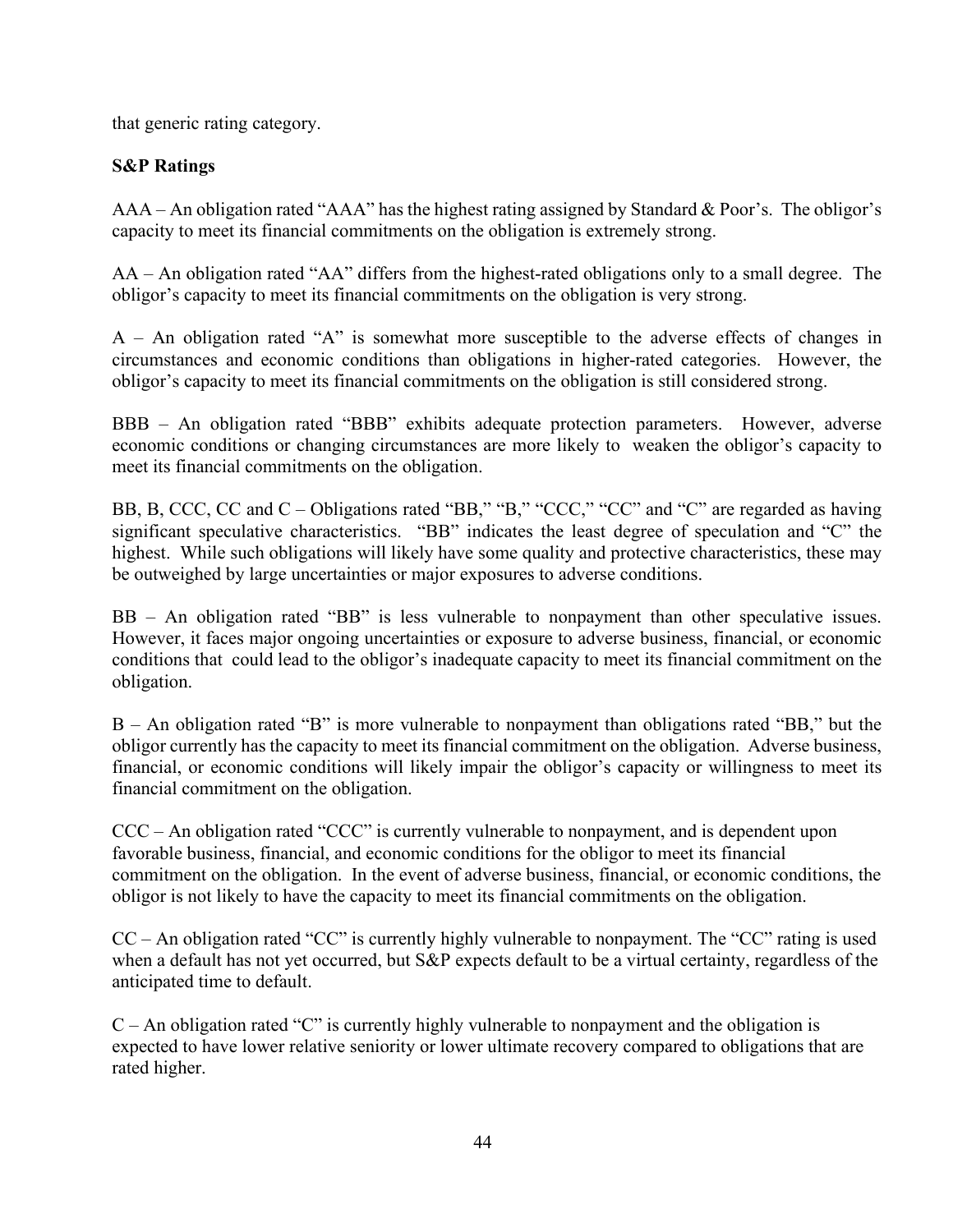D – An obligation rated "D" is in default or in breach of an imputed promise. For non-hybrid capital instruments, the "D" rating category is used when payments on an obligation are not made on the date due, unless S&P believes that such payments will be made within five business days in the absence of a stated grace period or within the earlier of the stated grace period or 30 calendar days. The "D" rating also will be used upon the filing of a bankruptcy petition or the taking of similar action and where default on an obligation is a virtual certainty, for example due to automatic stay provisions. An obligation's rating is lowered to "D" if it is subject to a distressed debt restructuring.

NR – This indicates that no rating has been requested, that there is insufficient information on which to base a rating, or that Standard & Poor's does not rate a particular obligation as a matter of policy.

The ratings from "AA" to "CCC" may be modified by the addition of a plus (+) or minus (-) sign to show relative standing within the rating categories.

# **Fitch Ratings**

AAA – Highest credit quality. 'AAA' ratings denote the lowest expectation of default risk. They are assigned only in cases of exceptionally strong capacity for payment of financial commitments. This capacity is highly unlikely to be adversely affected by foreseeable events.

AA – Very high credit quality. 'AA' ratings denote expectations of very low default risk. They indicate very strong capacity for payment of financial commitments. This capacity is not significantly vulnerable to foreseeable events.

A - High credit quality. 'A' ratings denote expectations of low default risk. The capacity for payment of financial commitments is considered strong. This capacity may, nevertheless, be more vulnerable to adverse business or economic conditions than is the case for higher ratings.

BBB – Good credit quality. 'BBB' ratings indicate that expectations of default risk are currently low. The capacity for payment of financial commitments is considered adequate, but adverse business or economic conditions are more likely to impair this capacity.

BB – Speculative. 'BB' ratings indicate an elevated vulnerability to default risk, particularly in the event of adverse changes in business or economic conditions over time; however, business or financial flexibility exists which supports the servicing of financial commitments.

B – Highly speculative. 'B' ratings indicate that material default risk is present, but a limited margin of safety remains. Financial commitments are currently being met; however, capacity for continued payment is vulnerable to deterioration in the business and economic environment.

CCC – Substantial credit risk. Default is a real possibility.

CC – Very high levels of credit risk. Default of some kind seems probable.

C – Near default. A default or default-like process has begun, or the issuer is in standstill, or for a closed funding vehicle, payment capacity is irrevocably impaired. Conditions that are indicative of a "C' category for an issuer include:

a. the issuer has entered into a grace or cure period following non-payment of a material financial obligation;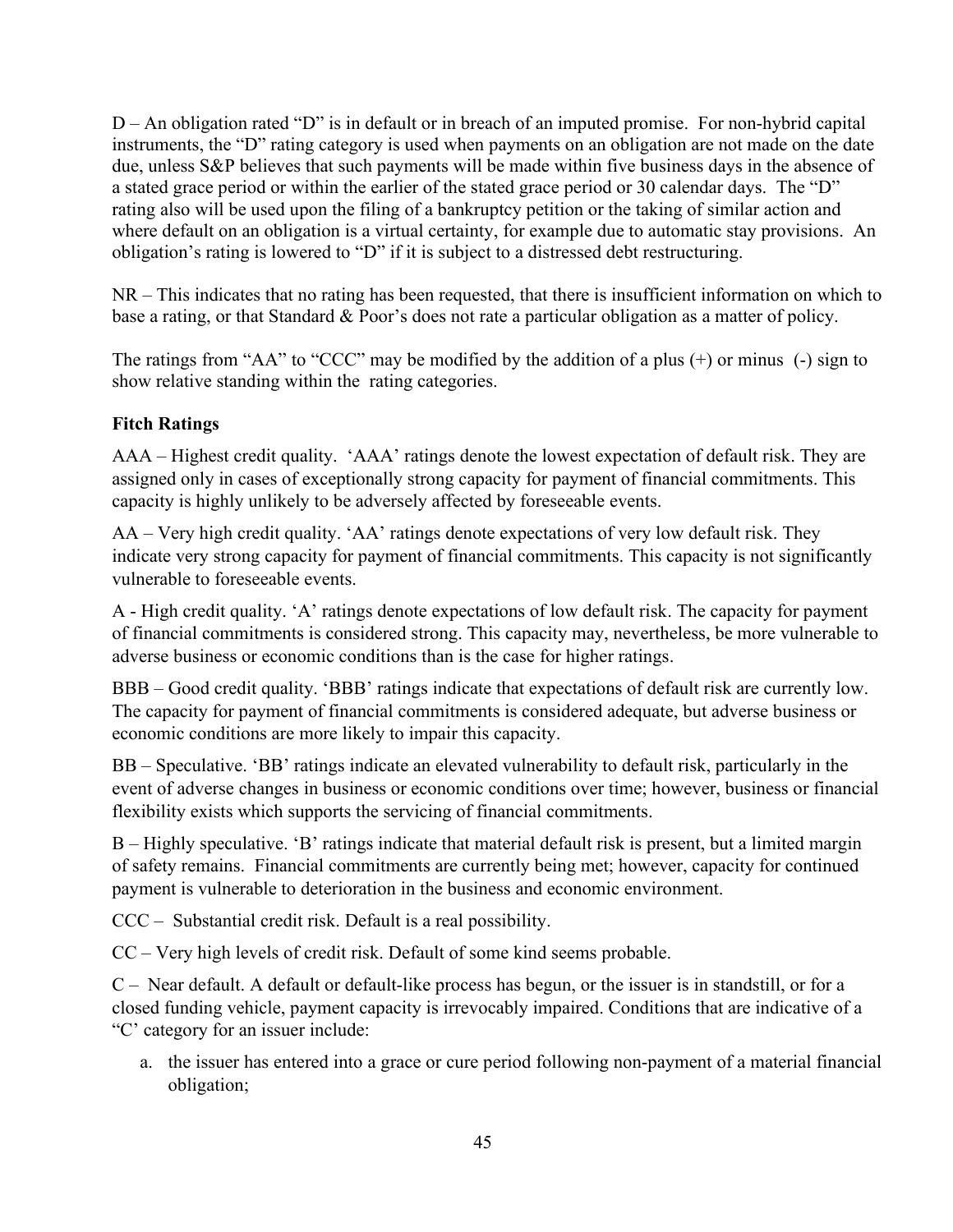- b. the issuer has entered into a temporary negotiated waiver or standstill agreement following a payment default on a material financial obligation;
- c. the formal announcement by the issuer or its agent of a distressed debt exchange;
- d. a closed financing vehicle where payment capacity is irrevocably impaired such that it is not expected to pay a closed financing vehicle where payment capacity is irrevocably impaired such that it is not expected to pay interest and/or principal in full during the life of the transaction, but where no payment default is imminent.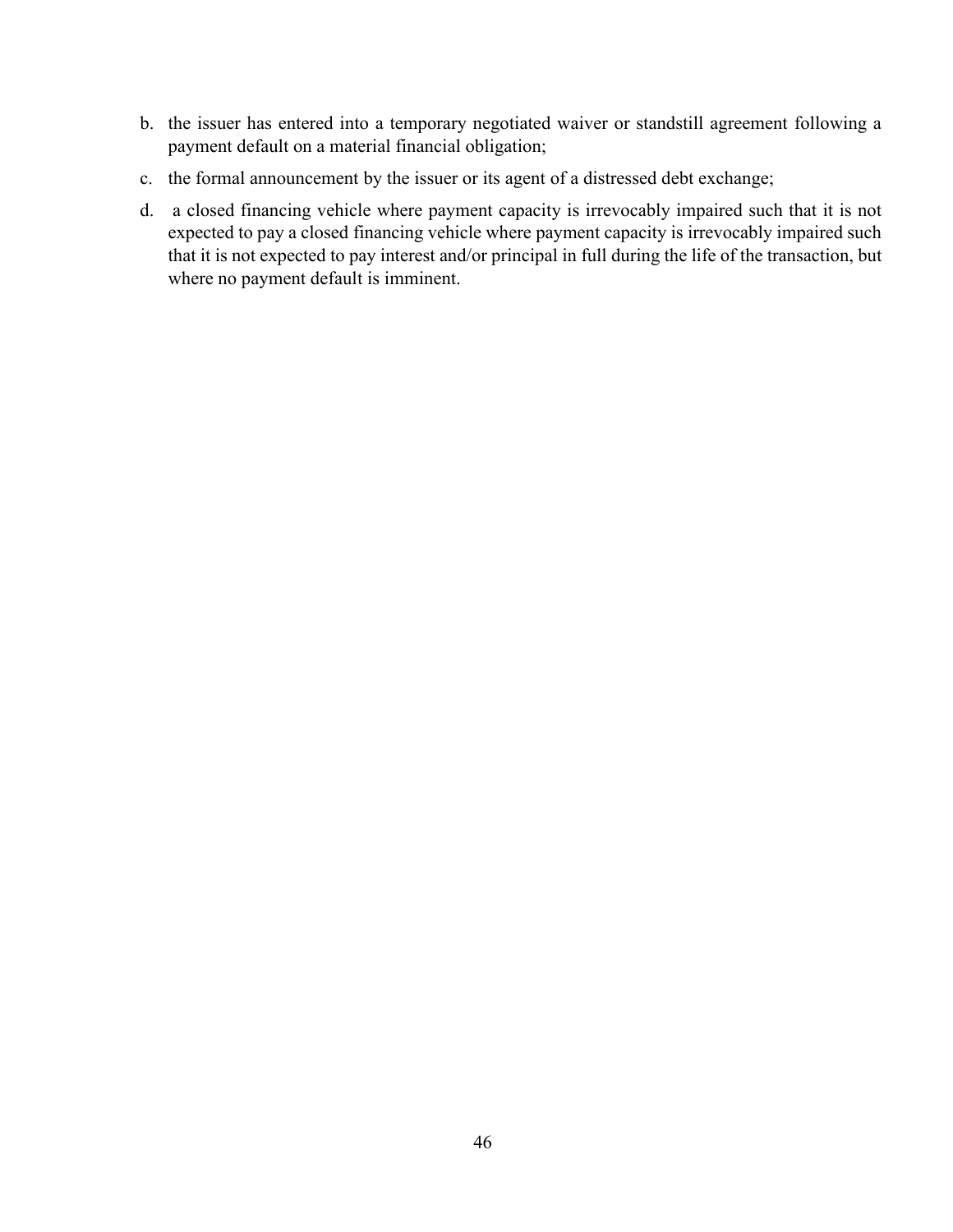### <span id="page-46-0"></span>**APPENDIX B - PROXY VOTING POLICIES AND PROCEDURES**

#### **Schwartz Investment Trust and Schwartz Investment Counsel, Inc.**

#### Proxy Voting Policies and Procedures

Schwartz Investment Trust and Schwartz Investment Counsel, Inc. intend to exercise a voice on behalf of its shareholders and clients in matters of corporate governance through the proxy voting process. We take our fiduciary responsibilities very seriously and believe the right to vote proxies is a significant asset of shareholders and clients. We exercise our voting responsibilities as a fiduciary, solely with the goal of maximizing the value of our shareholders' and clients' investments.

Schwartz Investment Trust's ("SIT") Board of Trustees has delegated to Schwartz Investment Counsel, Inc. ("SICI") the responsibility of overseeing voting policies and decisions for the Trust. Our proxy voting principles for Schwartz Investment Trust and our other clients are summarized below, with specific examples of voting decisions for the types of proposals that are most frequently presented:

#### General Policy for Voting Proxies

SICI will vote proxies solely in the interests of clients. Any conflict of interest must be resolved in the way that will most benefit clients. Since the quality and depth of management is a primary factor considered when investing in a company, substantial weight is given to the recommendation of management on any issue. However, SICI will consider each issue on its own merits, and the position of a company's management will not be supported in any situation where it is found not to be in the best interests of clients. Proxy voting, absent any unusual circumstances or conflicts of interest, will be conducted in accordance with the procedures set forth below.

#### Conflicts of Interest

SICI recognizes that under certain circumstances it may have a conflict of interest in voting proxies on behalf of clients. Such circumstances may include, but are not limited to, situations where SICI or one or more of its affiliates, including officers, directors and employees, has or is seeking a client relationship with the issuer of the security that is the subject of the proxy vote. SICI shall periodically inform its employees that they are under an obligation to be aware of the potential for conflicts of interest on the part of SICI with respect to voting proxies on behalf of clients, both as a result of the employee's personal relationships and due to circumstances that may arise during the conduct of SICI's business, and to bring conflicts of interest of which they become aware to the attention of the Proxy Manager. SICI shall not vote proxies relating to such issuers on behalf of client accounts until it has determined that the conflict of interest is not material, or as it relates to SIT's holdings, a method of resolving such conflict of interest has been agreed upon by the Trust's Nominating and Governance Committee. A conflict of interest will be considered material to the extent that it is determined that such conflict has the potential to influence SICI's decision-making in voting a proxy. Materiality determinations will be based upon an assessment of the particular facts and circumstances. If the Proxy Manager determines that a conflict of interest is not material, SICI may vote proxies notwithstanding the existence of a conflict. If the conflict of interest is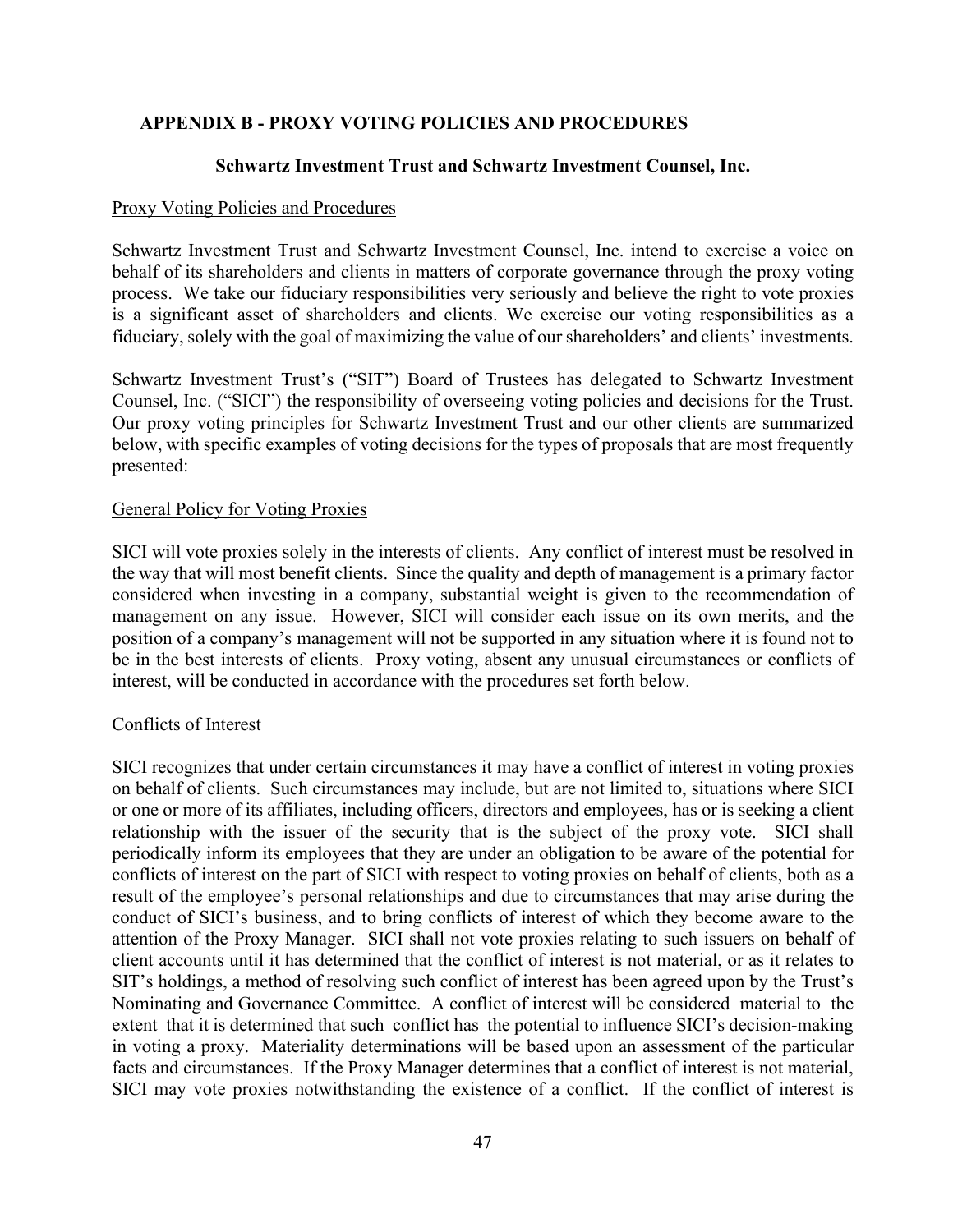determined to be material as it relates to SIT's holdings, the conflict shall be disclosed to the Nominating and Governance Committee and SICI shall follow the instructions of the Committee. The Proxy Manager shall keep a record of all materiality decisions and SICI's Chief Compliance Officer shall report them to the Nominating and Governance Committee on a quarterly basis.

### Election of the Board of Directors

SICI believes that good governance starts with an independent board, unfettered by significant ties to management, all of whose members are elected annually. In addition, key board committees should be entirely independent.

SICI will generally support the election of directors that result in a board made up of a majority of independent directors.

SICI will hold directors accountable for the actions of the committees on which they serve. For example, SICI will withhold votes for nominees who serve on the compensation committee if they approve excessive compensation arrangements or propose equity-based compensation plans that unduly dilute the ownership interests of stockholders.

SICI will support efforts to declassify existing boards. SICI will vote against efforts by companies to adopt classified board structures, or impose "poison pills" on its shareholders or adopt multiple classes of stock.

### Approval of Independent Auditors

SICI believes that the relationship between the company and its auditors should be limited primarily to the audit engagement, although it may include certain closely related activities that do not, in the aggregate, impair independence.

### Equity-based Compensation Plans

SICI believes that appropriately designed equity-based compensation plans, approved by shareholders, can be an effective way to align the interests of long-term shareholders and the interests of management, employees, and directors. Conversely, SICI is opposed to plans that substantially dilute shareholders' ownership interest in the company, provide participants with excessive awards, or have inherently objectionable structural features.

SICI will generally vote against plans where total potential dilution (including all equity-based plans) exceeds 10% of shares outstanding.

SICI will generally vote against plans if annual option grants have exceeded 2% of shares outstanding.

These total and annual dilution thresholds are guidelines, not ceilings, and when assessing a plan's impact on our shareholdings SICI considers other factors such as the nature of the industry and size of the company.

SICI will vote against plans that have any of the following structural features: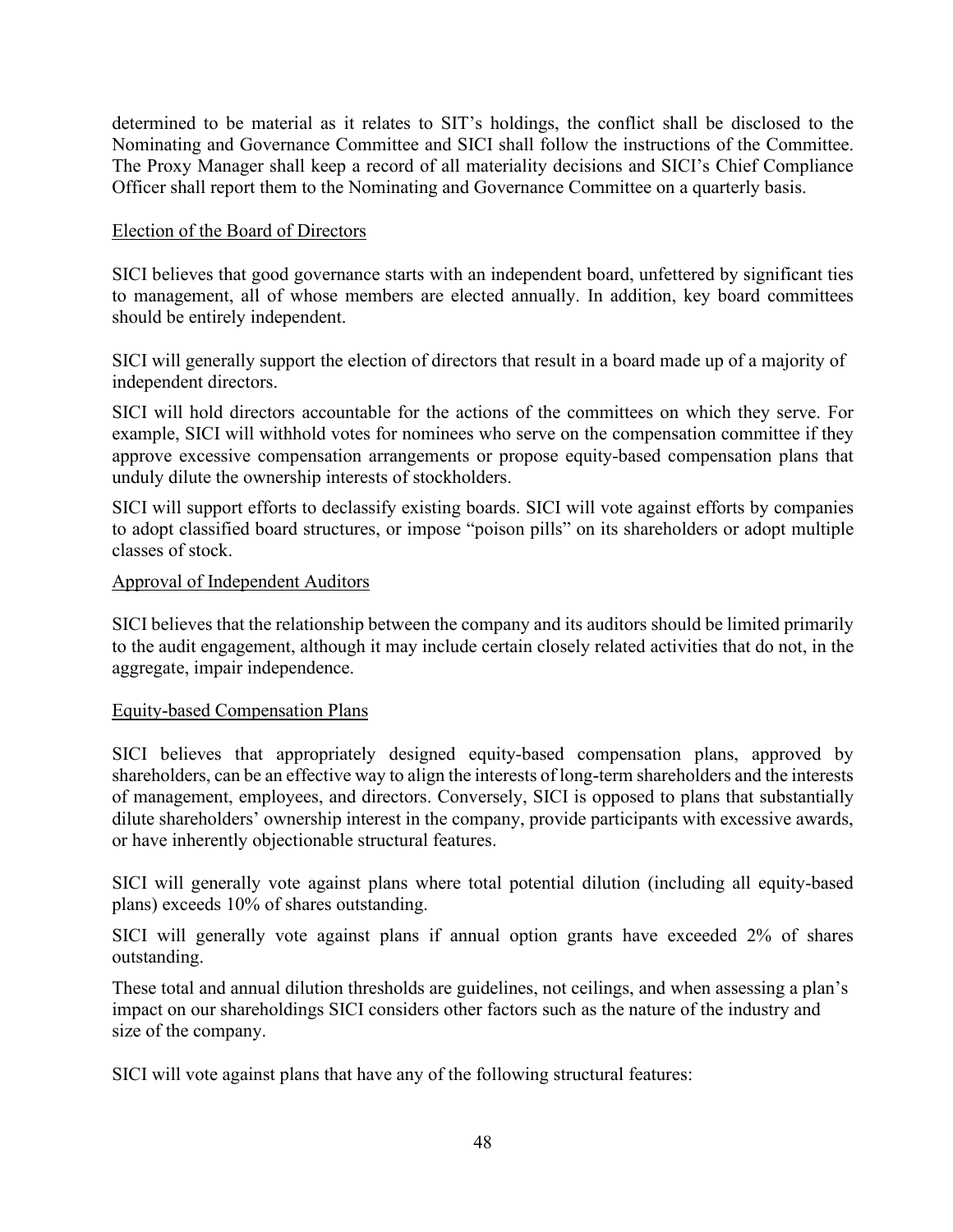- Ability to re-price underwater options
- Ability to issue options with an exercise price below the stock's current market price.
- Ability to issue reload options.
- Automatic share replenishment ("evergreen") feature.

SICI will support measures intended to increase long-term stock ownership by executives. These may include:

- Requiring senior executives to hold a minimum amount of stock in the company (frequently expressed as a certain multiple of the executive's salary).
- Requiring stock acquired through option exercise to be held for a certain period of time.
- Using restricted stock grants instead of options.

To this end, SICI supports expensing the fair value of option grants because it substantially eliminates their preferential financial statement treatment vis-à-vis stock grants, furthering SICI's case for increased ownership by corporate leaders and employees.

SICI will support the use of employee stock purchase plans to increase company stock ownership by employees, provided that shares purchased under the plan are acquired for no less than 85% of their market value.

## Corporate Structure and Shareholder Rights

SICI believes that shareholders should have voting power equal to their equity interest in the company and should be able to approve (or reject) changes to the corporation's by-laws by a simple majority vote.

SICI will support proposals to remove super-majority (typically from 66.7% to 80%) voting requirements for certain types of proposals. We will vote against proposals to impose supermajority requirements.

SICI will vote for proposals to lower barriers to shareholder action (e.g., limited rights to call special meetings, limited rights to act by written consent).

SICI will vote against proposals for a separate class of stock with disparate voting rights.

SICI will generally vote for proposals to subject shareholder rights plans ("poison pills") to a shareholder vote. In evaluating these plans, SICI will be more likely to support arrangements with short-term (less than 3 years) sunset provisions, qualified bid/permitted offer provisions ("chewable pills") and/or mandatory review by a committee of independent directors at least every three years (so-called "TIDE" provisions).

## Corporate and Social Policy Issues

SICI believes that "ordinary business matters" are primarily the responsibility of management and should be approved solely by the corporation's board of directors. Proposals in this category,